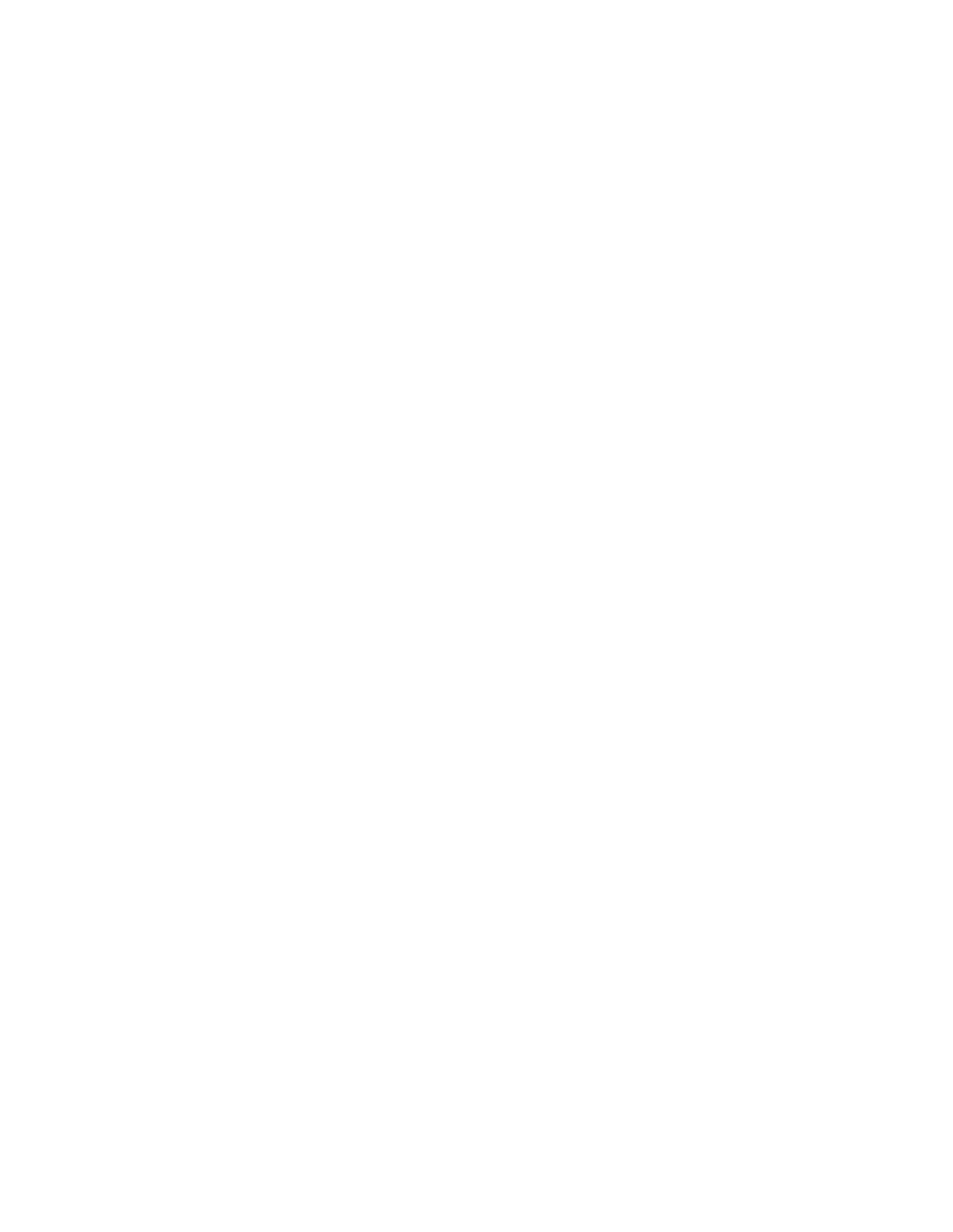# *Much Ado About Little? Directors' Fiduciary Duties in the Vicinity of Insolvency*

# Stephen M. Bainbridge\*

| B. Will Shareholders Gamble with the Creditors Money?  24 |  |
|-----------------------------------------------------------|--|
|                                                           |  |
|                                                           |  |
|                                                           |  |
|                                                           |  |
|                                                           |  |

## **I. Introduction**

The two most basic questions of corporate governance are: (1) Who decides? In other words, what organ within the corporation ultimately is in control? (2) Whose interests prevail? When the ultimate decision maker is presented with a zero sum game, in which it must prefer the interests of one constituency over those of all others, which constituency prevails?

The latter question animates the corporate social responsibility debate. At one end of the spectrum are those who contend corporations should be run so as to maximize shareholder wealth. At the other end are stakeholderists, who argue that directors and managers should consider the interests of all corporate constituencies in making corporate decisions. 1

<sup>\*</sup> Professor, UCLA School of Law.

<sup>&</sup>lt;sup>1</sup> As applied to corporation law and policy, the term "stakeholders" reportedly originated in a 1963 Stanford Research Institute memorandum as a descriptive term for "those groups without whose support the organization would cease to exist." R. Edward Freeman & David L. Reed, *Stockholders and Stakeholders: A New Perspective on Corporate Governance*, 25 CAL. MGMT. REV. 88, 89 (1983).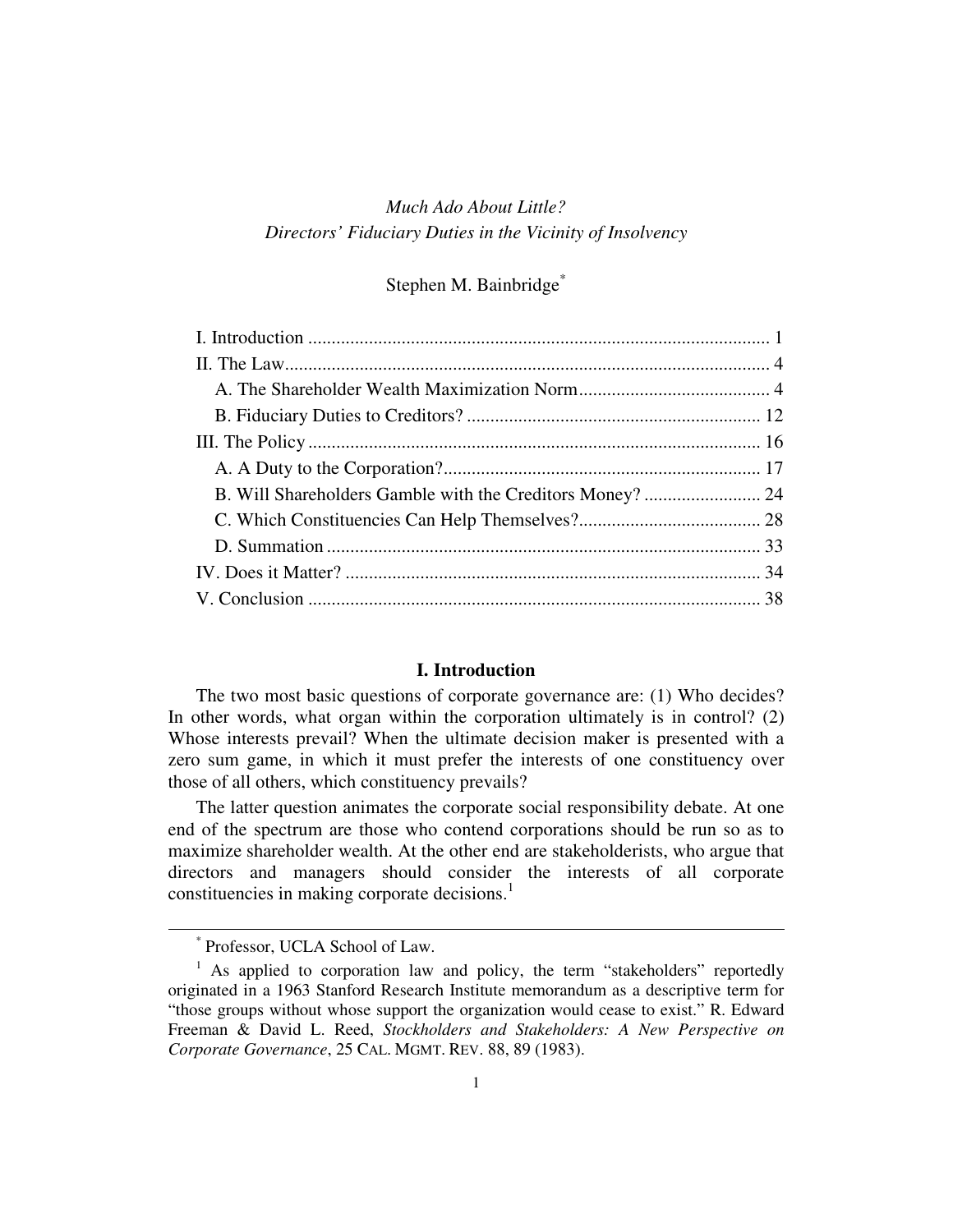In this article, I take up a subset of that larger debate; namely, the fiduciary duties, if any, owed by directors to creditors of a corporation that is in the "vicinity of insolvency."<sup>2</sup> In the dominant contractarian theory of the corporation, $3$  corporate law is understood as providing a standard form contract for the parties.<sup>4</sup> In other words, where the actual contracts reflected in the corporation's organic documents are silent, the law fills in the gaps. In particular, the fiduciary duties of care and loyalty owed to shareholders can be understood as gap-fillers that complete the contract between the corporation and its equity investors. 5

<sup>3</sup> The nexus of contracts model treats the corporation as a nexus of contracts among the various factors of production. *See, e.g*., HENRY HANSMANN, THE OWNERSHIP OF ENTERPRISE 18 (1996) (describing the firm as "a nexus of contracts," by which he means that the "firm is in essence the common signatory of a group of contracts" among various factors of production). Contractarians thus conceptualize the firm not as an entity, but as an aggregate of various inputs acting together to produce goods or services. Employees provide labor. Creditors provide debt capital. Shareholders initially provide equity capital and subsequently bear the risk of losses and monitor the performance of management. Management monitors the performance of employees and coordinates the activities of all the firm's inputs. The board supervises management and sets overall policy. *See generally* Frank H. Easterbrook & Daniel R. Fischel, *The Corporate Contract*, 89 COLUM. L. REV. 1416 (1989); Thomas S. Ulen, *The Coasean Firm in Law and Economics*, 18 J. CORP. L. 301, 318-28 (1993); *see also* William T. Allen, *Contracts and Communities in Corporation Law*, 50 WASH. & LEE L. REV. 1395, 1400 (1993) (former Delaware Chancellor opining that the nexus of contracts model of the firm is now the "dominant legal academic view").

4 *See* Margaret M. Blair & Lynn A. Stout, *Trust, Trustworthiness, and the Behavioral Foundations of Corporate Law*, 149 U. PA. L. REV. 1735, 1781 (2001) ("Contractarian commentators … argue that corporate law is best understood as a kind of standard form contract for governing relationships among officers, directors, and shareholders."). Providing a standard form contract, of course, is not the sole function of corporation law. Law also provides institutional features that could not be effected by internal contracts. *See, e.g*., Henry Hansmann & Reinier Kraakman, *The Essential Role of Organizational Law*, 110 YALE L.J. 387, 406-23 (2000) (arguing that parties could not effect affirmative asset partitioning by contract). The firm thus has both contractual and institutional attributes.

 $^5$  Frank H. Easterbrook & Daniel R. Fischel, The Economic Structure of CORPORATE LAW 92 (1991). *Cf*. Jonathan R. Macey & Geoffrey P. Miller, *Good*

<sup>2</sup> *See* Credit Lyonnais Bank Nederland, N.V. v. Pathe Communications Corp., 1991 WL 277613 at \*34 (Del. Ch. 1991) ("At least where a corporation is operating in the vicinity of insolvency, a board of directors is not merely the agent of the residue risk bearers, but owes its duty to the corporate enterprise.").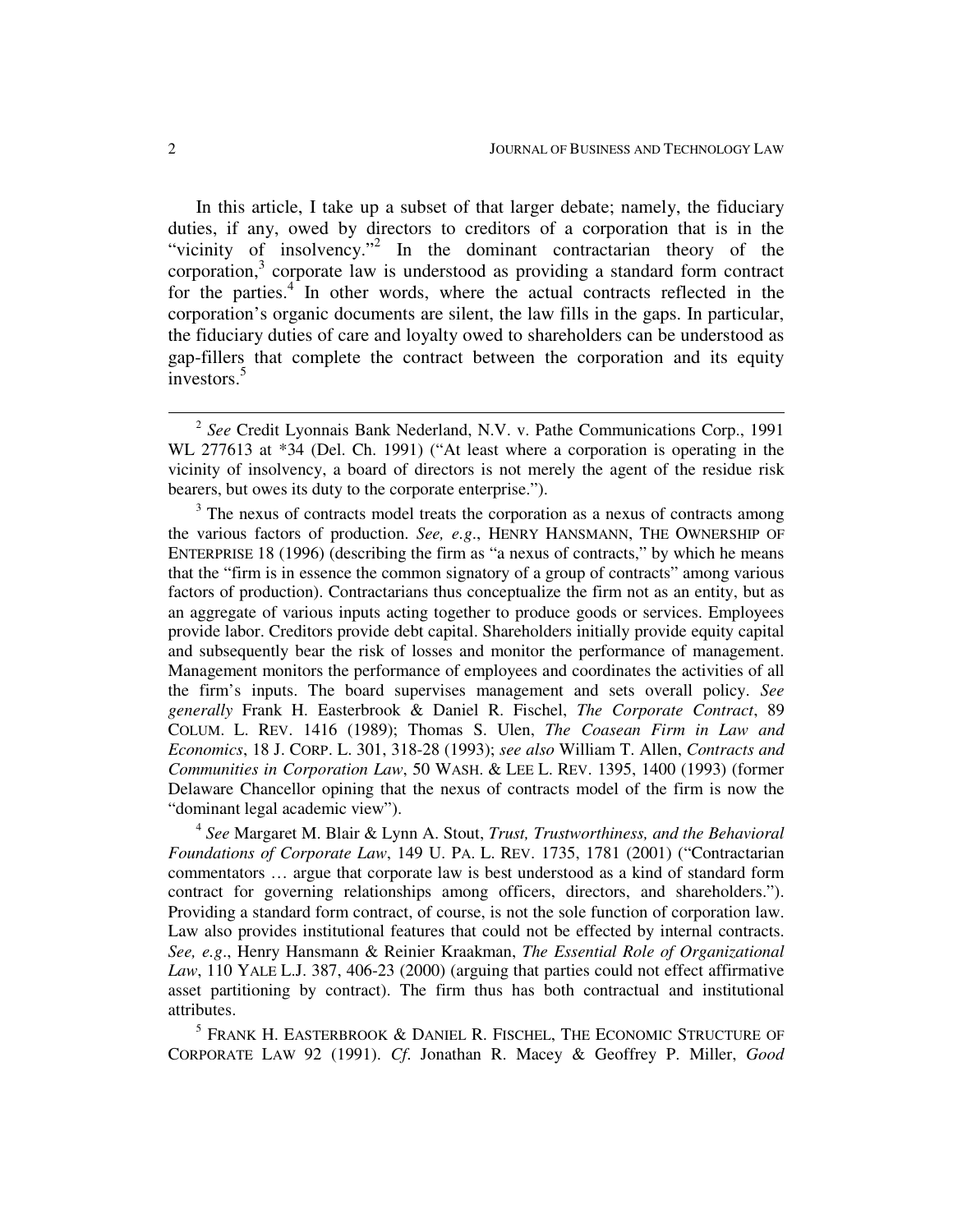The shareholder-corporation contract, however, is not the only one that is incomplete. As with any relational contract, bond indentures and other long-term debt agreements also inevitably prove incomplete. In a world characterized by uncertainty, complexity, and bounded rationality, it cannot be otherwise.<sup>6</sup> Where the bond indenture is silent, should the law invoke fiduciary duties or other extracontractual rights as gap fillers? As we shall see, the law has declined to do so.<sup>7</sup> As we shall also see, however, there is some precedent for the proposition that directors of a corporation do owe fiduciary duties to bondholders and other creditors once the firm is in the vicinity of insolvency.

Part II of this Article reviews the relevant legal rules. It begins with a review of the precedents establishing the basic rule that directors have a fiduciary duty to maximize shareholder wealth. It then turns to the precedents on fiduciary duties, if any, owed to creditors.

Part III addresses the policy arguments. It begins by criticizing the framing given the issue by Delaware courts. Those courts have characterized the duties of directors as running to the corporate entity rather than any individual constituency. This approach is incoherent in practice and unsupportable in theory. Instead, courts should focus on whether the board has an obligation to give sole concern to the interests of a specific constituency of the corporation. Part III then reviews the leading argument in favor of imposing fiduciary duties to creditors when the corporation is in the vicinity of insolvency; namely, the notion that shareholders will gamble with the creditor' money. I conclude that this argument is unpersuasive. It is director and manager opportunism, rather than strategic behavior by shareholders, which is the real concern. Part III concludes by arguing that bondholders and other creditors are better able to protect themselves against that risk than are creditors.

Finally, Part IV asks whether any of this matters very much. Even if the fiduciary duties owed by directors shift in the vicinity of insolvency from shareholders to creditors (or run to both in that setting), the vast majority of board of directors decisions should continue to be insulated from judicial review by the business judgment rule. Because I argue that the rule should apply even to

*Finance, Bad Economics: An Analysis of the Fraud-on-the-Market Theory*, 42 STAN. L. REV. 1059, 1068-69 (1990) (arguing that "courts should treat an allegation of a breach of a fiduciary duty as they would treat any other alleged breach of contract").

<sup>6</sup> *See* OLIVER E. WILLIAMSON, MARKETS AND HIERARCHIES 23 (1975) (arguing that, under conditions of uncertainty and complexity, it becomes "very costly, perhaps impossible, to describe the complete decision tree").

<sup>7</sup> *See infra* Part II.B.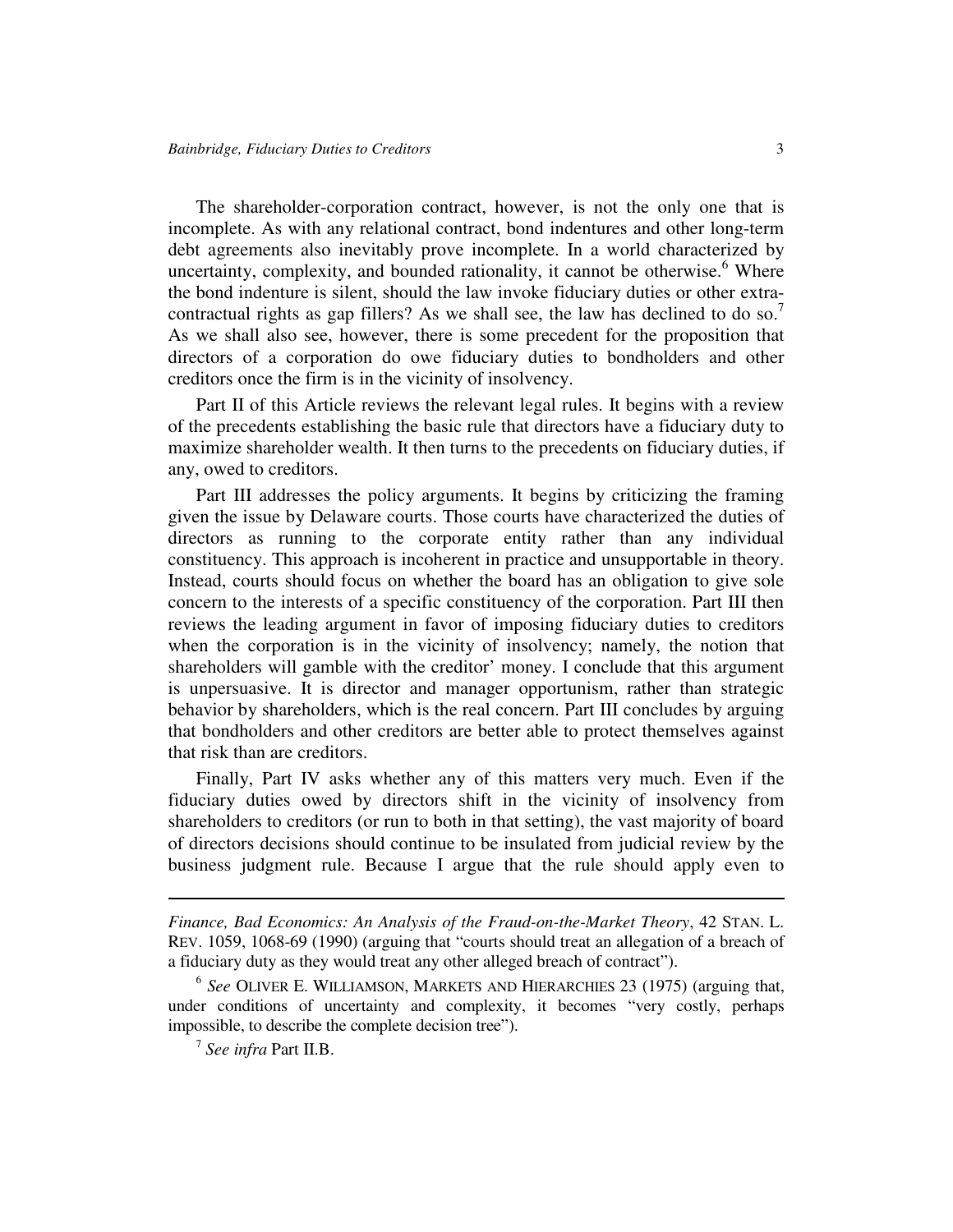decisions in which the board makes trade offs between the interests of shareholders and creditors (or declines to make such trade offs), the debate arguably ends up being much ado about nothing (or, at least, about very little).

# **II. The Law**

Corporate law does not mandate corporate social responsibility. To the contrary, the real question is whether the law even permits corporate social responsibility. Put another way, to what extent do the fiduciary duties of corporate directors permit them to consider the interests of creditors and other nonshareholder constituencies when making corporate decisions? After establishing that the law allows directors to do so only to the extent such consideration redounds to the best interests of the shareholders, this Part examines the legal rules governing fiduciary duties to creditors, with particular attention to the duties of directors of a corporation that is in the vicinity of insolvency.

### **A. The Shareholder Wealth Maximization Norm**

Despite the obvious centrality of this problem to the operation of business corporations, there are surprisingly few authoritative precedents on point. Nevertheless, the law is reasonably well settled.

The law's basic position on corporate social responsibility was famously articulated in *Dodge v. Ford Motor Co.* 8 In 1916, Henry Ford owned 58% of the stock of Ford Motor Co.<sup>9</sup> The Dodge brothers owned 10%, with five other individuals owning the remaining shares. <sup>10</sup> Beginning in 1908, Ford Motor paid a regular annual dividend of \$1.2 million.<sup>11</sup> Between 1911 and 1915 Ford Motor also regularly paid huge "special dividends," totaling over \$40 million.<sup>12</sup> In 1916, Henry Ford announced that the company would stop paying special dividends.<sup>13</sup> Instead, the firm's financial resources would be devoted to expanding its business.<sup>14</sup> Ford also continued the company's policy of lowering prices, while improving quality.<sup>15</sup> The Dodge brothers sued, asking the court to order Ford

12 *Id.*

14 *Id.*

<sup>8</sup> 170 N.W. 668 (Mich. 1919).

<sup>&</sup>lt;sup>9</sup> See id. at 669-70 (summarizing holdings of the parties).

<sup>10</sup> *Id*.

 $11$  *Id.* at 670

<sup>13</sup> *Id.* at 671.

<sup>&</sup>lt;sup>15</sup> See id. at 682-84 (discussing Henry Ford's plans for the corporation).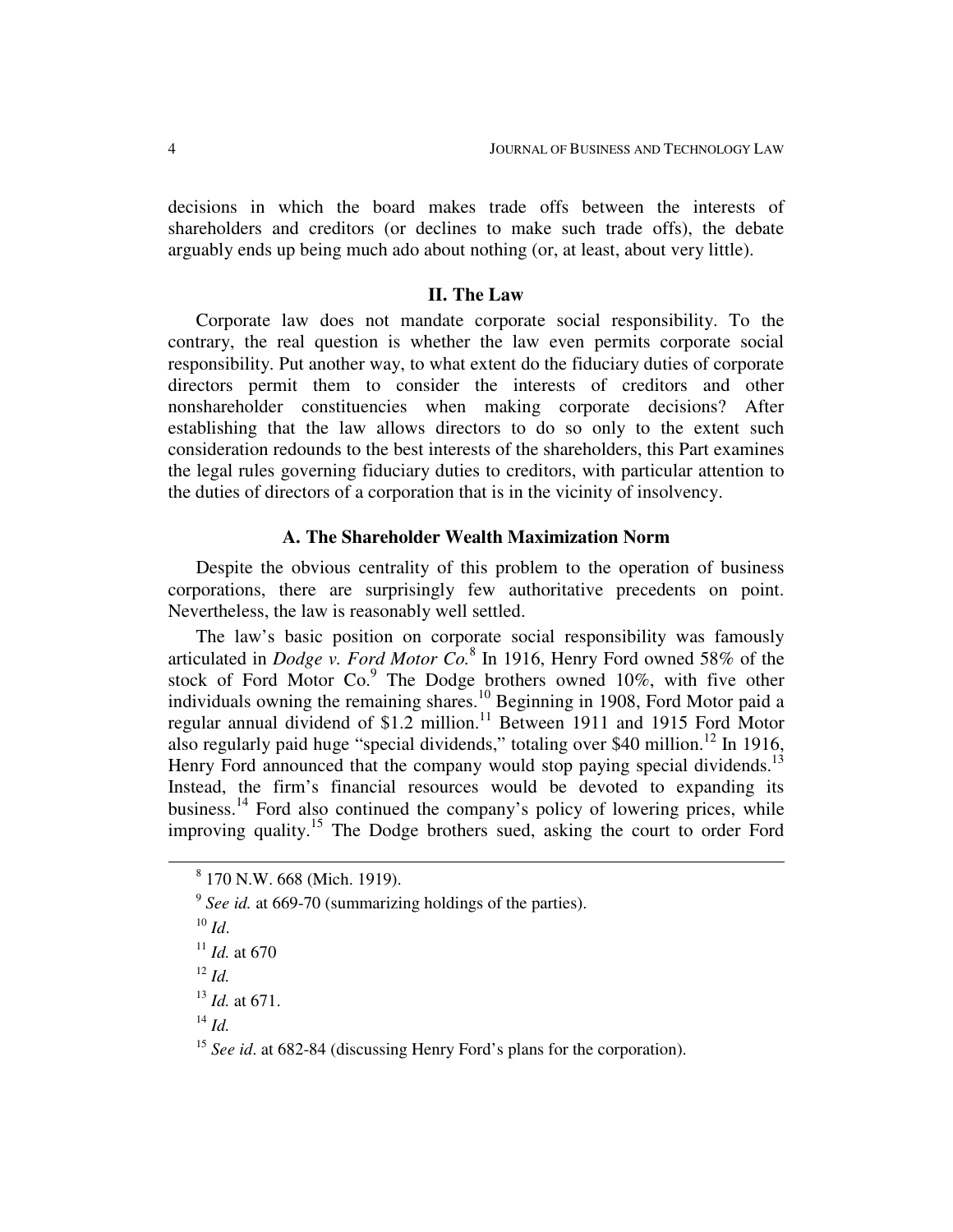Motor to resume paying the special dividends and to enjoin the proposed expansion of the firm's operations.<sup>16</sup> At trial, Ford testified to his belief that the company made too much money and had an obligation to benefit the public and the firm's workers and customers.<sup>17</sup>

The plaintiff Dodge brothers contended an improper altruism<sup>18</sup> towards his workers and customers motivated Ford.<sup>19</sup> The court agreed, strongly rebuking Ford:

A business corporation is organized and carried on primarily for the profit of the stockholders. The powers of the directors are to be employed for that end. The discretion of directors is to be exercised in the choice of means to attain that end, and does not extend to a change in the end itself, to the reduction of profits, or to the nondistribution of profits among stockholders in order to devote them to other purposes. 20

Consequently, "it is not within the lawful powers of a board of directors to shape and conduct the affairs of a corporation for the merely incidental benefit of shareholders and for the primary purpose of benefiting others."<sup>21</sup>

<sup>18</sup> The term altruism is used herein to describe any decision motivated by considerations other than shareholder wealth maximization. It thus includes, but also is much broader than, the special case of corporate philanthropy.

<sup>19</sup> See Dodge, 170 N.W. at 671-73 (summarizing Dodge brothers' allegations).

20 *Id.* at 684.

<sup>21</sup> *Id.* For an interesting interpretation of *Dodge*, which argues that the shareholder wealth maximization norm originated as a means for resolving disputes among majority and minority shareholders in closely held corporations, see D. Gordon Smith, *The Shareholder Primacy Norm*, 23 J. CORP. L. 277 (1998). I am skeptical of Smith's interpretation. In the first instance, the court's own analysis in *Dodge* is not limited to close corporations. Smith places considerable emphasis on the sentence immediately preceding the court's statement of the shareholder wealth maximization norm. *See id*. at 319 (using italics for emphasis). In that sentence, the court draws a distinction between the duties Ford believed he and his fellow stockholders owed to the general public "and the duties which in law *he and his codirectors* owe to protesting, minority stockholders." *Dodge*, 170 N.W. at 684 (emphasis supplied). On its face, the duty to which the court refers is that of a director rather than the duties of a majority shareholder. (Concededly, both the specific passage in question and the opinion in general are sufficiently ambiguous to permit Smith's interpretation.) In the second instance, whatever *Dodge* originally meant, the evolutionary processes of the common law have led to *Dodge* being interpreted as establishing a basic rule for boards of directors; namely, that the board has

<sup>16</sup> *Id.* at 673.

<sup>&</sup>lt;sup>17</sup> See id. at 682-84 (summarizing Henry Ford's testimony).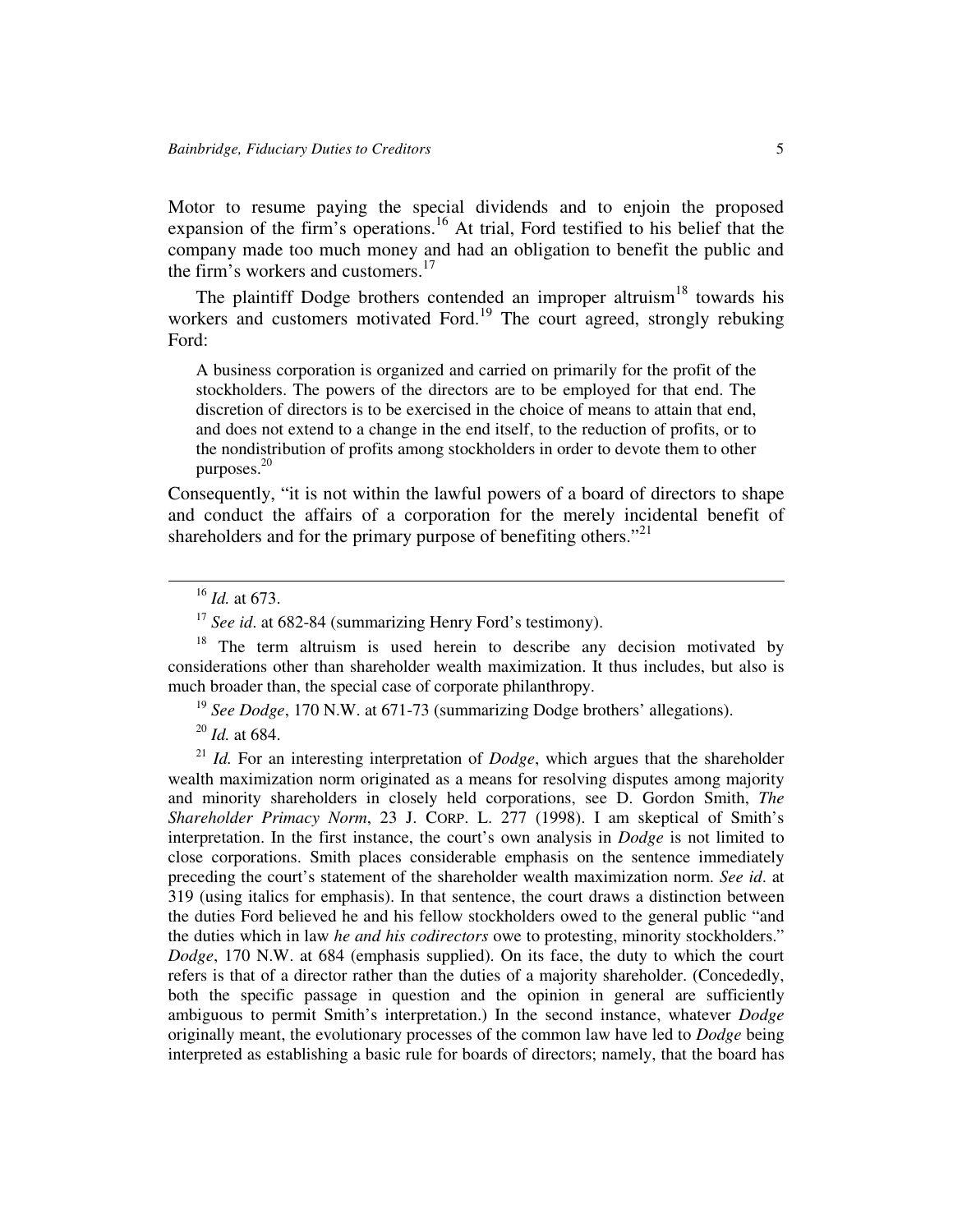To be sure, a few cases posit that directors need not treat shareholder wealth maximization as their sole guiding star. *A. P. Smith Manufacturing Co. v.* Barlow,<sup>22</sup> the most frequently cited example, upheld a corporate charitable donation on the ground, inter alia, that "modern conditions require that corporations acknowledge and discharge social as well as private responsibilities as members of the communities within which they operate."<sup>23</sup> Ultimately, however, the differences between *Barlow* and *Dodge* have little more than symbolic import. As the *Barlow* court recognized, shareholders' long-run interests are often served by decisions (such as charitable giving) that appear harmful in the short-run.<sup>24</sup> Because the court acknowledged that the challenged contribution thus could be justified on profit-maximizing grounds, its broader language on corporate social responsibility is arguably mere dictum. In any event, *Barlow* remains the minority view. 25

Indeed, *Dodge*'s theory of shareholder wealth maximization has been widely accepted by courts over an extended period of time. Almost three quarters of a century after *Dodge*, for example, the Delaware Chancery Court similarly opined in *Katz v. Oak Industries*: 26 "It is the obligation of directors to attempt, within the law, to maximize the long-run interests of the corporation's stockholders."<sup>27</sup> In

<sup>22</sup> 98 A.2d 581 (N.J. 1953).

23 *Id*. at 586. *See also* Theodora Holding Corp. v. Henderson, 257 A.2d 398, 404 (Del. Ch. 1969) (opining that corporate social responsibility is a desirable goal).

<sup>24</sup> *Barlow*, 98 A.2d at 586. Despite its strong emphasis on the board's obligation to pursue shareholder interests, the *Dodge* court likewise recognized that, in many situations, ethical or humanitarian considerations are wholly consistent with long-term shareholder wealth maximization. Providing health care to employees costs money in the short-run, for example, but in the long-run healthy employees with high morale may be more productive. A board of directors thus may decide to incur such short-run costs in order to reap long-term gains without fear of liability: "The difference between an incidental humanitarian expenditure of corporate funds for the benefit of the employees, like the building of a hospital for their use and the employment of agencies for the betterment of their condition, and a general purpose and plan to benefit mankind at the expense of others, is obvious." Dodge v. Ford Motor Co., 170 N.W. 668, 684 (Mich. 1919).

<sup>25</sup> ROBERT C. CLARK, CORPORATE LAW 682 n.11 (1986) (discussing *Barlow)*.

<sup>26</sup> Katz v. Oak Indus., Inc., 508 A.2d 873 (Del. Ch. 1986).

27 *Id. at* 879.

a duty to maximize shareholder wealth. As Smith himself concedes, moreover, his interpretation departs from the "consensus" of most corporate law scholars. Smith, *supra*, at 283.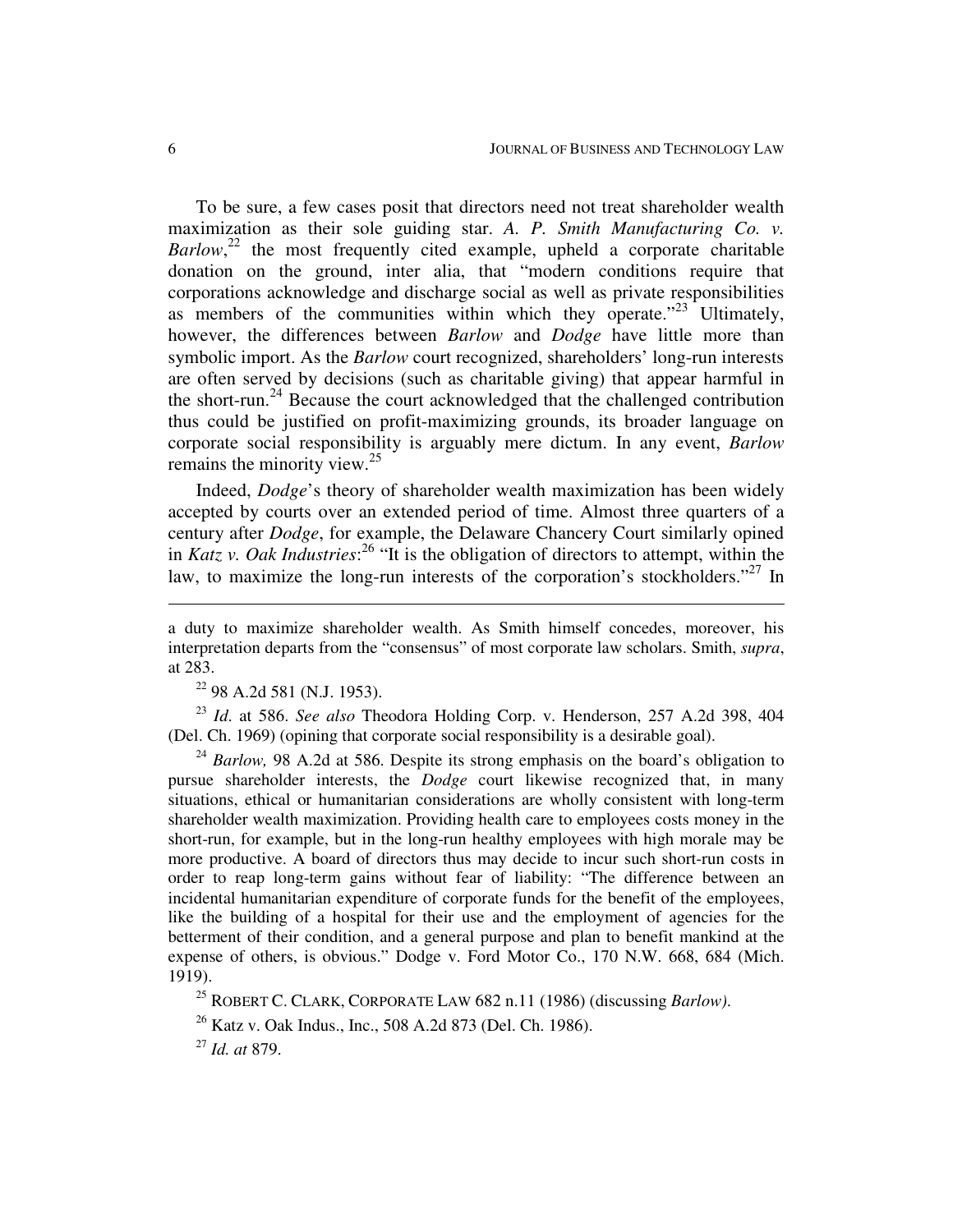*Long v. Norwood Hills Corp.*, 28 a Missouri court observed: "Plaintiff cites many authorities [including *Dodge*] to show that the ultimate object of every ordinary trading corporation is the pecuniary gain of its stockholders and that it is for this purpose the capital has been advanced."<sup>29</sup> The court further stated that it had "no quarrel with plaintiff insofar as the rules of law stated therein govern the actions of majority stockholders and the boards of directors of corporations."<sup>30</sup> Setting aside "a possible exception or two," Robert Clark concludes that "courts have not retreated from the assumption that the primary or residual purpose of a business corporation is to make profits for its shareholders."<sup>31</sup>

*Dodge* does not stand for the proposition that directors will be held liable for considering the social consequences of corporate actions, however, despite its strongly pro-shareholder wealth maximization rhetoric. To be sure, having found that Ford had failed to pursue shareholder wealth maximization, the court ordered Ford Motor to resume paying its substantial special dividends.<sup>32</sup> Invoking the business judgment rule, 33 however, the *Dodge* court declined to interfere with Ford's plans for expansion and dismissed the bulk of plaintiff's complaint.<sup>34</sup>

32 *See Dodge*, 170 N.W. at 685 (summarizing holding).

<sup>33</sup> The business judgment rule, of course, pervades every aspect of corporate law, from allegedly negligent decisions by directors, to self-dealing transactions, to board decisions to seek dismissal of shareholder litigation, and so on. *See, e.g.*, Sinclair Oil Corp. v. Levien, 280 A.2d 717 (Del. 1971) (fiduciary duties of controlling shareholder); Shlensky v. Wrigley, 237 N.E.2d 776 (Ill. App. 1968) (operational decision); Auerbach v. Bennett, 393 N.E.2d 994 (N.Y. 1979) (dismissal of derivative litigation). Two conceptions of the business judgment rule compete in the case law. One treats the rule as having substantive content. In this version, the business judgment rule comes into play only after one has first determined that the directors satisfied some standard of conduct. *See, e.g.,* Cede & Co. v. Technicolor, Inc., 634 A.2d 345, 360 (Del. 1993) (holding that plaintiffs rebut the business judgment rule's presumption of good faith by "providing evidence that directors, in reaching their challenged decision, breached any one of the triads of their fiduciary duty—good faith, loyalty or due care"). Alternatively, the business judgment rule is seen as an abstention doctrine. Under this version, the court will abstain from reviewing the substantive merits of the directors' conduct unless the plaintiff can rebut the business judgment rule's presumption of good faith. *See, e.g.,* Shlensky v. Wrigley, 237 N.E.2d 776, 779 (Ill. App. 1968) (holding that: "In a purely business corporation ... the authority of the directors in the conduct of the business of the corporation must be regarded as absolute when they act within the law, and the court is

<sup>&</sup>lt;sup>28</sup> 380 S.W.2d 451 (Mo. Ct. App. 1964).

<sup>29</sup> *Id*. at 476.

<sup>30</sup> *Id.*

<sup>31</sup> CLARK, *supra* note 25, at 682.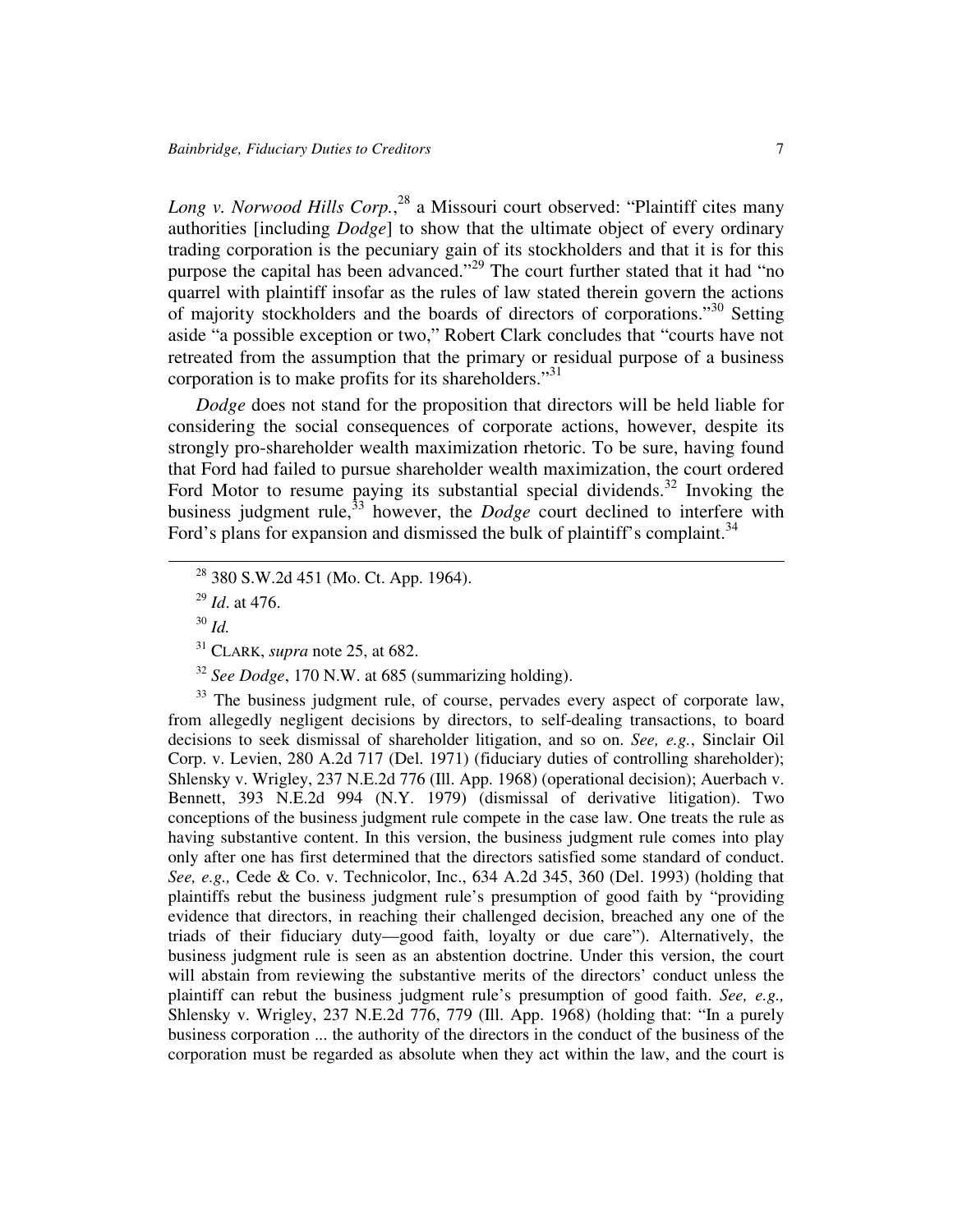A similar result was reached in one of corporate law's hoariest chestnuts, Shlensky *v. Wrigley*,<sup>35</sup> in which a minority shareholder in the Chicago Cubs sued P.K. Wrigley, the team's majority shareholder, over the latter's famous refusal to install lights at Wrigley Field. Shlensky claimed the decision against lights was motivated by Wrigley's beliefs that baseball was a day-time sport and that night baseball might have a deteriorating effect on the neighborhood surrounding Wrigley Field.<sup>36</sup> Despite Shlensky's apparently uncontested evidence that Wrigley was more concerned with nonshareholder than with shareholder interests, the Illinois Appellate Court dismissed for failure to state a claim upon which relief could be granted.<sup>37</sup> Although this result on superficial examination may appear to devalue shareholder wealth maximization, on close examination the case involves nothing more than a wholly unproblematic application of the business judgment rule.<sup>38</sup>

To be sure, some scholars rely on such outcomes to argue that the business judgment rule is *intended* to allow directors to make trade-offs between the interests of shareholders and nonshareholder constituencies. 39 In fact, however,

without authority to substitute its judgment for that of the directors."). For reasons developed elsewhere at length, I find the abstention version more persuasive. Stephen M. Bainbridge*, The Business Judgment Rule as Abstention Doctrine*, 57 VAND. L. REV. 83 (2004).

<sup>34</sup> See id. at 684 ("We are not, however, persuaded that we should interfere with the proposed expansion of the business of the Ford Motor Company.").

<sup>35</sup> 237 N.E.2d 776 (Ill. App. 1968).

36 *Id*. at 778.

37 *Id*. at 778-80.

38 *See* Stephen M. Bainbridge, *Interpreting Nonshareholder Constituency Statutes*, 19 PEPPERDINE L. REV. 971, 978-79 (1992) (discussing *Shlensky*).

39 *See, e.g.,* Margaret M. Blair & Lynn A. Stout, *A Team Production Theory of Corporate Law*, 85 VA. L. REV. 247, 303 (1999) (arguing that the business judgment rule authorizes directors to make trade offs between shareholder and nonshareholder interests); Kent Greenfield & John E. Nilsson, *Gradgrind's Education: Using Dickens and Aristotle to Understand (and Replace?) the Business Judgment Rule*, 63 BROOKLYN L. REV. 799, 831 (1997) (arguing that the business judgment rule reflects "an underlying distrust of the strict fiduciary duty to maximize shareholder returns"). For an argument that Blair and Stout misinterpreted the law in this area, see David Millon, *New Game Plan or Business as Usual? A Critique of the Team Production Model of Corporate Law*, 86 VA. L. REV. 1001, 1009-20 (2000).

Some of these same scholars have argued that the so-called nonshareholder constituency statutes adopted by many states (although not Delaware) call into question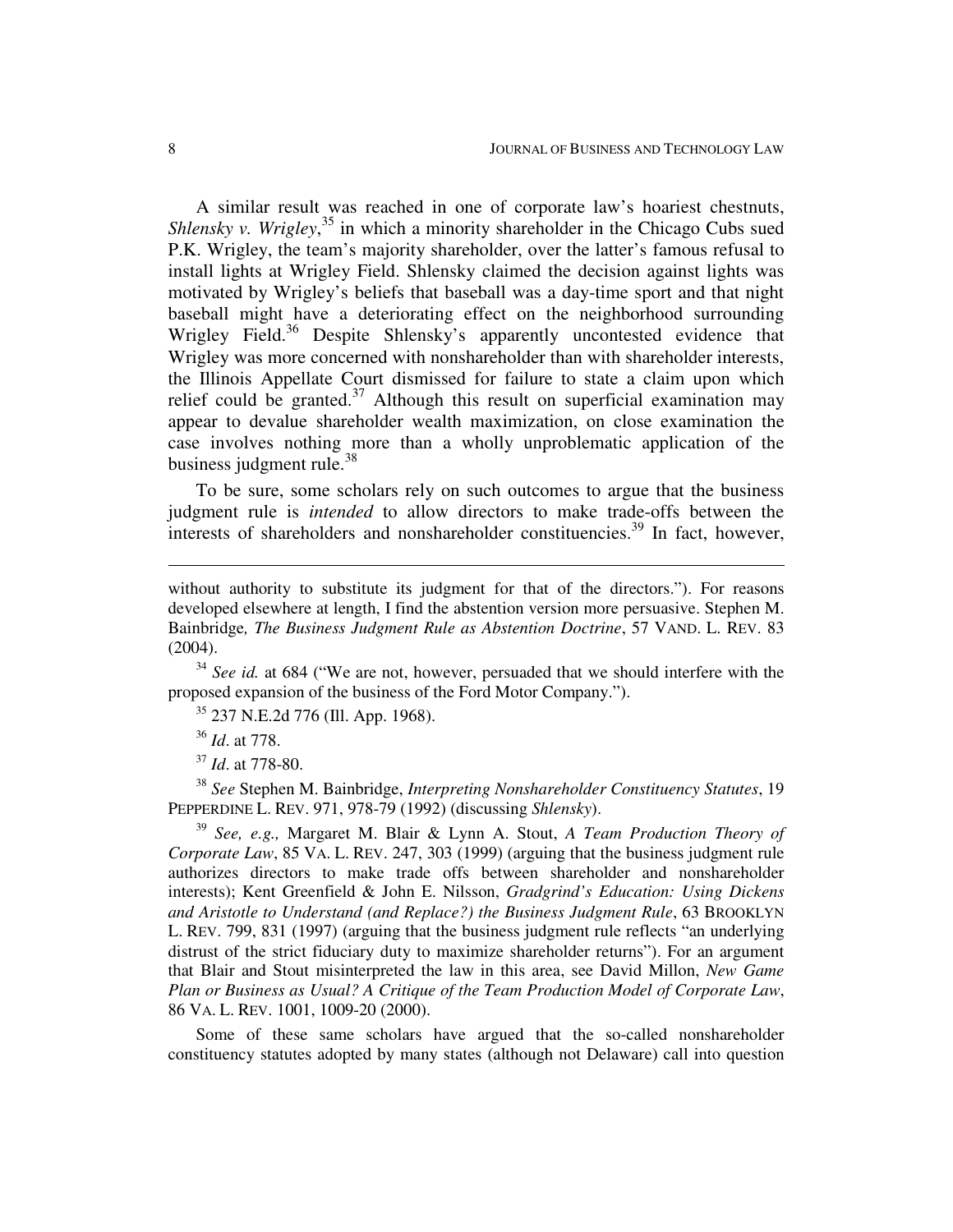while that may sometimes be the *effect* of the rule, it is an unintended consequence of operationalizing an entirely different policy goal. As the Delaware Supreme Court has explained:

Under Delaware law, the business judgment rule is the offspring of the fundamental principle, codified in [Delaware General Corporation Law] § 141(a), the business and affairs of a Delaware corporation are managed by or under its board of directors…. The business judgment rule exists to protect and promote the full and free exercise of the managerial power granted to Delaware directors. 40

On balance, this policy of judicial deference to the board of directors' exercise of discretionary authority redounds to the shareholders' best interests, as I have demonstrated elsewhere in detail,<sup>41</sup> even though the rule occasionally allows directors to escape liability in connection with decisions that failed to maximize shareholder wealth.

the continuing validity of the shareholder wealth maximization norm. *See, e.g.,* Blair & Stout, *supra*, at 303 n.144; Greenfield & Nilsson, *supra*, at 838-39. As I have argued elsewhere, however, these statutes do not entirely reject the traditional shareholder wealth maximization norm. Instead, they modify the norm by allowing the board to make tradeoffs between shareholder and stakeholder interests. Bainbridge, *supra* note 38, at 989-96. As such, the statutes admittedly work an unfortunate change in the basic normative principles underlying corporate law. *See* Stephen M. Bainbridge, *In Defense of the Shareholder Wealth Maximization Norm: A Reply to Professor Green*, 50 WASH. & LEE L. REV. 1423, 1423-24 n.2 (1993). Fortunately, courts seem to be ignoring these statutes and, at present, they appear to be little more than dust gathering relics of the 1980s wave of state antitakeover legislation. *See id*. (noting the "dearth of cases"). The nonshareholder constituency statutes were just another example of special interest legislation adopted at the behest of union leaders and managers of target corporations to protect important local businesses from takeovers. Bainbridge, *supra* note 38, at 993.

40 Smith v. Van Gorkom, 488 A.2d 858, 872 (Del. 1985). *Cf.* Marx v. Akers, 666 N.E.2d 1034, (N.Y. 1996) (noting that "shareholder derivative actions infringe upon the managerial discretion of corporate boards…. Consequently, we have historically been reluctant to permit shareholder derivative suits, noting that the power of courts to direct the management of a corporation's affairs should be 'exercised with restraint.'"); *see also* Pogostin v. Rice, 480 A.2d 619, 624 (noting that "the derivative action impinges on the managerial freedom of directors").

<sup>41</sup> Bainbridge, *supra* note 33, at 109-29.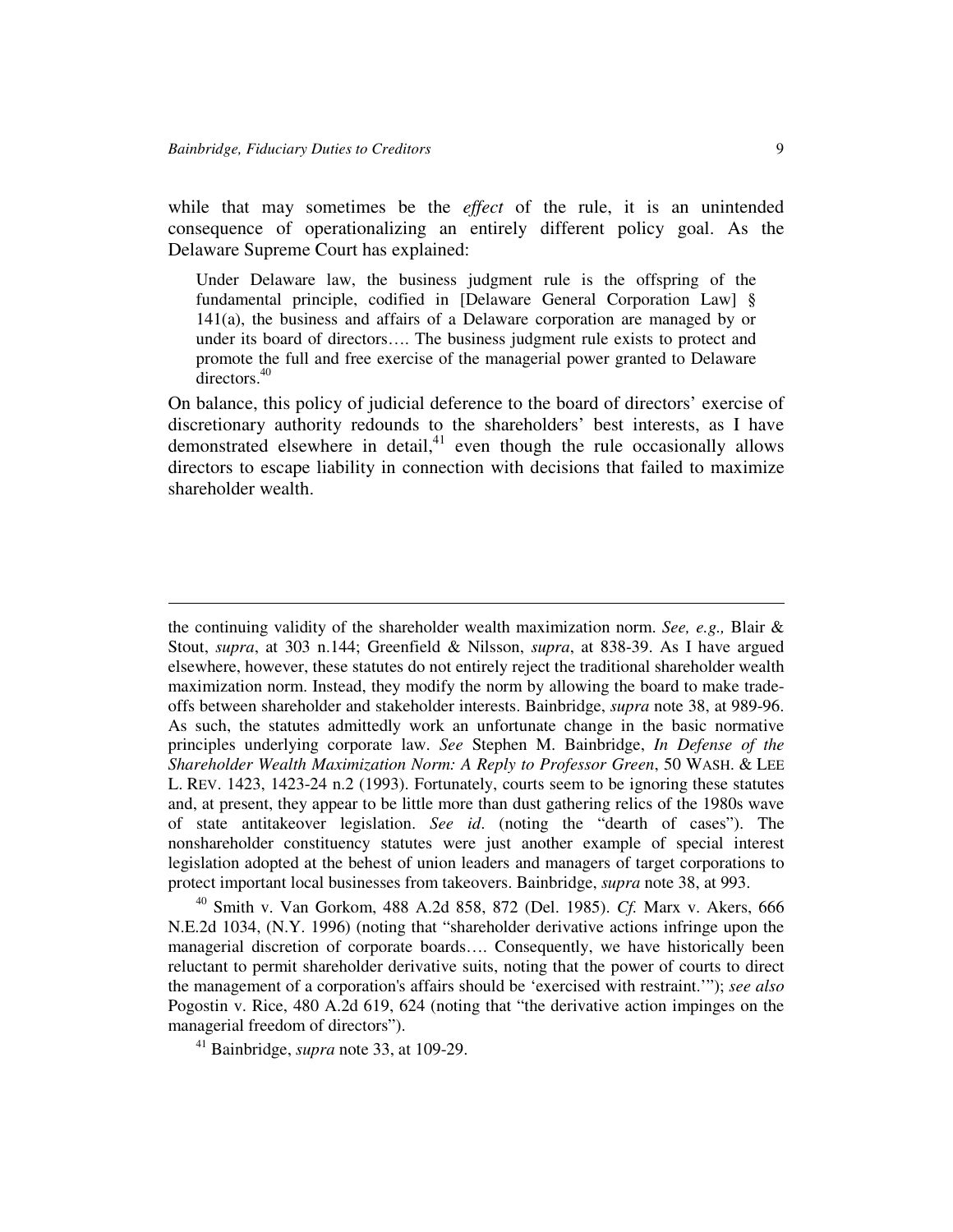Courts have recognized that the business judgment rule rests on shareholderoriented policy considerations. In *Joy v. North*, 42 for example, Judge Ralph Winter explained that:

Although the [business judgment] rule has suffered under academic criticism, it is not without rational basis. ... [B]ecause potential profit often corresponds to the potential risk, it is very much in the interest of shareholders that the law not create incentives for overly cautious corporate decisions. ... Shareholders can reduce the volatility of risk by diversifying their holdings. In the case of the diversified shareholder, the seemingly more risky alternatives may well be the best choice since great losses in some stocks will over time be offset by even greater gains in others. ... A rule which penalizes the choice of seemingly riskier alternatives thus may not be in the interest of shareholders generally.<sup>43</sup>

Delaware Chancellor William Allen advanced a slightly different, but still shareholder-focused, rationale for the rule in *Gagliardi v. Trifoods Int'l, Inc. 44* :

Corporate directors of public companies typically have a very small proportionate ownership interest in their corporations and little or no incentive compensation. Thus, they enjoy (as residual owners) only a very small proportion of any "upside" gains earned by the corporation on risky investment projects. If, however, corporate directors were to be found liable for a corporate loss from a risky project on the ground that the investment was too risky ... their liability would be joint and several for the whole loss (with I suppose a right of contribution). Given the scale of operation of modern public corporations, this stupefying disjunction between risk and reward for corporate directors threatens undesirable effects. Given this disjunction, only a very small probability of director liability based on "negligence", "inattention", "waste", etc., could induce a board to avoid authorizing risky investment projects to any extent! Obviously,

# *Id*. at 1052.

44 683 A.2d 1049 (Del. Ch. 1996).

<sup>42</sup> 692 F.2d 880 (2d Cir. 1982), *cert. denied*, 460 U.S. 1051 (1983).

<sup>&</sup>lt;sup>43</sup> Id. at 886. Or, as Chancellor Allen similarly observed in Gagliardi v. Trifoods Int'l, Inc., 683 A.2d 1049 (Del. Ch. 1996):

Shareholders can diversify the risks of their corporate investments. Thus, it is in their economic interest for the corporation to accept in rank order all positive net present value investment projects available to the corporation, starting with the highest risk adjusted rate of return first. Shareholders don't want (or shouldn't rationally want) directors to be risk averse. Shareholders' investment interests, across the full range of their diversifiable equity investments, will be maximized if corporate directors and managers honestly assess risk and reward and accept for the corporation the highest risk adjusted returns available that are above the firm's cost of capital.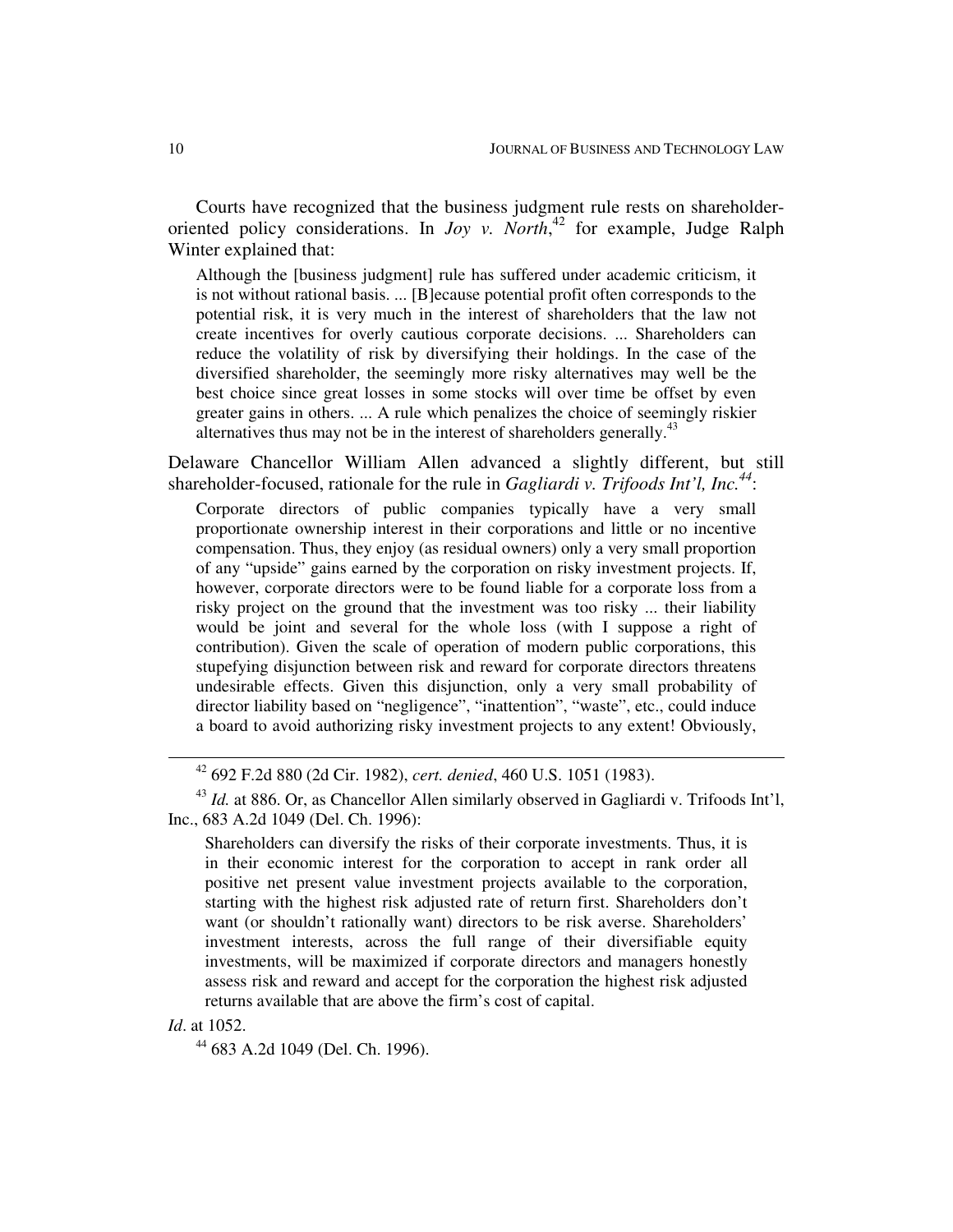it is in the shareholders' economic interest to offer sufficient protection to directors from liability for negligence, etc., to allow directors to conclude that, as a practical matter, there is no risk that, if they act in good faith and meet minimal proceduralist standards of attention, they can face liability as a result of a business loss. 45

Drawing this distinction between the business judgment rule's *intent* and *effect* is supported by those cases in which the business judgment rule does not apply, especially those involving a board of director's response to an unsolicited takeover bid. In *Unocal Corp. v. Mesa Petroleum Co.*, 46 for example, the Delaware Supreme Court held that the board could consider "the impact of the bid on 'constituencies' other than shareholders (i.e., creditors, customers, employees, and perhaps even the community)."<sup>47</sup> In that case, however, a "corporate raider with a national reputation as a 'greenmailer'" faced Unocal's board with a structurally coercive bid.<sup>48</sup> Accordingly, the directors reasonably believed that the bid was not in the best interests of any corporate constituency and, on the facts before the court, there arguably was no conflict between shareholder and stakeholder interests.

Other situations are less clear. Suppose, for example, the bidder makes a fairly priced, non-coercive offer, but also announces plans to close plants and lay off numerous workers. The target's board of directors reasonably concludes that the negative impact on its employees exceeds the gains shareholders will garner. Did *Unocal* permit the board to turn down such an offer?

In *Revlon, Inc. v. MacAndrews and Forbes Holdings, Inc.*, 49 the Delaware Supreme Court answered that question in the negative, adding two crucial provisos to *Unocal*. The first is of general applicability, forbidding the target's

49 506 A.2d 173 (Del. 1986).

<sup>45</sup> *Id*. at 1052.

<sup>&</sup>lt;sup>46</sup> 493 A.2d 946 (Del. 1985). Several judicial opinions outside Delaware suggest that boards may consider nonshareholder interests in making structural decisions. *See, e.g.*, Norlin Corp. v. Rooney, Pace, Inc., 744 F.2d 255 (2d Cir. 1984); Herald Co. v. Seawell, 472 F.2d 1081 (10th Cir. 1972); GAF Corp. v. Union Carbide Corp., 624 F. Supp. 1016 (S.D.N.Y. 1985); Enterra Corp. v. SGS Assoc., 600 F. Supp. 678 (E.D. Pa. 1985); Abramson v. Nytronics, Inc., 312 F. Supp. 519 (S.D.N.Y. 1970). It is difficult to form a coherent picture from these cases, as most courts outside of Delaware face corporate law issues on a sporadic basis, which precludes sustained doctrinal development. *Cf*. Treadway Cos., Inc. v. Care Corp., 638 F.2d 357, 382 (2d Cir. 1980) ("The law in this area is something less than a seamless web.").

<sup>47</sup> *Id*. at 955.

<sup>48</sup> *Id.* at 956.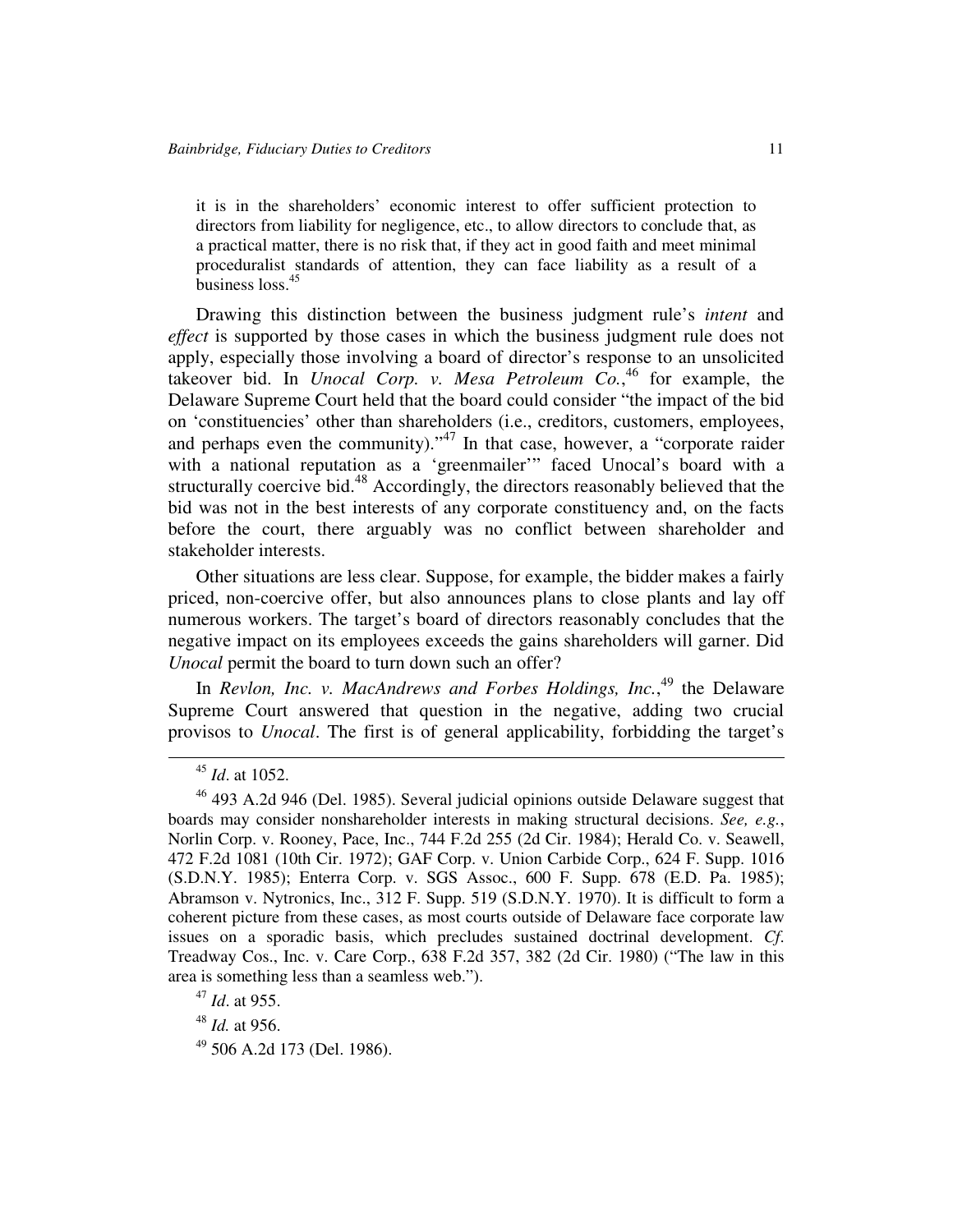board from protecting stakeholder interests at the expense of shareholder interests. Rather, any management action benefiting stakeholders must produce ancillary shareholder benefits.<sup>50</sup> In other words, directors may only consider stakeholder interests if doing so would benefit shareholders.<sup>51</sup> Second, where a corporate control auction triggering the so-called *Revlon* duties has begun, stakeholders become entirely irrelevant. Instead, shareholder wealth maximization is the board's only appropriate concern.<sup>52</sup> As such, when the business judgment rule does not apply to insulate the directors' decisions from judicial review, the board will violate its fiduciary duty of shareholder wealth maximization if it considers any interests other than those of the shareholders.<sup>53</sup> In turn, this confirms that the duty to maximize shareholder wealth is the principal obligation of directors, albeit one as to which judicial scrutiny is sometimes barred by the business judgment rule.

#### **B. Fiduciary Duties to Creditors?**

Consistent with the conclusions drawn in the preceding section, the dominant view is that neither the corporation itself nor its officers and directors owe fiduciary duties to bondholders or other creditors.<sup>54</sup> Instead, "the relationship between a corporation and the holders of its debt securities, even convertible debt

<sup>52</sup> *Revlon*, 506 A.2d at 182.

<sup>53</sup> Black & Decker Corp. v. American Standard, Inc., 682 F. Supp. 772, 786-87 (D. Del. 1988); C-T of Virginia Inc. v. Barrett, 124 Bankr. 689 (W.D.Va. 1990); Revlon, Inc. v. MacAndrews & Forbes Holdings, Inc., 506 A.2d 173, 185 (Del. 1986).

54 *See, e.g.,* Metropolitan Life Ins. Co. v. RJR Nabisco, Inc., 716 F. Supp. 1504, 1524-25 (S.D.N.Y. 1989); Simons v. Cogan, 549 A.2d 300, 304 (Del. 1988); Revlon, Inc. v. MacAndrews & Forbes Holdings, Inc., 506 A.2d 173, 182 (Del. 1986).

<sup>50</sup> *See id.* at 182 ("A board may have regard for various constituencies in discharging its responsibilities, provided there are rationally related benefits accruing to the stockholders."). A somewhat weaker formulation was used in Mills Acquisition Co. v. Macmillan, Inc., 559 A.2d 1261 (Del. 1989), which allows consideration of nonshareholder interests provided they bear "some reasonable relationship to general shareholder interests." *Id*. at 1282 n. 29.

<sup>51</sup> *Compare* Buckhorn, Inc. v. Ropak Corp., 656 F. Supp. 209, 231-32 (S.D. Ohio), *aff'd*, 815 F.2d 76 (6th Cir. 1987) (employee stock ownership plan invalidated because there was "no evidence in the record as to how the ESOP would benefit the stockholders nor as to how Ropak's tender offer posed a threat to Buckhorn's employees") *with* Shamrock Holdings, Inc. v. Polaroid Co., 559 A.2d 257, 276 (Del. Ch. 1989) (employee stock ownership plan upheld because it was "likely to add value to the company and all of its stockholders").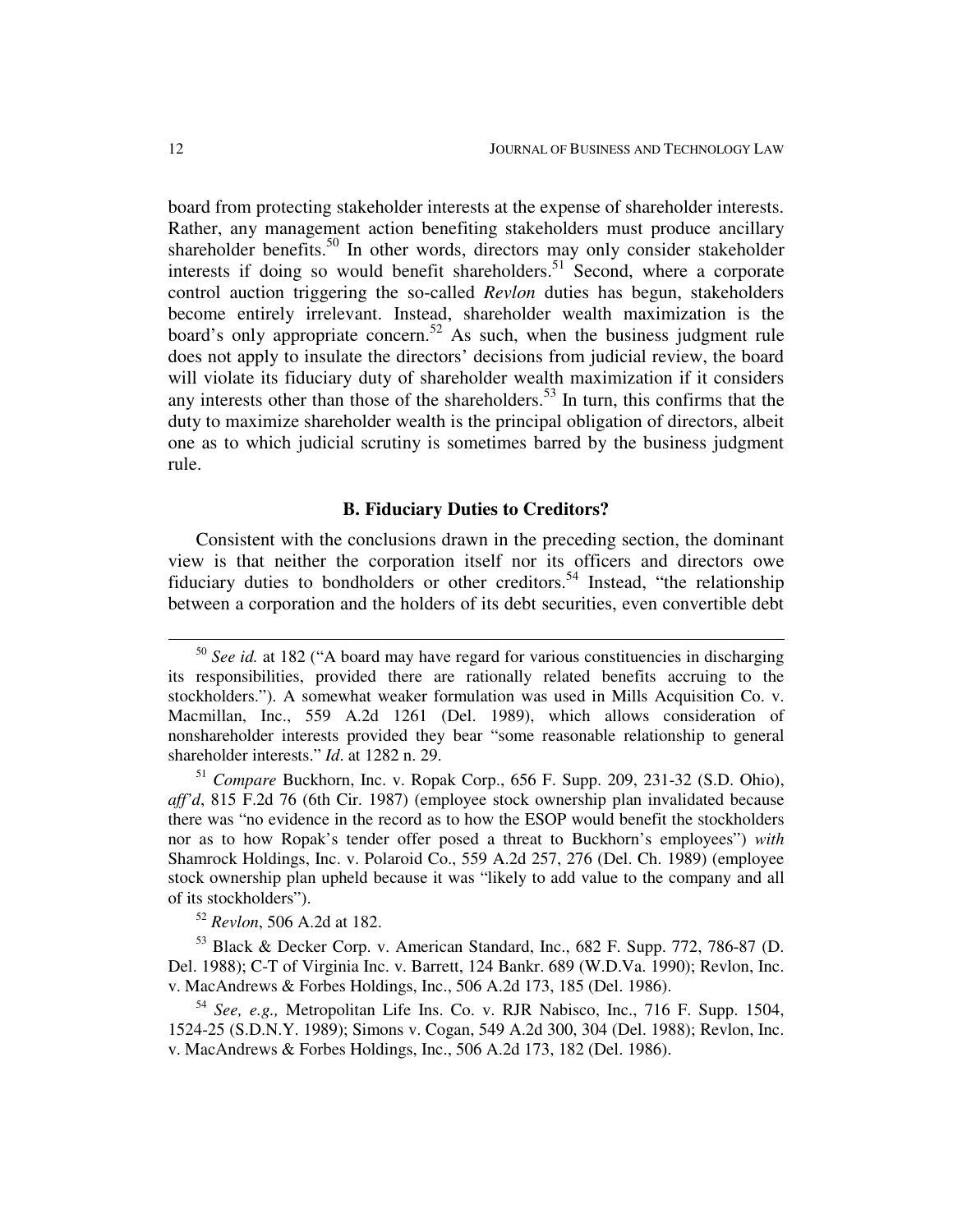securities, is contractual in nature."<sup>55</sup> The contract thus both defines and confines the scope of the corporation's obligations to its bondholders.

To be sure, a few cases purportedly hold to the contrary. Most of these cases, however, involved fraudulent schemes or conveyances actionable outside the bounds of corporate fiduciary obligation.<sup>56</sup> Other cases in this genre involve recharacterization of nominal debt securities as equity.<sup>57</sup> Still others are mere dicta. 58

The limited extra-contractual rights of bondholders thus are provided solely by the implied covenant of good faith found in all contracts. *Katz v. Oak Industries*,<sup>59</sup> for example, held that the implied covenant is breached when it is clear from the express terms of the indenture that the parties would have prohibited the challenged act if they had thought to negotiate about it:

[T]he appropriate legal test is not difficult to deduce. It is this: is it clear from what was expressly agreed upon that the parties who negotiated the express terms of the contract would have agreed to proscribe the act later complained of as a breach of the implied covenant of good faith—had they thought to negotiate with

56 *See* Metropolitan Life Ins. Co. v. RJR Nabisco, Inc., 716 F. Supp. 1504, 1524 (S.D.N.Y. 1989) (analyzing cases).

57 *See, e.g.,* Eliasen v. Green Bay & W. R.R. Co., 569 F. Supp. 84 (E.D. Wis. 1982) (discussing theory and cases). In *Eliasen*, the Class B debentures in question had economic rights more closely resembling those of common stock than normal debt. The Class B debentures had no right to regular payment of interest, but were paid interest only when the board chose and only after the nominal stockholders had been paid, and the debentures came last in a liquidation. The court nevertheless declined to treat the debentures as the equivalent of stock because the Class B debentures had no voting rights and, moreover, were originally issued in a reorganization of an insolvent debtor to creditors who would have been entitled to nothing in a liquidation. *Id*.

<sup>58</sup> The classic example is Green v. Hamilton Int'l Corp., 437 F. Supp. 723 (S.D.N.Y. 1977), in which the court opined that "[a]s holders of convertible debentures, plaintiffs were part of 'the entire community of interests in the corporation—creditors as well as stockholders' to whom the fiduciary duties of directors and controlling shareholders run." *Id.* at 729 n.4 (quoting Justice Douglas' famous dictum in Pepper v. Litton, 308 U.S. 295, 307 (1939)). The passage from *Green* is mere dicta because the court simply determined that plaintiff's claim of fraud under Securities Exchange Act Rule 10b-5 could survive a FRCP 12(b)(6) motion to dismiss. In addition, while *Green* purported to interpret Delaware law, the Delaware Supreme Court specifically disavowed *Green* in Simons v. Cogan, 549 A.2d 300, 303-04 (Del. 1988).

<sup>59</sup> Katz v. Oak Indus., Inc., 508 A.2d 873 (Del. Ch. 1986).

<sup>55</sup> Katz v. Oak Indus. Inc., 508 A.2d 873, 879 (Del. Ch. 1986).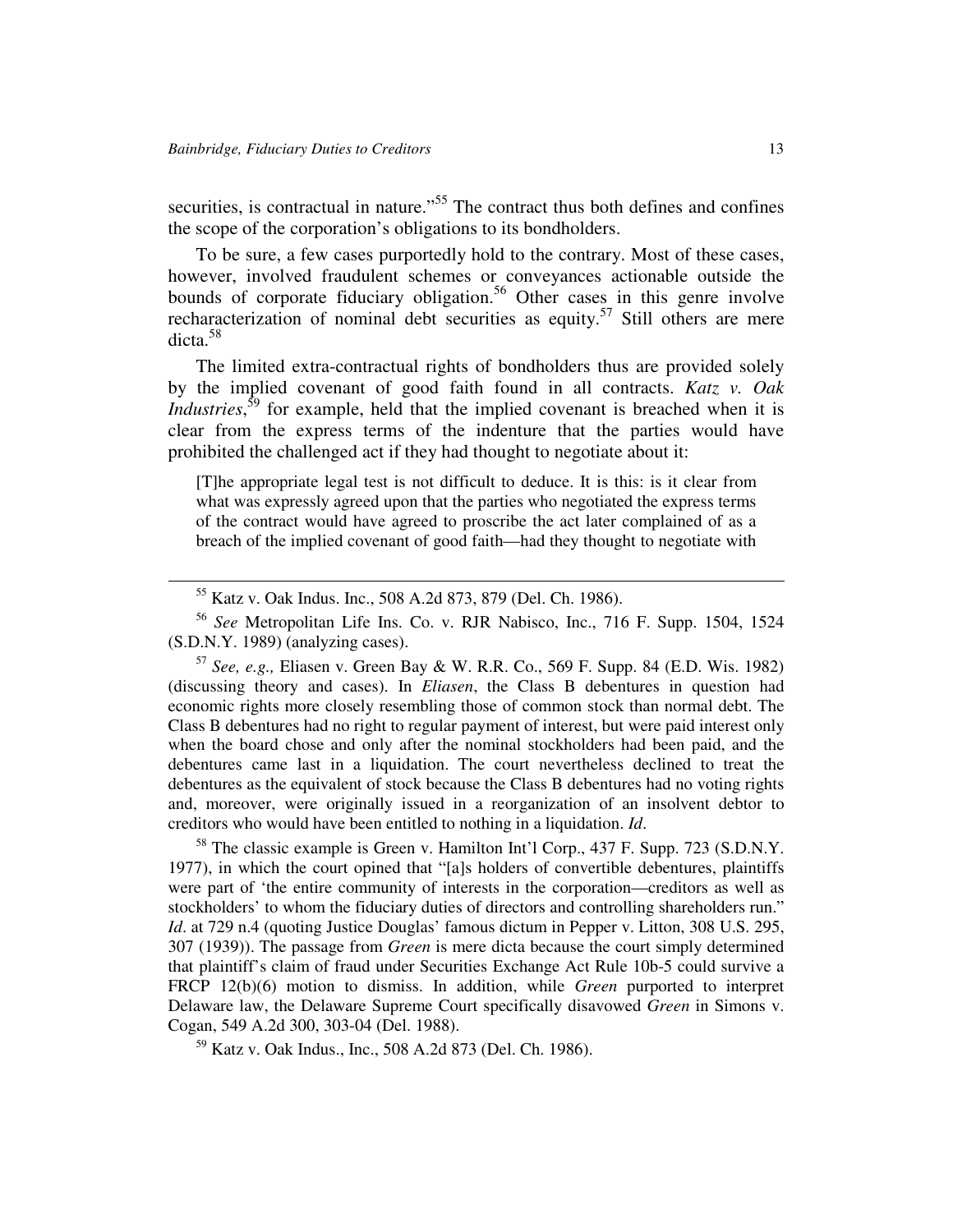respect to that matter. If the answer to this question is yes, then, in my opinion, a court is justified in concluding that such act constitutes a breach of the implied covenant of good faith. 60

The oft-cited *Met Life* decision likewise invoked an implied covenant of good faith, although its treatment of that covenant differed somewhat from Katz.<sup>61</sup> In the latter, the Chancery Court suggested that an implied covenant of good faith is part of every contract.<sup>62</sup> In *Met Life*, however, the court suggested that a covenant of good faith is implied only when necessary to ensure that neither side deprives the other side of the "fruits of the agreement."<sup>63</sup> The court then seemingly limited the fruits of the bond indenture to regular payment of interest and ultimate repayment of principal.<sup>64</sup> In any case, the court made clear that "the implied covenant will only aid and further the explicit terms of the agreement and will never impose an obligation which would be inconsistent with other terms of the contractual relationship."<sup>65</sup> Consequently, the implied covenant will not give bondholders any extra-contractual rights inconsistent with those set out in the indenture.

Despite these and some minor semantic differences, however, the two cases are quite similar in a number of respects. In particular, both *Katz* and *Met Life* constrain the implied covenant of good faith by reference to the express terms of the contract.<sup>66</sup> Taken together, the two decisions reflect a basic principle, which can be expressed colloquially as "you made your bed, now you have to lie in it."

<sup>62</sup> *Katz*, 508 A.2d at 880.

<sup>63</sup> *Met Life,* 716 F. Supp. at 1517.

64 *See id.* at 1518 (explaining that "the substantive 'fruits' guaranteed by" the indenture "include the periodic and regular payment of interest and the eventual repayment of principal").

65 *Id.* at 1517.

<sup>66</sup> *Compare Katz*, 508 A.2d at 880 (limiting the covenant to situations in which it is "clear from what was expressly agreed upon that the parties who negotiated the express

<sup>60</sup> *Id.* at 880. The facts of *Katz* are discussed infra notes 78-86 and accompanying text.

 $<sup>61</sup>$  Metropolitan Life Ins. Co. v. RJR Nabisco, Inc., 716 F. Supp. 1504 (S.D.N.Y.)</sup> 1989). *Met Life* arose out of the leveraged buyout of RJR Nabisco by Kohlberg Kravis Roberts & Co. The new RJR Nabisco debt issued to finance the LBO had the same bankruptcy priority as RJR Nabisco's pre-LBO debt. RJR Nabisco's equity cushion thus was substantially diminished and the value of the existing debt was substantially reduced. The pre-LBO bondholders claimed that their contract rights had been violated. Because the express terms of the contract had not been violated, the court focused on the implied covenant of good faith.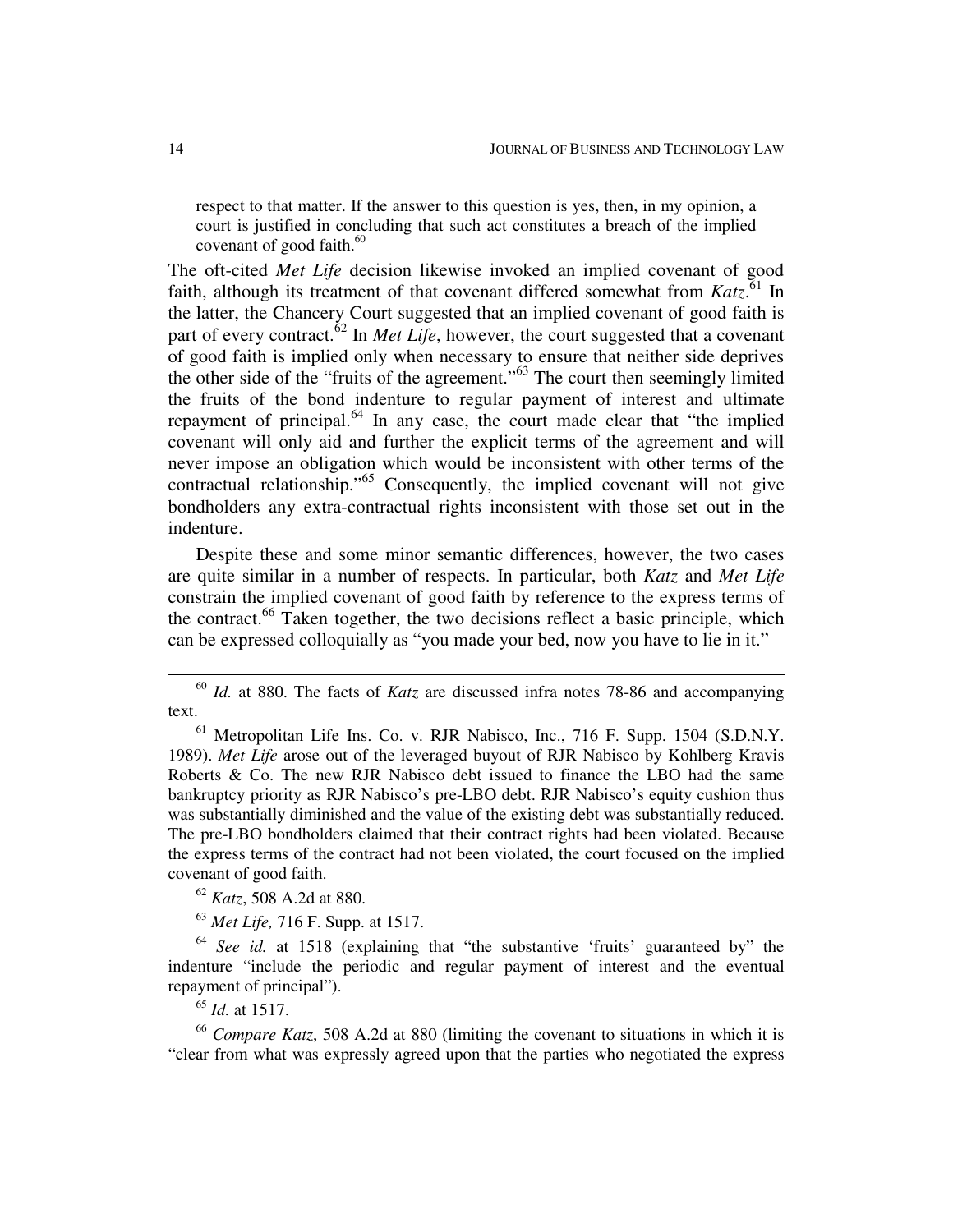Do these rules change when the corporation is insolvent<sup>67</sup> or nearly so? In *Credit Lyonnais Bank Nederland, N.V. v. Pathe Communications Corp*., 68 Delaware Chancellor William Allen famously opined that:

At least where a corporation is operating in the vicinity of insolvency, a board of directors is not merely the agent of the residue risk bearers, but owes its duty to the corporate enterprise.<sup>69</sup>

Or, as Vice Chancellor Leo Strine explained:

The obligation of directors in that context of high risk and uncertainty … was not "merely [to be] the agent of the residue risk bearers" but rather to remember their fiduciary duties to "the corporate enterprise" itself, in the sense that the directors have an obligation "to the community of interest that sustained the corporation ...." and to preserve and, if prudently possible, to maximize the corporation's value to best satisfy the legitimate claims of all its constituents, and not simply to pursue the course of action that stockholders might favor as best for them.<sup>70</sup>

terms of the contract would have agreed to proscribe the act later complained of") *with Met Life,* 716 F. Supp. at 1517 (holding that the implied covenant may only be invoked to "further the explicit terms of the agreement").

67 *See* FDIC v. Sea Pines Co., 692 F.2d 973, 976-77 (4th Cir. 1982) (stating that "when the corporation becomes insolvent, the fiduciary duty of the directors shifts from the stockholders to the creditors"); Henderson v. Buchanan (In re Western World Funding, Inc.), 52 B.R. 743, 763 (Bankr. D. Nev. 1985) (holding that when a "corporation is insolvent" the fiduciary of directors "run to creditors"); Production Resources Group, LLC v. NCT Group, Inc., 863 A.2d 772, 790-91 (Del. Ch. 2004) ("When a firm has reached the point of insolvency, it is settled that under Delaware law, the firm's directors are said to owe fiduciary duties to the company's creditors. [FN58] This is an uncontroversial proposition …."); Geyer v. Ingersoll Publications Co., 621 A.2d 784, 787 (Del. Ch. 1992) (observing that "when the insolvency exception does arise, it creates fiduciary duties for directors for the benefit of creditors"). On the question of when a corporation is insolvent, see Zipora Cohen, *Directors'Negligence Liability to Creditors: A Comparative and Critical View*, 26 J. CORP. L. 351, 377-79 (2001).

68 1991 WL 277613 (Del. Ch. 1991).

<sup>69</sup> *Id.* at \*34. Cohen calls attention to "the distinction that exists between the theory of the trust fund [applicable where the corporation is insolvent] and the ruling of the Delaware Chancery Court in the *Credit Lyonnais* case. Whereas the former theory sees the interests of the creditors as the sole interests which corporate directors are allowed to take into account in situations of insolvency, the judgment in the *Credit Lyonnais* case suggests consideration be given to the interests of the firm as a whole." Cohen, *supra* note 67, at 381.

<sup>70</sup> Production Resources Group, LLC v. NCT Group, Inc., 863 A.2d 772, 788 (Del. Ch. 2004).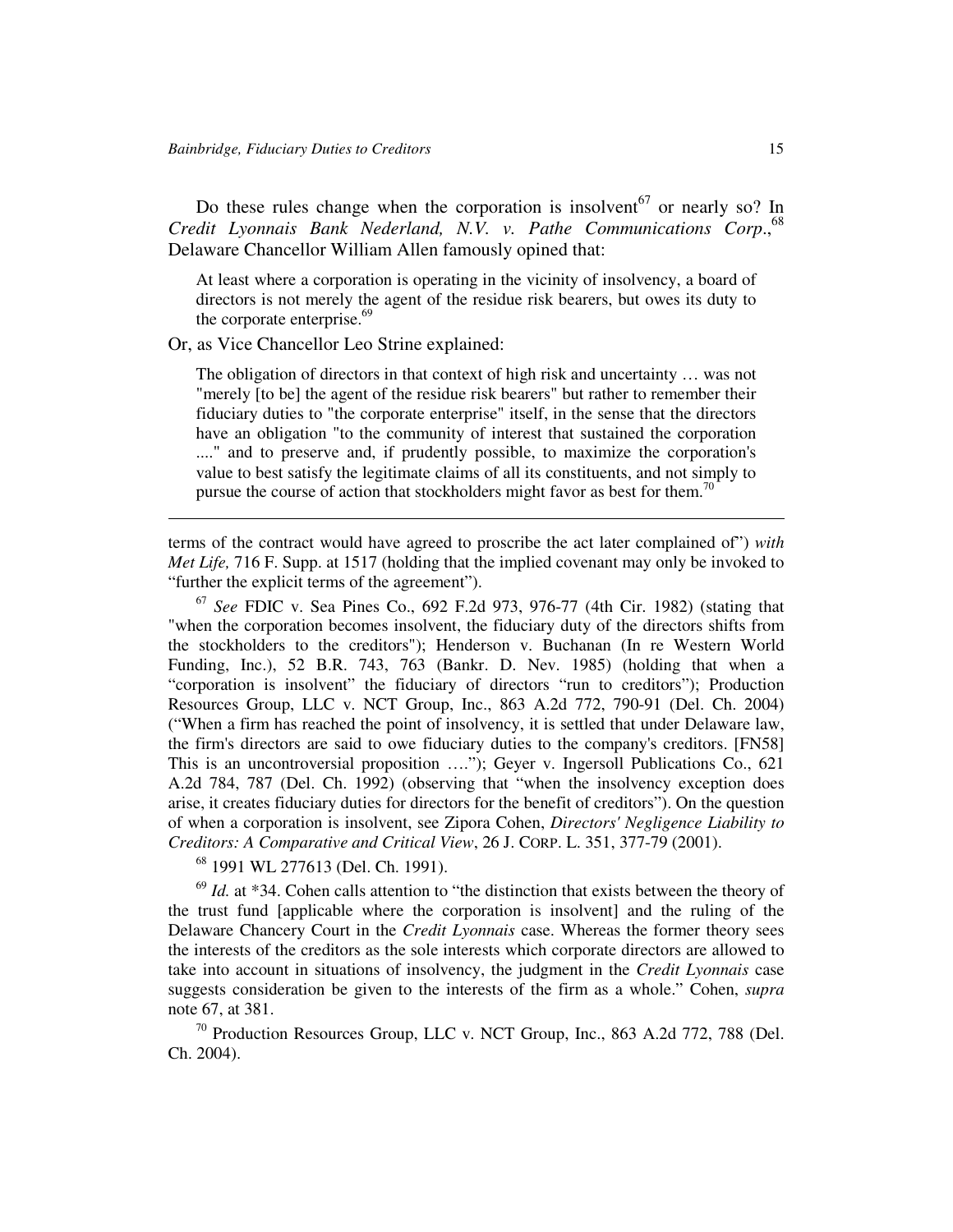Admittedly, this approach has a certain superficial appeal. A corporation presently in the vicinity of insolvency likely eventually will end up in bankruptcy for either liquidation or reorganization. In bankruptcy, assuming the shareholders' claim is wiped out, the creditors effectively become the residual claimants to the corporation's remaining assets. Because fiduciary duties generally are owed to the residual claimant, there is an argument for extending fiduciary duties to the creditors benefit.

Before one assumes that *Credit Lyonnais* is settled Delaware law, however, consider this cautionary note recently advanced by former Delaware Supreme Court Chief Justice Norman Veasey:

The Delaware Supreme Court has never directly addressed the vicinity of insolvency issue, although one case involving the issue was appealed to the court in 2000. The court affirmed the case on the basis of the Court of Chancery's opinion and expressly stated that it did not reach the issue of "whether or to what extent directors of a corporation said to be in the so-called 'vicinity of insolvency' owe fiduciary duties to preferred stockholders." Thus, the questions of what is the "vicinity of insolvency" and how must directors carry out their fiduciary duties in that milieu are areas of future development in the Supreme Court's jurisprudence of fiduciary duties and the business judgment rule.<sup>71</sup>

At the very least, this passage must been seen as a signal that the issue remains open; it may even signal that the issue is in some doubt.

### **III. The Policy**

As noted earlier, many scholars reject the shareholder wealth maximization principle on normative grounds; instead, they believe that, as a matter of sound social policy, directors should have obligations to various nonshareholder constituencies or, at the very least, be able to consider the impact of corporate actions on those constituencies.<sup>72</sup> In contrast, I have repeatedly defended the shareholder wealth maximization norm on normative grounds.<sup>73</sup> Accordingly, I do not intend to rehash herein the general arguments in favor of the shareholder

<sup>71</sup> E. Norman Veasey & Christine T. di Guglielmo, *What Happened in Delaware Corporate Law and Governance From 1992–2004? A Retrospective on Some Key Developments*, 153 U. PENN. L. REV. 1399, 1432 (2005).

<sup>72</sup> *See supra* note 1 and accompanying text.

<sup>73</sup> *See, e.g.,* STEPHEN M. BAINBRIDGE, CORPORATION LAW AND ECONOMICS 419-29 (2002); Stephen M. Bainbridge, *Director Primacy: The Means and Ends of Corporate Governance*, 97 NW. U. L. REV. 547, 574-92 (2003); Stephen M. Bainbridge, *In Defense of the Shareholder Wealth Maximization Norm: A Reply to Professor Green*, 50 WASH. & LEE L. REV. 1423 (1993).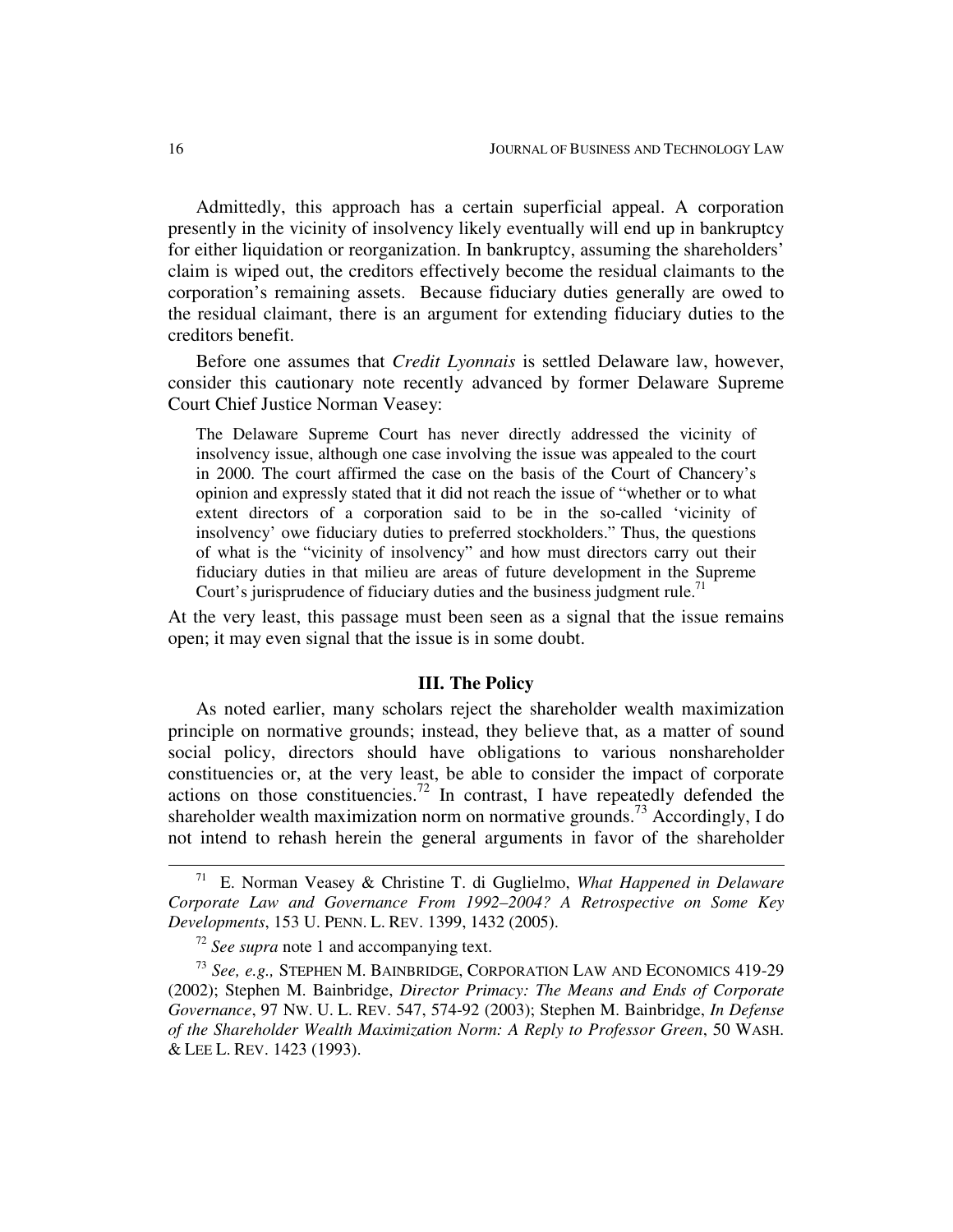wealth maximization norm. Instead, I propose to focus on those arguments most directly relevant to a corporation operating in the vicinity of insolvency.

# **A. A Duty to the Corporation?**

Technically, *Credit Lyonnais* does not stand for the proposition that directors of a corporation in the vicinity of insolvency owe fiduciary duties to creditors of the corporation. Instead, Chancellor Allen held that the board of directors of such a corporation "owes its duty to the corporate enterprise."<sup>74</sup> In a famous footnote, Chancellor Allen went on to explain how such a duty differed from the usual conception that directors owe their duties to the shareholders, which is worth quoting at full length given its importance to the analysis:

The possibility of insolvency can do curious things to incentives, exposing creditors to risks of opportunistic behavior and creating complexities for directors. Consider, for example, a solvent corporation having a single asset, a judgment for \$51 million against a solvent debtor. The judgment is on appeal and thus subject to modification or reversal. Assume that the only liabilities of the company are to bondholders in the amount of \$12 million. Assume that the array of probable outcomes of the appeal is as follows:

|     |                                      |           | <b>Expected Value</b> |
|-----|--------------------------------------|-----------|-----------------------|
| 25% | chance of affirmance                 | (\$51mm)  | \$12.75               |
| 70% | chance of modification               | $(\$4mm)$ | 2.8                   |
| 5%  | chance of reversal                   | (S0)      |                       |
|     | Expected Value of Judgment on Appeal |           | \$15.55               |

Thus, the best evaluation is that the current value of the equity is \$3.55 million. (\$15.55 million expected value of judgment on appeal-\$12 million liability to bondholders). Now assume an offer to settle at \$12.5 million (also consider one at \$17.5 million). By what standard do the directors of the company evaluate the fairness of these offers? The creditors of this solvent company would be in favor of accepting either a \$12.5 million offer or a \$17.5 million offer. In either event they will avoid the 75% risk of insolvency and default. The stockholders, however, will plainly be opposed to acceptance of a \$12.5 million settlement (under which they get practically nothing). More importantly, they very well may be opposed to acceptance of the \$17.5 million offer under which the residual value of the corporation would increase from \$3.5 to \$5.5 million. This is so because the litigation alternative, with its 25% probability of a \$39 million outcome to them  $$12$  million - \$12 million = \$39 million) has an expected value to the residual risk bearer of \$9.75 million (\$39

 $74$  Credit Lyonnais Bank Nederland, N.V. v. Pathe Communications Corp., 1991 WL 277613 at \*34 (Del. Ch. 1991).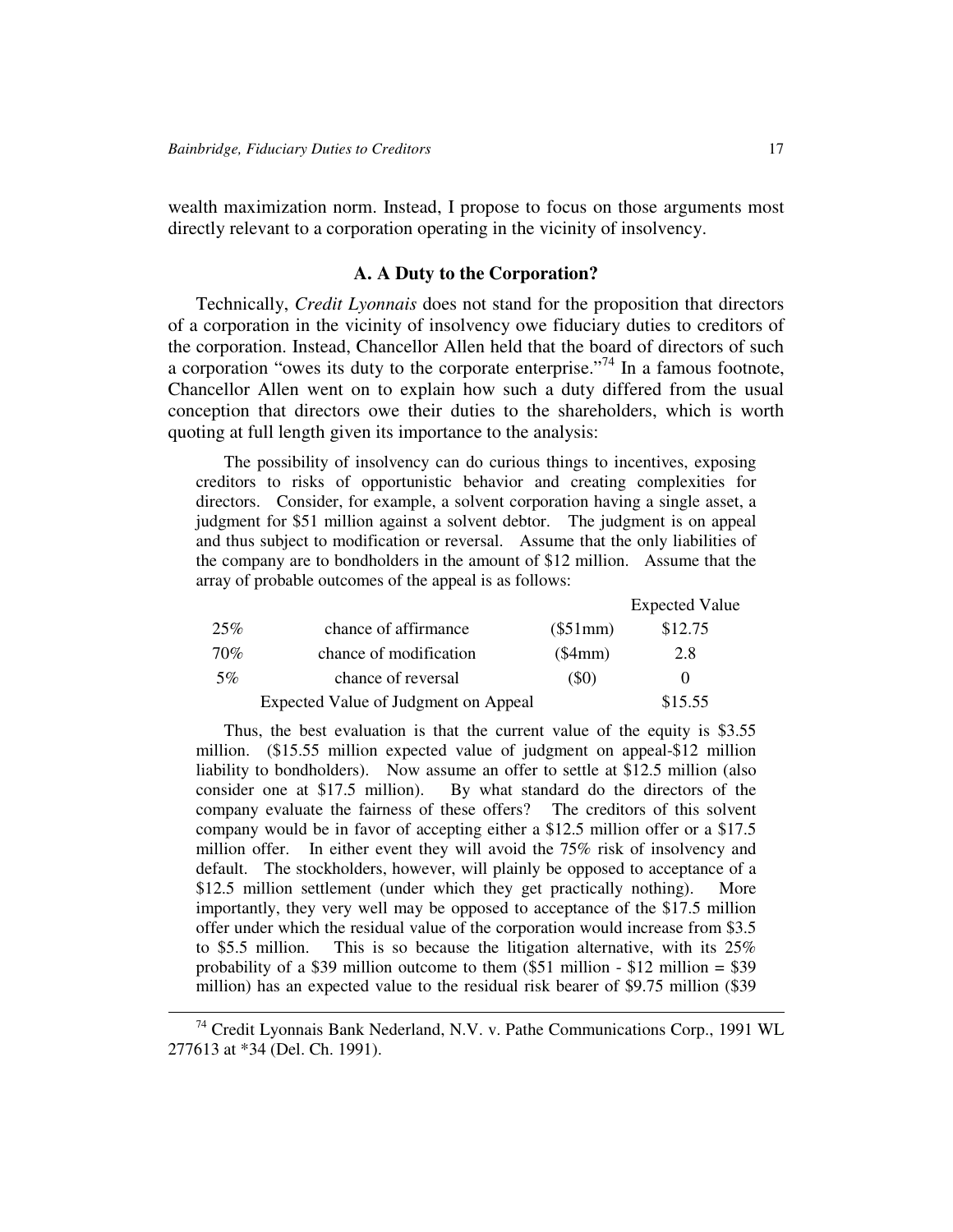million x 25% chance of affirmance), substantially greater than the \$5.5 million available to them in the settlement. While in fact the stockholders'preference would reflect their appetite for risk, it is possible (and with diversified shareholders likely) that shareholders would prefer rejection of both settlement offers.

But if we consider the community of interests that the corporation represents it seems apparent that one should in this hypothetical accept the best settlement offer available providing it is greater than \$15.55 million, and one below that amount should be rejected. But that result will not be reached by a director who thinks he owes duties directly to shareholders only. It will be reached by directors who are capable of conceiving of the corporation as a legal and economic entity. Such directors will recognize that in managing the business affairs of a solvent corporation in the vicinity of insolvency, circumstances may arise when the right (both the efficient and the fair) course to follow for the corporation may diverge from the choice that the stockholders (or the creditors, or the employees, or any single group interested in the corporation) would make if given the opportunity to act.<sup>75</sup>

Former Delaware Supreme Court Chief Justice Veasey has likewise embraced an understanding of the problem centered on the notion that directors owe duties to the corporate entity in this context, although we shall see that Veasey's analysis ultimately proves to be somewhat more nuanced:

… it is important to keep in mind the precise content of this "best interests" concept—that is, to whom this duty is owed and when. Naturally, one often thinks that directors owe this duty to both the corporation and the stockholders. That formulation is harmless in most instances because of the confluence of interests, in that what is good for the corporate entity is usually derivatively good for the stockholders. There are times, of course, when the focus is directly on the interests of stockholders. But, in general, the directors owe fiduciary duties to the corporation, not to the stockholders. This provides a doctrinal solution to the incentive problem that is entirely consistent with the emphasis on board governance, namely, that the board's duty is to do what is best for the corporation. 76

From a doctrinal perspective, this emphasis on fiduciary duties to the corporate entity is essentially incoherent. As to solvent corporations, the law already distinguishes between duties running to the corporate entity and to the shareholders. This distinction is what differentiates direct from derivative

<sup>75</sup> *Id*. at \*34 n.55.

<sup>76</sup> Veasey & Guglielmo, *supra* note 71, at 1431.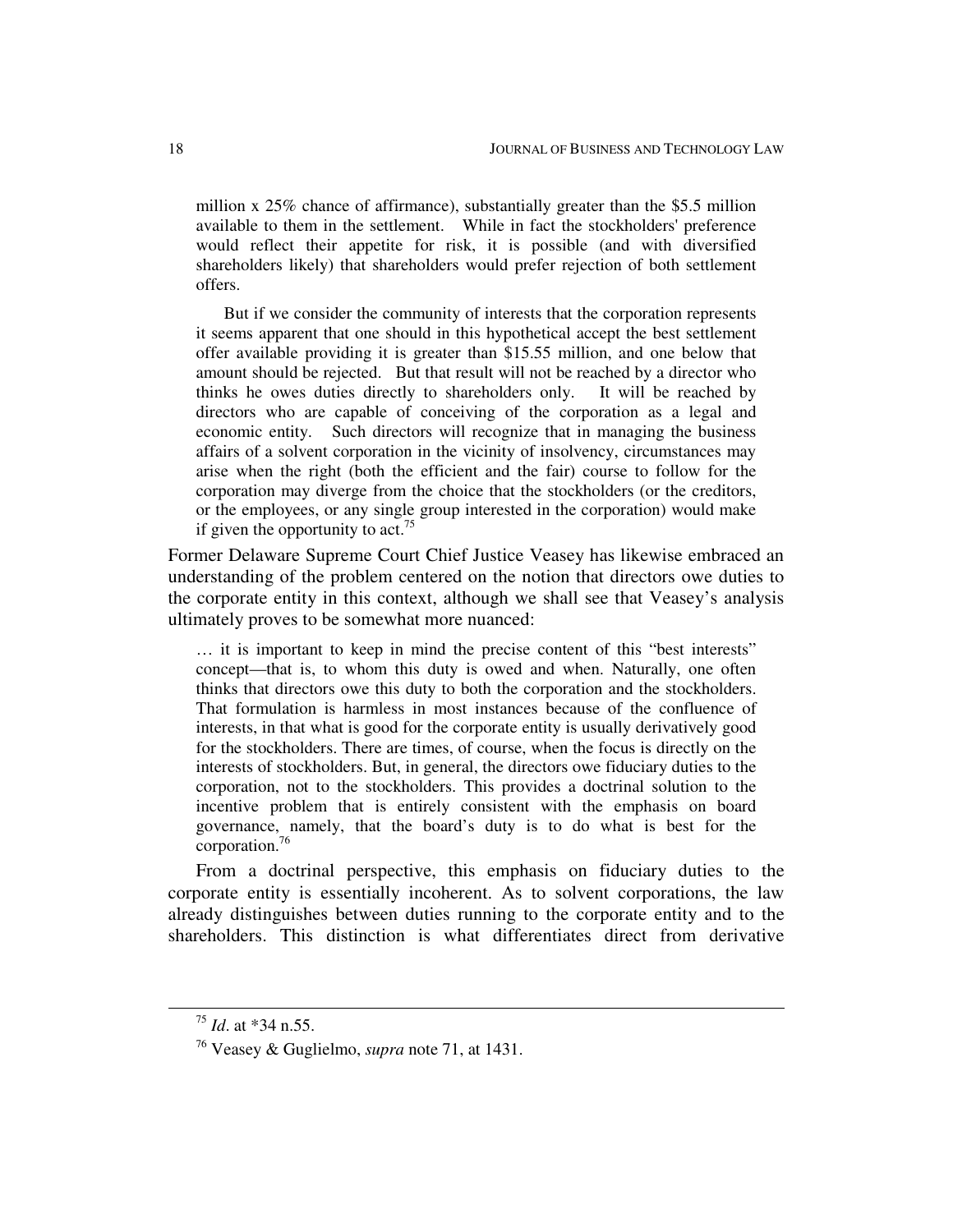shareholder litigation, after all.<sup>77</sup> But if directors already owe some duties to the corporate entity, what changes doctrinally when the corporation is in the "vicinity of insolvency"?

Allen's highly stylized hypothetical, moreover, conflates issues of pie expansion and pie division. Suppose the board of directors was faced with a true zero sum decision, in which the sole issue is how to divide a static sum between two or more corporate constituencies. For all its detail, Allen's analysis fails to offer directors any guidance for making that decision. This is so because, in the zero sum case, the value of the corporate entity by definition will be unaffected by the decision.

Similarly, it is difficult to square Allen's analysis here with his analysis in *Katz v. Oak Industries*. <sup>78</sup> *Katz* involved the common situation in which a debtor attempts to avoid bankruptcy through a workout including an exchange offer with bondholders. Oak undertook a drastic down-sizing and recapitalization involving the sale of a major part of its business to Allied-Signal.<sup>79</sup> The buyer also agreed to purchase \$15 million of newly issued common stock, but that obligation was conditioned on a restructuring of Oak's debt.<sup>80</sup> Oak agreed to effect a series of exchange offers in which at least 85% of Oak's debt securities would get cash or stock worth substantially less than the principal amount of their present securities.<sup>81</sup> Covenants in Oak's indentures prohibited both the recapitalization and the exchange offers.<sup>82</sup> Accordingly, Oak had to obtain bondholder approval of appropriate amendments to the various indentures.<sup>83</sup> To do so, Oak required the bondholders to consent to the requisite amendments as a condition of participating in the exchange offer.<sup>84</sup> Plaintiff objected to the transaction on the grounds that it was "coercive."<sup>85</sup> Chancellor Allen framed the issue not as whether plaintiff was

<sup>77</sup> *See* Tooley v. Donaldson, Lufkin & Jenrette, Inc., 845 A.2d 1031, (Del. 2004) ("The stockholder must demonstrate that the duty breached was owed to the stockholder and that he or she can prevail without showing an injury to the corporation.).

<sup>78</sup> Katz v. Oak Indus., Inc., 508 A.2d 873 (Del. Ch. 1986).

<sup>79</sup> *Id.* at 876.

<sup>80</sup> *Id.*

<sup>81</sup> *Id.*

<sup>82</sup> *Id.* at 877.

<sup>83</sup> *Id.*

<sup>84</sup> *Id.*

<sup>85</sup> *Id.* at 879.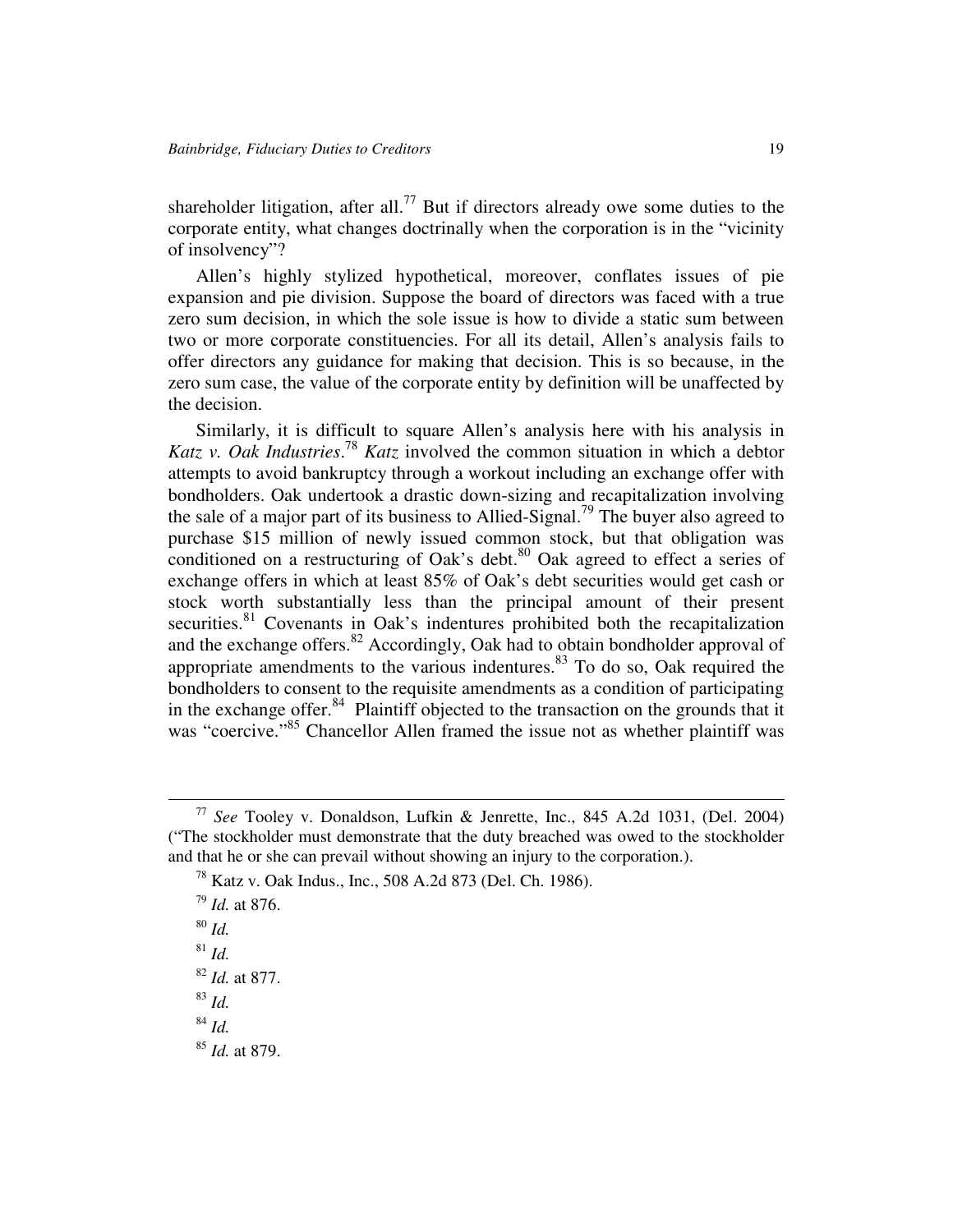coerced, but as whether such coercion, if any, was "wrongful."<sup>86</sup> He explained why the issue must be so framed in the following passage:

… the first aspect of the pending Exchange Offers about which plaintiff complains--that "the purpose and effect of the Exchange Offers is to benefit Oak's common stockholders at the expense of the Holders of its debt"--does not itself appear to allege a cognizable legal wrong. It is the obligation of directors to attempt, within the law, to maximize the long-run interests of the corporation's stockholders; that they may sometimes do so "at the expense" of others (even assuming that a transaction which one may refuse to enter into can meaningfully be said to be at his expense) does not for that reason constitute a breach of duty. It seems likely that corporate restructurings designed to maximize shareholder values may in some instances have the effect of requiring bondholders to bear greater risk of loss and thus in effect transfer economic value from bondholders to stockholders. But if courts are to provide protection against such enhanced risk, they will require either legislative direction to do so or the negotiation of indenture provisions designed to afford such protection.<sup>87</sup>

Instructively, "Oak's financial results" during the relevant time period showed "it unmistakably to be a company in deep trouble."<sup>88</sup> It is thus quite difficult to square Allen's forthright recognition of the pie division issue in *Katz* with *Credit Lyonnais.* It's also quite difficult to square his forthright defense of shareholder wealth maximization in *Katz* with the inherently ambiguous duty to the corporate entity laid out in *Credit Lyonnais.*

It is worth noting in passing that it is also quite difficult to square Allen's notion of a duty running to the corporation in this context with the Delaware Chancery Court's well-known observation that "[i]t is obviously important that the Delaware corporate law have stability and predictability."<sup>89</sup> Two key ambiguities plague the *Credit Lyonnais* analysis. First, what does it mean to be in the "vicinity of insolvency?"<sup>90</sup> Second, as we have just seen, it is difficult to know what content to ascribe to the duties that arise in that setting. Former Delaware Chief Justice Veasey thus put it quite mildly when he observed that this "is certainly an area where directors of troubled companies and their counsel face particular challenges and need expert counseling."<sup>91</sup>

90 *See* Veasey & Guglielmo, *supra* note 71, at 1430 (noting "the vicinity of insolvency—*whatever that is*"; emphasis supplied).

91 *Id.* at 1432.

<sup>86</sup> *Id*. at 879-80.

<sup>87</sup> *Id.* at 879.

<sup>88</sup> *Id.* at 875.

<sup>89</sup> Harff v. Kerkorian, 324 A.2d 215, 220 (Del. Ch. 1974).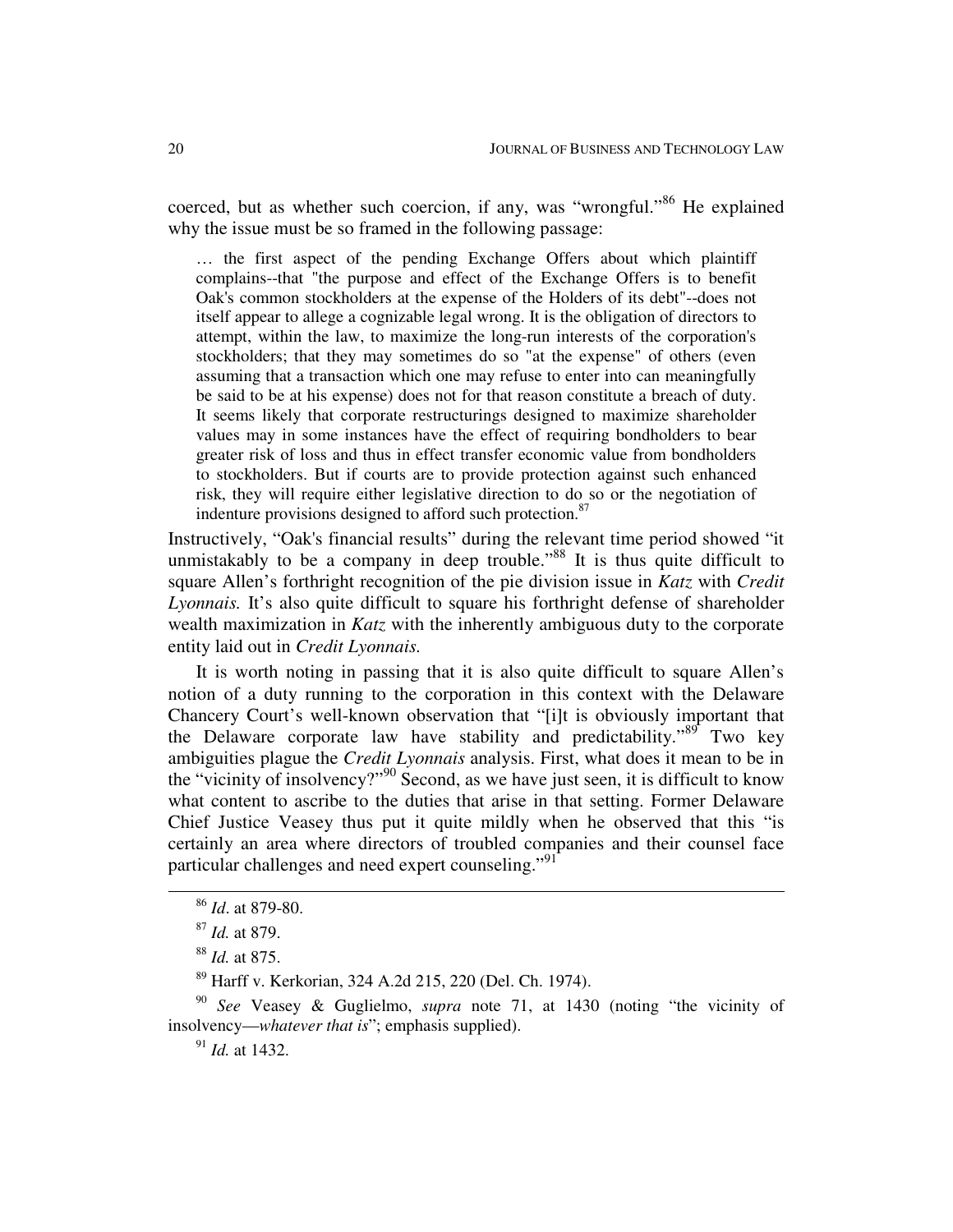In addition to being doctrinally incoherent, the notion that directors owe duties to the corporate entity is inconsistent with the dominant contractarian theory of the firm. The insistence that the firm is a real entity is a form of reification—i.e., treating an abstraction as if it has material existence.<sup>92</sup> Reification is often useful, or even necessary, because it permits us to utilize a form of shorthand—it is easier to say General Motors did so and so than to attempt in conversation to describe the complex process which actually may have taken place. Indeed, it is very difficult to think about large firms without reifying them. Reification, however, can be dangerous. It becomes easy to lose sight of the fact that firms don't do things, people do things.<sup>93</sup>

The corporation thus is not a thing to which duties to can be owed, except as a useful legal fiction. Instead, in contractarian theory, the corporation is thought of as a nexus of contracts.<sup>94</sup> Although this is a very useful and important concept, however, it too is somewhat misleading. After all, to say that the firm *is* a nexus is to imply the existence of a core or kernel capable of contracting. But kernels do not contract – people do. In other words, it does us no good to avoid reifying the firm by reifying the nexus at the center of the firm. Hence, it is perhaps best to understand the corporation as *having* a nexus of contracts.

If the corporation has a nexus, where is it located? The Delaware code, like the corporate law of every other state, gives us a clear answer: the corporation's "business and affairs . . . shall be managed by or under the direction of the board of directors."<sup>95</sup> Put simply, the board of directors is the nexus of a set of contracts with various constituencies that the law collectively treats as a legal fiction called the corporation.<sup>96</sup> As such, it simply makes no sense to think of the board of

93 *See* G. Mitu Gulati et al., *Connected Contracts*, 47 UCLA L. REV. 887, 891 (2000) (arguing that "it is dangerous to ignore the reality that firms transact only through individuals").

94 *See, e.g*., HENRY HANSMANN, THE OWNERSHIP OF ENTERPRISE 18 (1996) (describing the firm as "a nexus of contracts," by which he means that the "firm is in essence the common signatory of a group of contracts" among various factors of production).

 $95$  DEL. CODE ANN., tit. 8, § 141(a) (2000). For a summary of comparable state corporation code provisions, see MOD. BUS. CORP. ACT. ANN. § 8.01 at 8-10 (1997 supp.).

96 I developed this argument at length in Stephen M. Bainbridge, *The Board of Directors as Nexus of Contracts*, 88 IOWA L. REV. 1 (2002).

<sup>92</sup> *See* WILLIAM A. KLEIN & JOHN C. COFFEE, JR., BUSINESS ORGANIZATION AND FINANCE: LEGAL AND ECONOMIC PRINCIPLES 117-18 (9th ed. 2004) (critiquing reification of the corporation).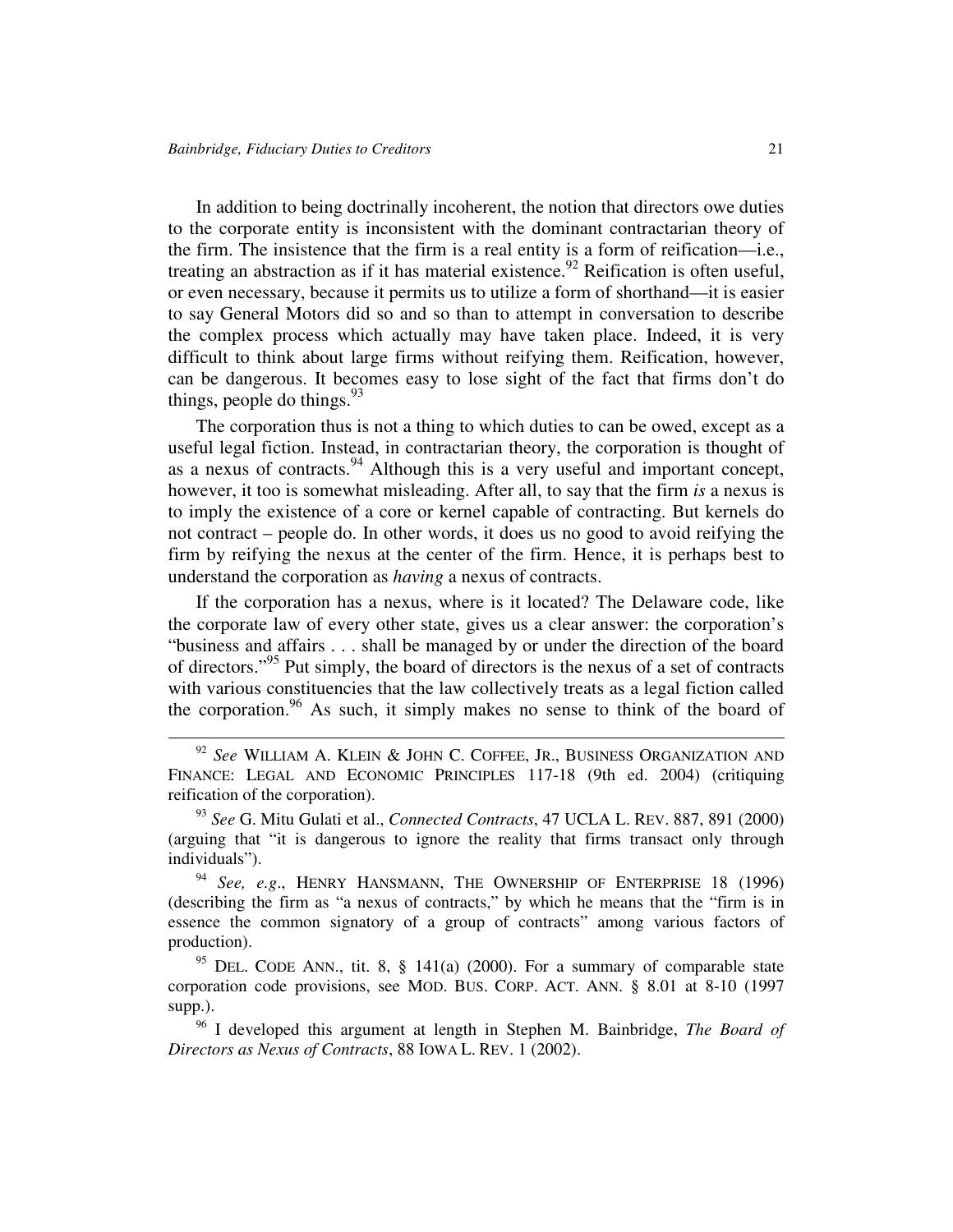directors as owning fiduciary duties to the corporate entity. Indeed, since the legal fiction we call the corporate entity is really just a vehicle by which the board of directors hires factors of production, it is akin to saying that the board owes duties to itself.

Former Chief Justice Veasey seemingly recognized at least some of these difficulties with the formulation both he and former Chancellor Allen adopted. For example, Veasey observed that:

… when a corporation is in the vicinity of insolvency … creditors may be considered to be in the pool of residual owners, and therefore become beneficiaries of the fiduciary duties owed to the residual owners. Creditors' inclusion in the pool need not imply that stockholders are thereby excluded, however.<sup>97</sup>

Likewise, he further observed that:

… the directors' judgment could shade toward rights of creditors if that course of action comports with the best interests of the corporate entity. Thus, it is important to keep in mind the precise content of this "best interests" concept that is, to whom this duty is owed and when. … This means that, as the corporation slides toward insolvency, the benefits of maximizing the value of the corporation will shift from stockholders to creditors, but, on this view, the duties of the board remain the same.<sup>98</sup>

In Veasey's formulation, the directors' duties to the shareholders thus morph into a duty that somehow runs to both shareholders and creditors when the corporation is in the vicinity of insolvency.<sup>99</sup> While this solves the conceptual difficulties with a duty running to the corporation, however, it introduces a new problem; namely, the "two masters" issue.<sup>100</sup> Suppose that the board of directors is considering closing an obsolete plant. The closing will harm the plant's workers and the local community, but will benefit shareholders, creditors, employees at a more modern plant to which the work previously performed at the old plant is transferred, and communities around the modern plant. Assume that the latter

<sup>97</sup> Veasey & Guglielmo, *supra* note 71, at 1430.

<sup>98</sup> *Id.* at 1431.

<sup>&</sup>lt;sup>99</sup> Veasey does not explain why the fiduciary duties of directors "shade toward rights" of creditors" when the corporation is in the vicinity of insolvency, but not towards any of the corporation's many other stakeholders. Why, for example, does his formulation not permit those duties not shade towards the firm's workers, who obviously are adversely affected by insolvency at least as much as creditors or shareholders? I have been unable to find any Delaware precedent answering that question.

<sup>&</sup>lt;sup>100</sup> *Cf.* MATTHEW 6:24 (stating: "No one can serve two masters.").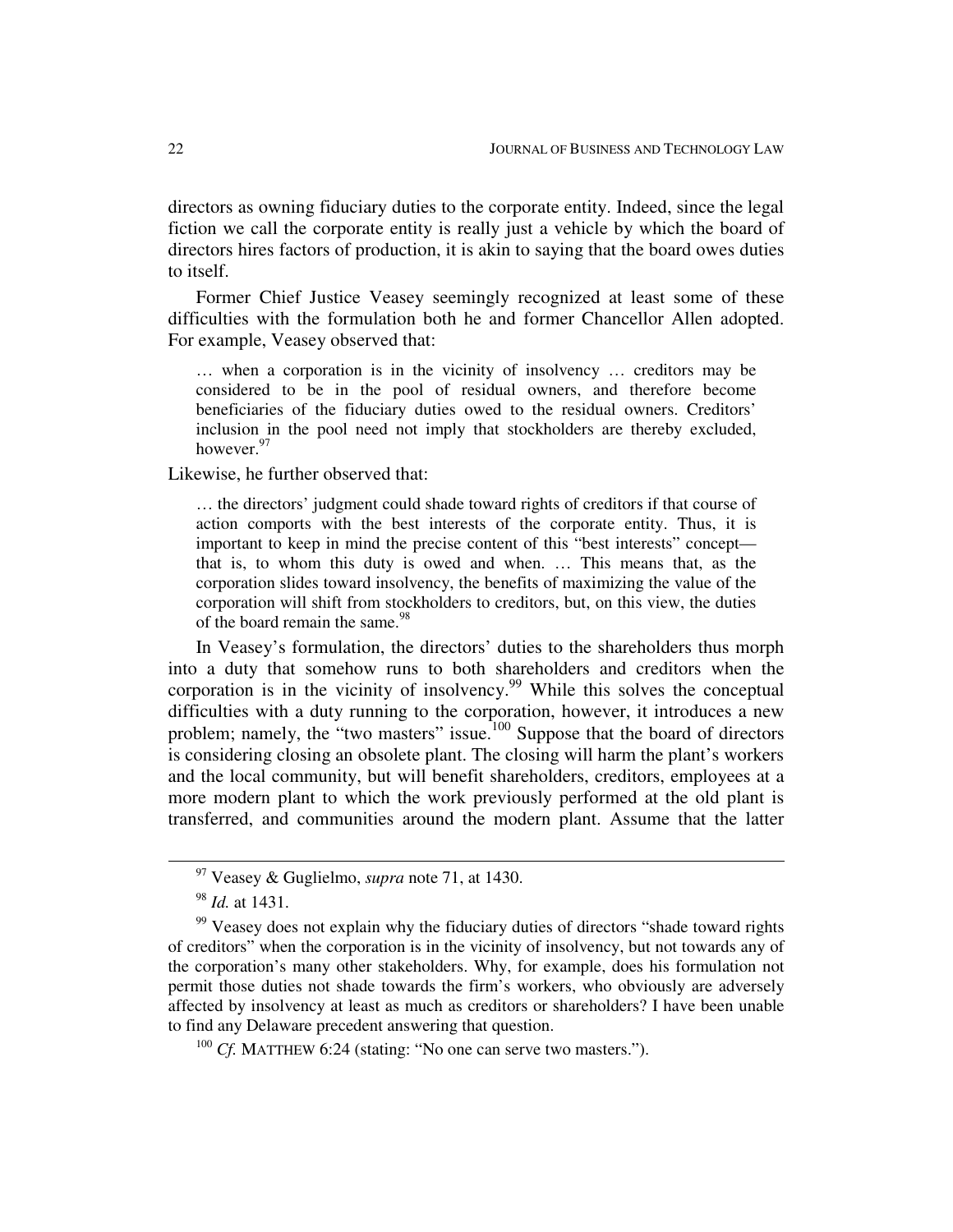groups cannot gain except at the former groups' expense. By what standard should the board make the decision? Shareholder wealth maximization provides a clear answer—close the plant. Once the directors are allowed—or, required—to deviate from shareholder wealth maximization, however, they must inevitably turn to indeterminate standards balancing the interests of multiple parties. Veasey recognized that such standards are highly problematic.<sup>101</sup>

Standards that require the directors to balance the interests of multiple constituencies, shading between them from case to case, as Veasey puts it, deprive directors of the critical ability to determine ex ante whether their behavior comports with the law's demands, raising the transaction costs of corporate governance. The conflict of interest rules governing the legal profession provide a useful analogy. Despite many years of refinement, these rules are still widely viewed as inadequate, vague, and inconsistent—hardly the stuff of which certainty and predictability are made.<sup>102</sup>

Second, absent clear standards, directors will be tempted to pursue their own self-interest. Directors who are responsible to everyone are accountable to no one. In the foregoing hypothetical, for example, if the board's interests favor keeping the plant open, we can expect the board to at least lean in that director. The plant likely will stay open, with the decision being justified by reference to the impact of a closing on the plant's workers and the local community. In contrast, if directors' interests are served by closing the plant, the plant will likely close, with the decision being justified by concern for the firm's shareholders, creditors, and other benefited constituencies.

One may celebrate the virtues of granting directors largely unfettered discretion to manage the business enterprise without having to ignore the agency costs associated with such discretion. Discretion should not be allowed to camouflage self-interest. Whether one characterizes *Credit Lyonnais* as pointing the directors' duties towards the corporate entity or its shareholders, the decision threatens to provide just such camouflage. The straightforward duty to shareholders Chancellor Allen set out in *Katz* thus seems far preferable to the odd formulations espoused in *Credit Lyonnais* and its progeny.

<sup>101</sup> Veasey & Guglielmo, *supra* note 71, at 1431 ("The obvious tension between the interests of creditors and those of stockholders is palpable and a vexing challenge for directors.").

<sup>102</sup> *See* Nancy J. Moore, *Conflicts of Interest in the Simultaneous Representation of Multiple Clients: A Proposed Solution to the Current Confusion and Controversy,* 61 TEX. L. REV. 211 (1982); Marc I. Steinberg & Timothy U. Sharpe, *Attorney Conflicts of Interest: The Need for a Coherent Framework*, 66 NOTRE DAME L. REV. 1, 2 (1990).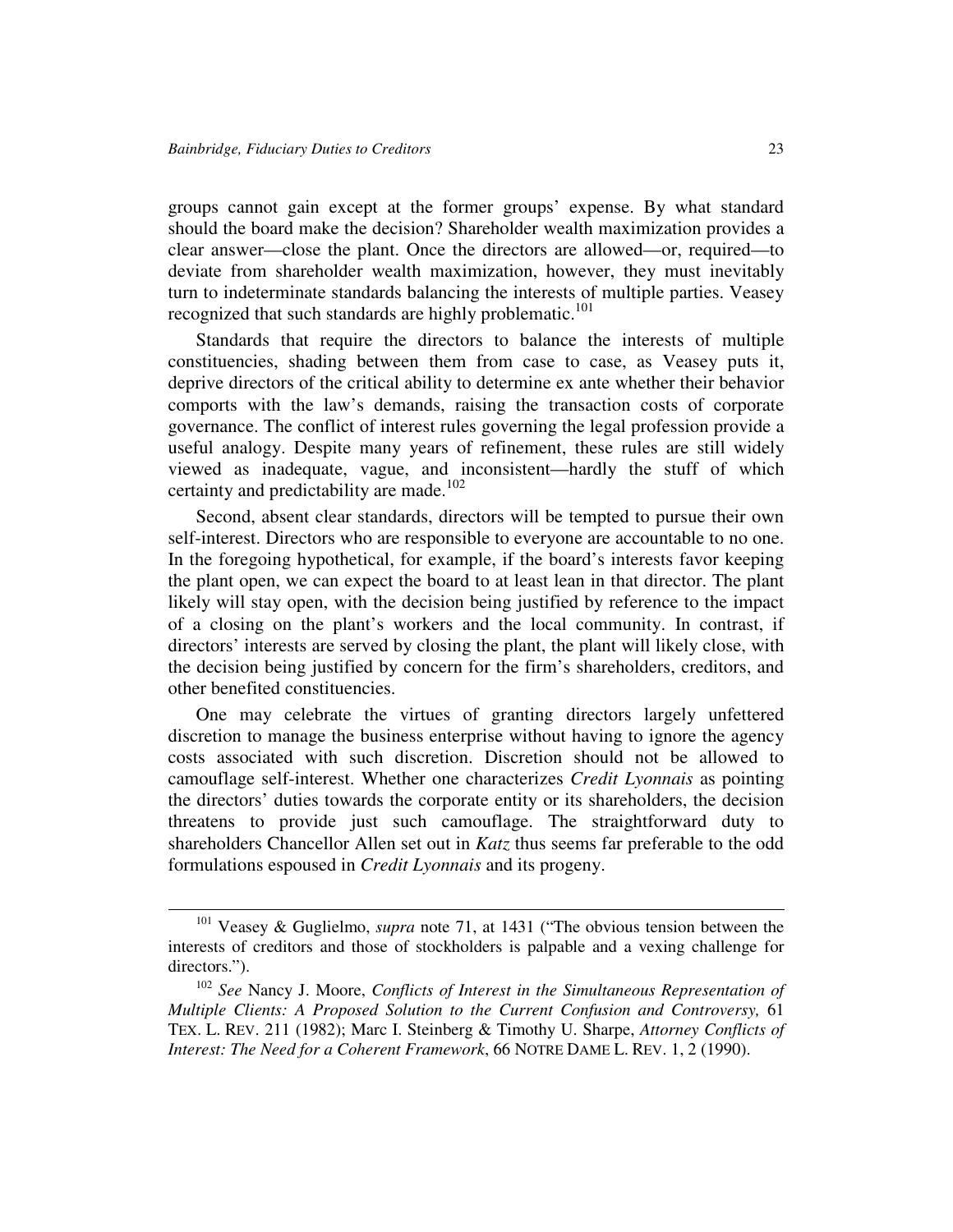#### **B. Will Shareholders Gamble with the Creditors Money?**

Chancellor Allen's justification for the *Credit Lyonnais* principle rests in large part on the notion that shareholders will have very different risk preferences than will creditors.<sup>103</sup> Insofar as it goes, of course, the point is indisputable.

Limited liability effectively allows shareholders to externalize risk onto creditors. Suppose a corporation borrowed \$2,000 from a bank to invest. There are two available investments: A and B, each of which has three possible payoffs: best case, worst case, and break even. 104



Investment B is the more risky of the two options. Both default risk (the risk that the company won't be able to pay back its debt) and volatility risk (the likelihood of an outcome other than the break-even scenario) are much higher in Investment B.

In a world of zero transaction costs and unlimited liability—i.e., one in shareholders are personally liable for corporate debts—the bank would be indifferent as to which investment the company made. If the company fails, the bank can simply collect from the shareholder. In a world of limited liability—i.e., one in which the shareholders have no liability for the corporation's contract debts—the bank will prefer Investment A. Even in the worst case scenario, the bank will get half its money back, plus there's a 90% probability the bank will be repaid in full. The bank will not be impressed that Investment B offers a higher

<sup>103</sup> *See supra* text accompanying note 75 (quoting Allen's analysis).

 $104$  The example is a modified version of one used in MICHAEL P. DOOLEY, FUNDAMENTALS OF CORPORATION LAW 33-34 (1995), which in turn drew on WILLIAM A. KLEIN & JOHN C. COFFEE, JR., BUSINESS ORGANIZATION AND FINANCE 228-229 (5<sup>th</sup> ed. 1992).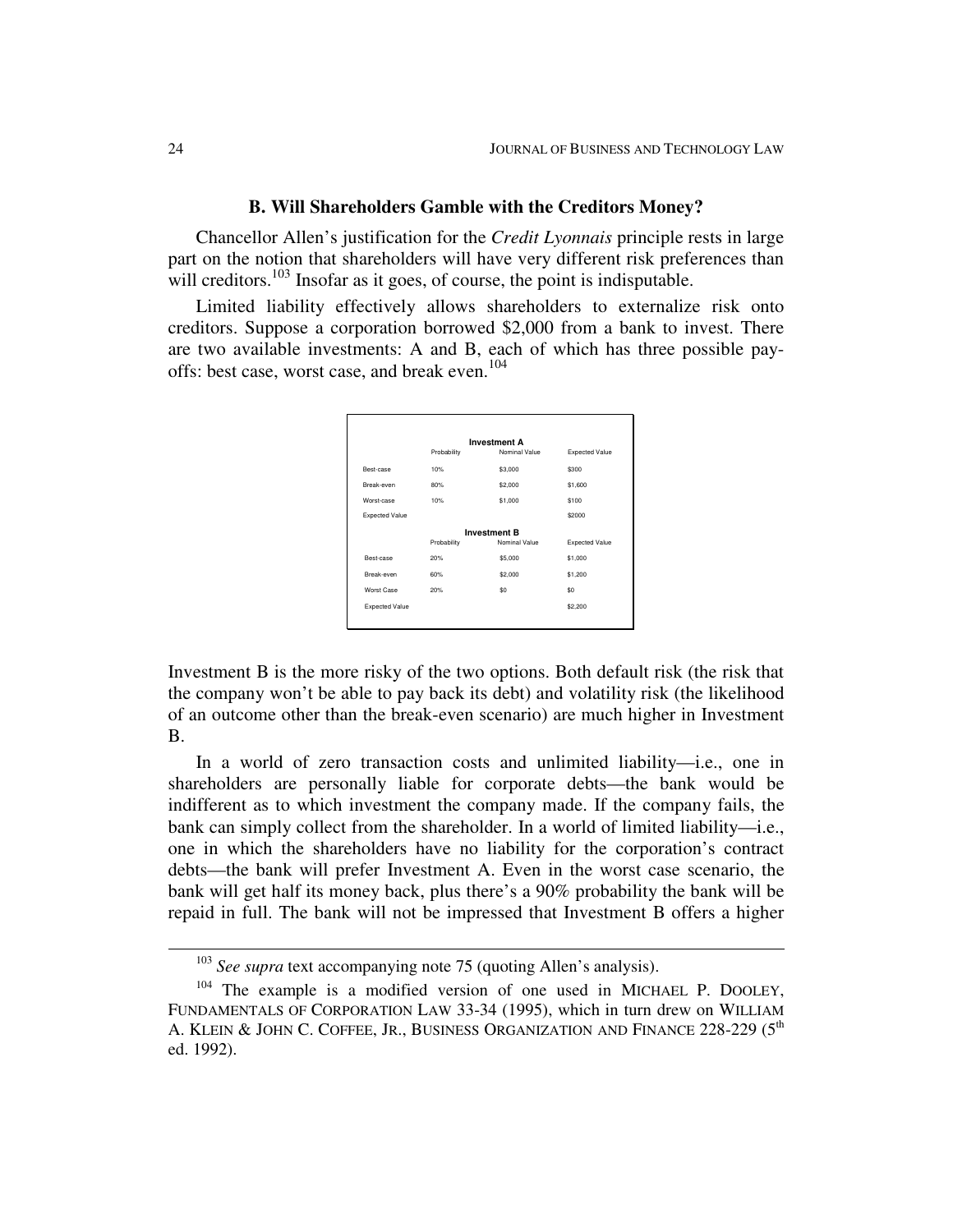expected return, because the bank has no claims on the residual. Anything over \$2,000 goes to the shareholders, not the bank (ignoring interest).

Conversely, shareholders will strongly prefer Investment B. Because creditors (like the bank) have a prior claim on the firm's assets and earnings, they get paid first; shareholders get the residual—whatever is left over. Shareholders thus prefer projects offering potentially high rate of returns, so there will be something left over after the creditors get paid.

The problem, of course, is that high return projects usually involve high levels of risk.<sup>105</sup> The greater the risk, the more likely it becomes that the project will be unsuccessful. In that event, it becomes more likely that the firm's income will not suffice to pay the creditors, let alone leave anything over for the shareholders. Shareholders will not care about Investment B's greater risk, however, because the doctrine of limited liability means their personal assets are not at risk. Limited liability thus generates negative externalities by creating incentives for shareholders to cause the company to invest in higher risk projects than would the firm's creditors. Because shareholders do not put their personal assets at jeopardy, they effectively externalize some portion of the risk associated with such investments to creditors.

Although this discrepancy in risk preference is present even in solvent corporations, it becomes especially pronounced when the corporation is insolvent or in the vicinity of insolvency.<sup>106</sup> Under those conditions, the shareholders may well be inclined to recall Will Roger's famous aphorism: "It's not so much the return on my money that concerns me as much as the return of my money." Because the corporation is on the edge of a liquidation or reorganization in which the shareholders are likely to receive neither a return on their investment nor, more importantly, the return of their investment, they now have an incentive to cause the corporation to engage in particularly high risk ventures. If the venture pays off with a substantial return, they may be able to at least recoup their initial investment in the corporation. If the venture fails, they have lost nothing. Creditors thus bear the entire risk associated with such ventures. 107

<sup>105</sup> KLEIN & COFFEE, *supra* note 92, at 45.

<sup>106</sup> *See* Laura Lin, *Shift of Fiduciary Duty Upon Corporate Insolvency: Proper Scope of Directors'Duty to Creditors*, 46 VAND. L. REV. 1485, 1489 (1993) ("When the corporation is insolvent or at the brink of insolvency, the difference in risk preference between shareholders and creditors is magnified with respect to corporate investment policies.").

<sup>107</sup> *See* Lynn M. LoPucki & William C. Whitford, *Corporate Governance in the Bankruptcy Reorganization of Large, Publicly Held Companies*, 141 U. PA. L. REV. 669, 683-84 (1993).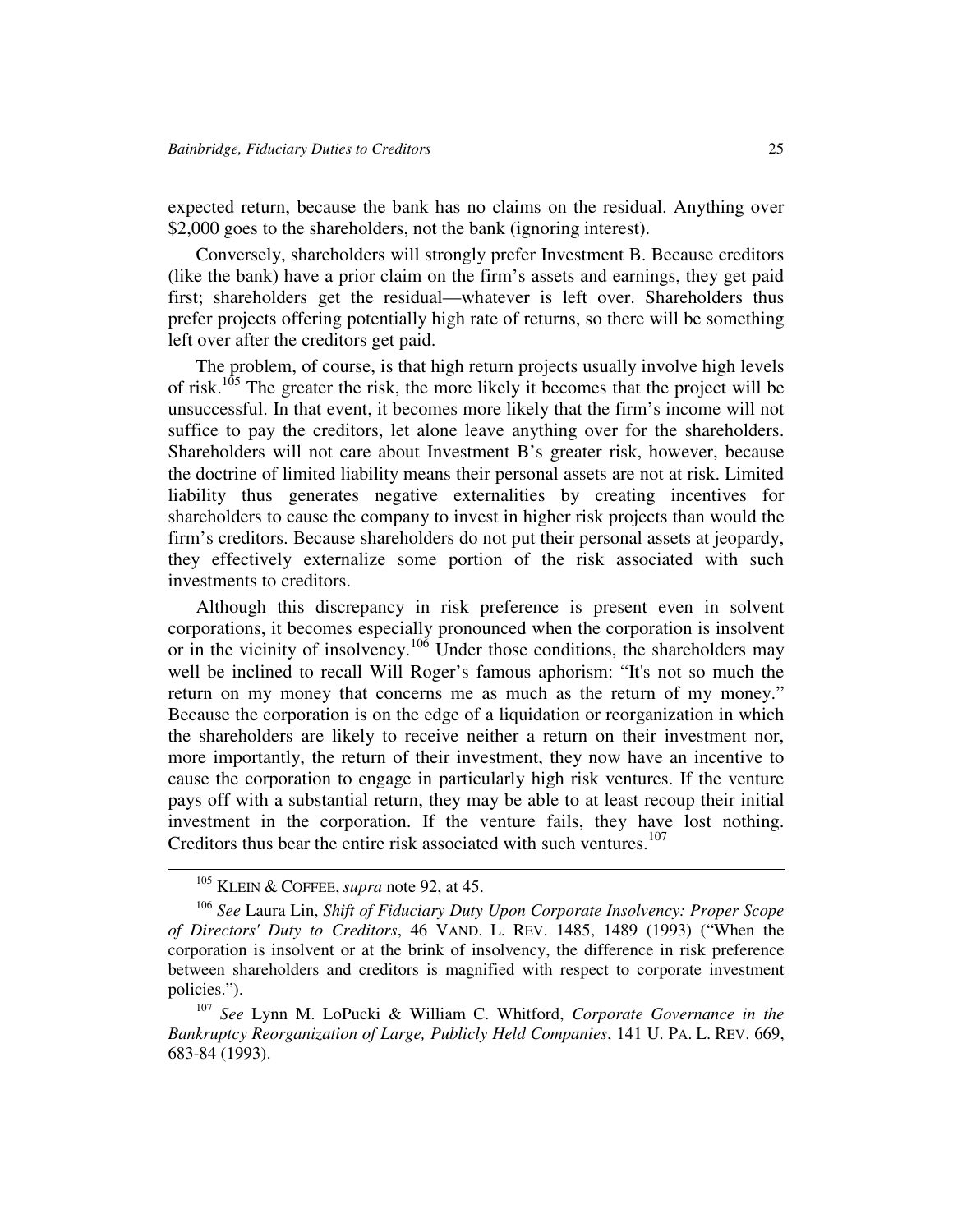This analysis jibes closely with Allen's justification for the *Credit Lyonnais* principle. Recall, for example, his argument that "insolvency can do curious things to incentives, exposing creditors to risks of opportunistic behavior and creating complexities for directors,"<sup>108</sup> which is precisely what the preceding analysis suggests will happen. The decision might thus be justified as necessary to prevent "the shareholders, who were about to wind up with nothing," from taking "an unreasonable gamble with the money that would have otherwise gone to the creditors upon the dissolution of the firm." 109

Unfortunately for the proponents of *Credit Lyonnais*, the argument suffers from two major flaws. First, creditors could protect themselves *ex ante* either by negotiating contractual limitations on corporate behavior, such as restrictions on the types of projects in which the firm may invest, or by negotiating for a share of the up-side, such as through the use of convertible debt securities.<sup>110</sup> Alternatively, creditors can force shareholders to internalize those risks by charging a higher interest rate that compensates the creditor for the higher risk of default. Indeed, the distinguishing characteristic of voluntary creditors (as opposed to involuntary creditors) is that they can allow for the risk of default in the initial contract with the corporation.<sup>111</sup> Lenders, for example, factor in the risk

<sup>109</sup> Morgan N. Neuwirth, *Shareholder Franchise—No Compromise: Why the Delaware Courts Must Proscribe All Managerial Interference with Corporate Voting*, 145 U. PA. L. REV. 423, 473 n.273 (1996). *See also* Royce de R. Barondes, *Fiduciary Duties of Officers and Directors of Distressed Corporations*, 7 GEO. MASON L. REV. 45, 49-51 (1998).

<sup>110</sup> Delaware Vice Chancellor Leo Strine observes:

It is presumed that creditors are capable of protecting themselves through the contractual agreements that govern their relationships with firms. Furthermore, a specific body of law--the law of fraudulent conveyance--exists precisely to protect creditors. And, of course, important elements of federal bankruptcy law also protect creditors. Given that these legal tools exist to protect creditors, our corporate law (and that of most of our nation) expects that the directors of a solvent firm will cause the firm to undertake economic activities that maximize the value of the firm's cash flows primarily for the benefit of the residual risk-bearers, the owners of the firm's equity capital. So long as the directors honor the legal obligations they owe to the company's creditors in good faith, as fiduciaries they may pursue the course of action that they believe is best for the firm and its stockholders.

Production Resources Group, LLC v. NCT Group, Inc., 863 A.2d 772, 787 (Del. Ch. 2004).

<sup>111</sup> *Cf.* Jonathan C. Lipson, *Director's Duties to Creditors: Power Imbalance and the Financially Distressed Corporation*, 50 UCLA L. REV. 1189, 1245 (2003) (arguing for

<sup>&</sup>lt;sup>108</sup> Credit Lyonnais Bank Nederland, N.V. v. Pathe Communications Corp., 1991 WL 277613 at \*34 n.55 (Del. Ch. 1991).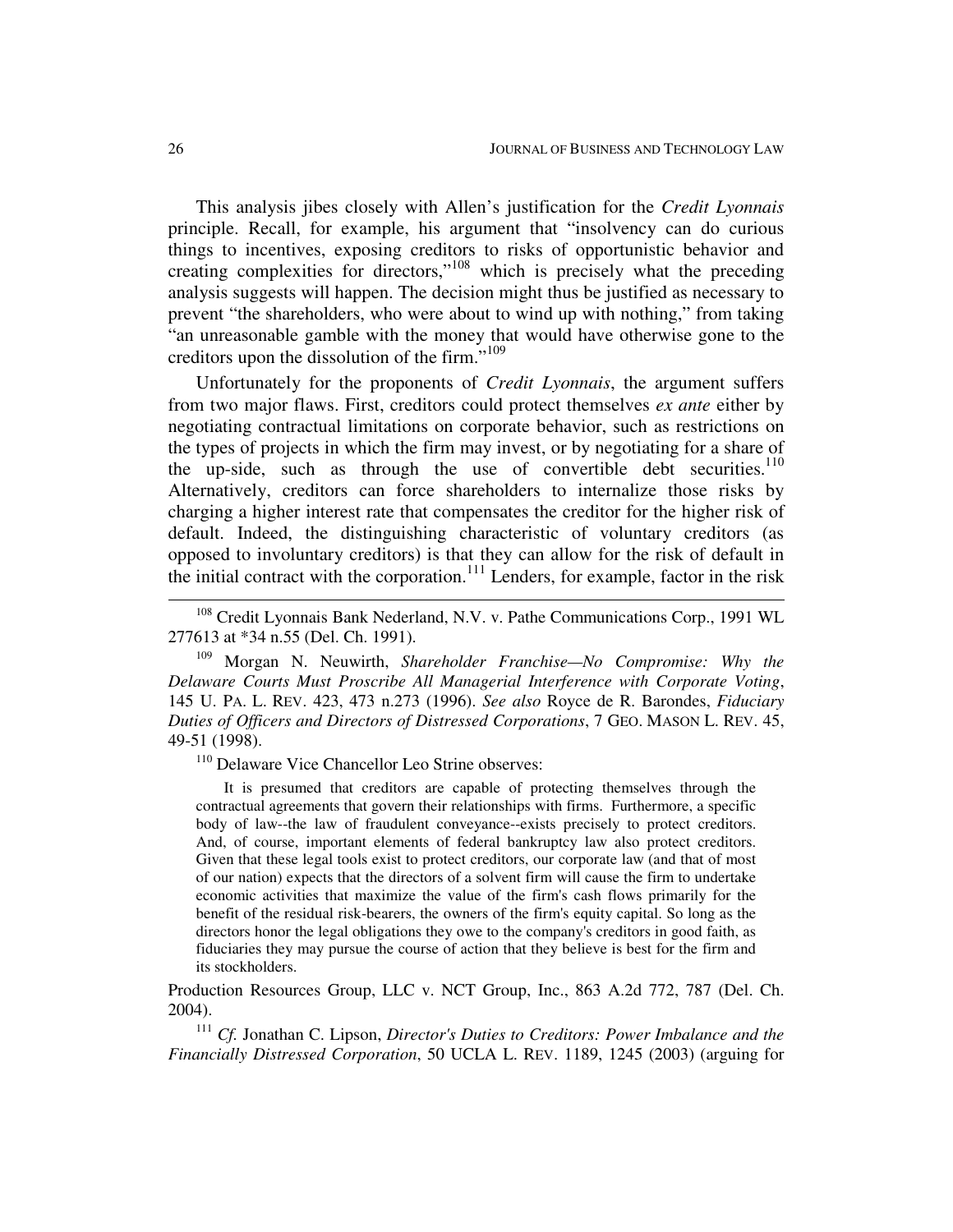of default in calculating the interest rate. Thus, it matters little to the lender if an individual corporation goes bankrupt (assuming diversification of risk). While the lender will sustain a loss as a result of the transaction with the bankrupt corporation, it will recoup that loss through the interest rate it receives from other borrowers. In this way, voluntary creditors pass on the risk of default to the shareholders, even in a system of limited liability.

Second, the shareholder incentive argument has traction only with respect to firms in which the shareholders exercise effective control. As such, it has no application to publicly held corporations, which are characterized by a separation of ownership and control.<sup>112</sup> Instead, the shareholder incentive argument applies only to closely held corporations or quasi-public corporations in which there is a controlling shareholder (or shareholder group). And, of course, it is in precisely such firms where the costs of bargaining between shareholder(s) and creditors will be low enough to allow the latter to negotiate *ex anta* particularized protections, such as shareholder guarantees of corporate debts.

In the true public corporation, with no controlling shareholders, power to decide whether the firm invests in particular high risk projects thus rests in the hands of the board of directors and its subordinate managers. It is not clear that managers will necessarily favor either the interests of shareholders or creditors:

A manager tainted by the company's financial problems might prefer to take high risks because only they could lead to returns sufficiently high to restore the manager to favor. On the other hand, a manager whose job and company are not in immediate jeopardy might prefer investments with risks that are lower than those preferred by the company's investors. 113

If agency cost economics teaches us anything, however, it causes us to suspect that at least some managers will put their own interests ahead of those of either shareholders or creditors at least some of the time.<sup>114</sup> As such, the real risk present

greater protection of creditors who have "low levels of volition, cognition, and exit," principally involuntary creditors).

<sup>&</sup>lt;sup>112</sup> ADOLF A. BERLE & GARDINER C. MEANS, THE MODERN CORPORATION AND PRIVATE PROPERTY 84-89 (1932).

<sup>113</sup> LoPucki & Whitford, *supra* note 107, at 684.

<sup>&</sup>lt;sup>114</sup> Of course, various forces will constrain manager incentives. Accordingly, it is not surprising that LoPucki and Whitford found only very limited evidence that managers of insolvent corporations were able to exercise control so as to benefit themselves at the expense of other constituencies. *See* LoPucki & Whitford, *supra* note 107, at 751 (summarizing findings of a study of insolvent corporations).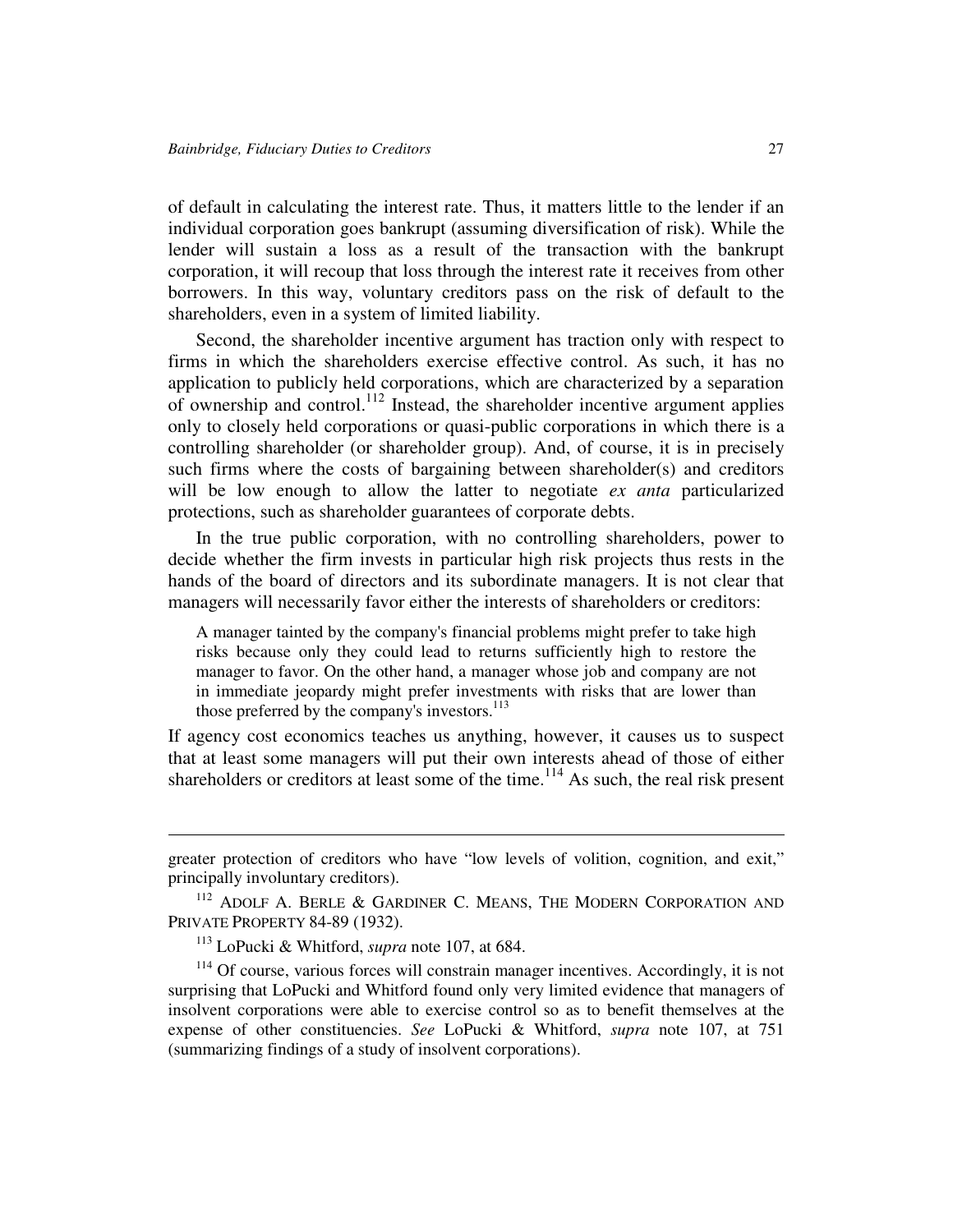when a public corporation is in the vicinity of insolvency is that of managerial opportunism rather than strategic behavior by shareholders.

## **C. Which Constituencies Can Help Themselves?**

Whether the corporation is in the vicinity of insolvency or not, but perhaps especially when it is in that neighborhood, boards of directors often face decisions in which it is not possible to achieve a Pareto optimal result.<sup>115</sup> Instead, they often face decisions that will leave at least one constituency better off but also leave at least one worse off. Suppose, for example, the board is faced with a decision having a pay off for one constituency of \$150 that leaves another constituency worse off by \$100. As a whole, the organization is better off by \$50. In economic terms, this decision is Kaldor-Hicks efficient. <sup>116</sup> What should the board do?

With this background in mind, the shareholder wealth maximization norm can be described as a bargained-for term of the board-shareholder contract by which the directors agree not to make Kaldor-Hicks efficient decisions that leave shareholders worse off. A commonly used justification for adopting Kaldor-Hicks efficiency as a decision-making norm is the claim that everything comes out in the wash.<sup>117</sup> With respect to one decision, I may be in the constituency that loses, but next time I will be in the constituency that gains. If the decision-making apparatus is systematically biased against a particular constituency, however, that justification fails. If shareholders suspect that their constituency would be systematically saddled with losses, for example, they will insist on contract terms precluding directors from making Kaldor-Hicks decisions that leave shareholders worse off. Specifically, shareholders would bargain for terms imposing fiduciary duties on directors and officers that incorporate the shareholder wealth maximization norm.

<sup>&</sup>lt;sup>115</sup> A Pareto superior transaction makes at least one person better off and no one worse off. *See generally* DAVID M. KREPS, A COURSE IN MICROECONOMIC THEORY 154- 55 (describing Pareto efficiency).

<sup>&</sup>lt;sup>116</sup> Kaldor-Hicks efficiency does not require that no one be made worse off by a reallocation of resources. Instead, it requires only that the resulting increase in wealth be sufficient to compensate the losers. Note that there does not need to be any actual compensation, compensation simply must be possible. ROBERT COOTER AND THOMAS ULEN, LAW AND ECONOMICS 41-42 (2d ed. 1997).

 $117$  The validity of Kaldor-Hicks efficiency as a guide to public policy is sharply disputed. *See Richard A. Posner, The Economics of Justice* 91-94 (1981); Bruce Chapman, *Trust, Economic Rationality, and the Corporate Fiduciary Obligation,* 43 U. TORONTO L. REV. 547, 554-55 (1993).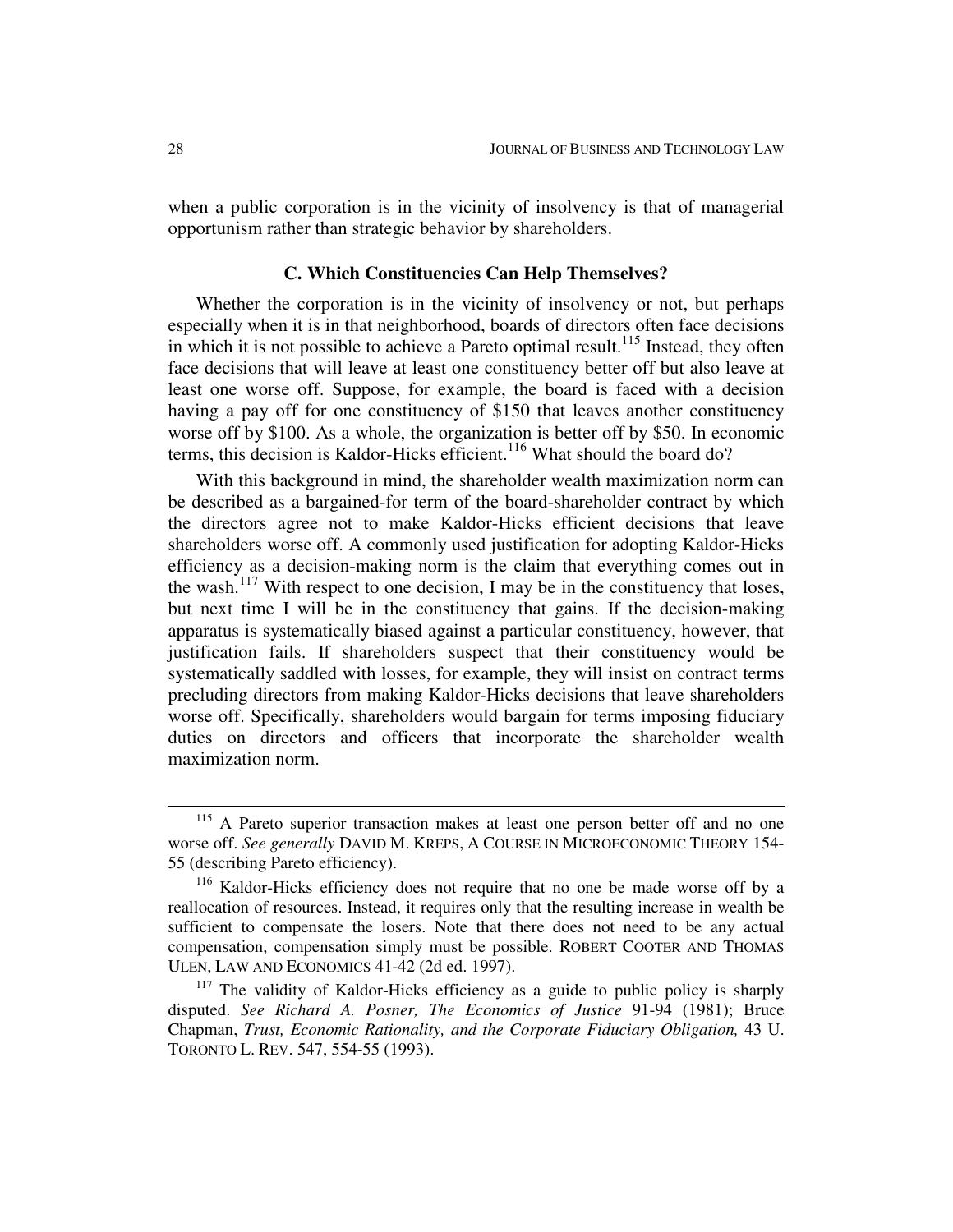In contractarian theory, fiduciary duties are viewed as gap fillers by which courts resolve disputes falling through the cracks of incomplete contracts.<sup>118</sup> In particular, fiduciary duties come into play when corporate directors and officers seek to appropriate quasi-rents through opportunistic conduct unanticipated when the firm was formed (and, accordingly, not dealt with *ex ante* by contract). Quasirents arise where investments in transaction specific assets create a surplus subject to expropriation by the contracting party with control over the assets.<sup>119</sup> A transaction specific asset is one whose value is appreciably lower in any other use than the transaction in question.<sup>120</sup> Once a transaction specific investment has been made, it generates quasi-rents—i.e., returns in excess of that necessary to maintain the asset in its current use.<sup>121</sup> If such quasi-rents are appropriable by the party with control of the transaction specific asset, a hold up problem ensues. Investments in transaction specific assets therefore commonly are protected through specialized governance structures created by detailed contracts. As we have seen, however, under conditions of uncertainty and complexity, bounded rationality precludes complete contracting.<sup>122</sup> Under such conditions, accordingly, fiduciary duties provide an alternative source of protection against opportunism.

The shareholder's investment in the firm is a transaction specific asset, because the whole of the investment is both at risk and turned over to someone else's control.<sup>123</sup> In contrast, many corporate constituencies do not make firm specific investments in either human capital or otherwise. Because the relationship between such constituencies and the corporation does not create appropriable quasirents, opportunism by the board is not a concern for them.

Consequently, shareholders are more vulnerable to director misconduct than are most nonshareholder constituencies. To be sure, some scholars assert that "when directors use their corporate position to steal money from the firm, every" constituency suffers.<sup>124</sup> Consider, however, a classic case of self-dealing. Assume

<sup>118</sup> EASTERBROOK & FISCHEL, *supra* note 5, at 92.

<sup>119</sup> *See* Benjamin R. Klein et al., *Vertical Integration, Appropriable Rents and the Competitive Contracting Process*, 21 J. L. & ECON. 297 (1978).

<sup>120</sup> Bengt Hölmstrom & John Roberts, *The Boundaries of the Firm Revisited*, 12 J. ECON. PERSP. 73, 74 (1998).

<sup>&</sup>lt;sup>121</sup> *Id.* at 74 n.1. The asset may also generate true rents—i.e., returns exceeding that necessary to induce the investment in the first place—but the presence or absence of true rents is irrelevant to the opportunism problem. *See id*. (discussing true rents).

<sup>122</sup> *See supra* note 6 and accompanying text.

<sup>123</sup> Oliver Williamson, *Corporate Governance*, 93 YALE L.J. 1197, 1209 (1984).

<sup>124</sup> Blair & Stout, *supra* note 39, at 299.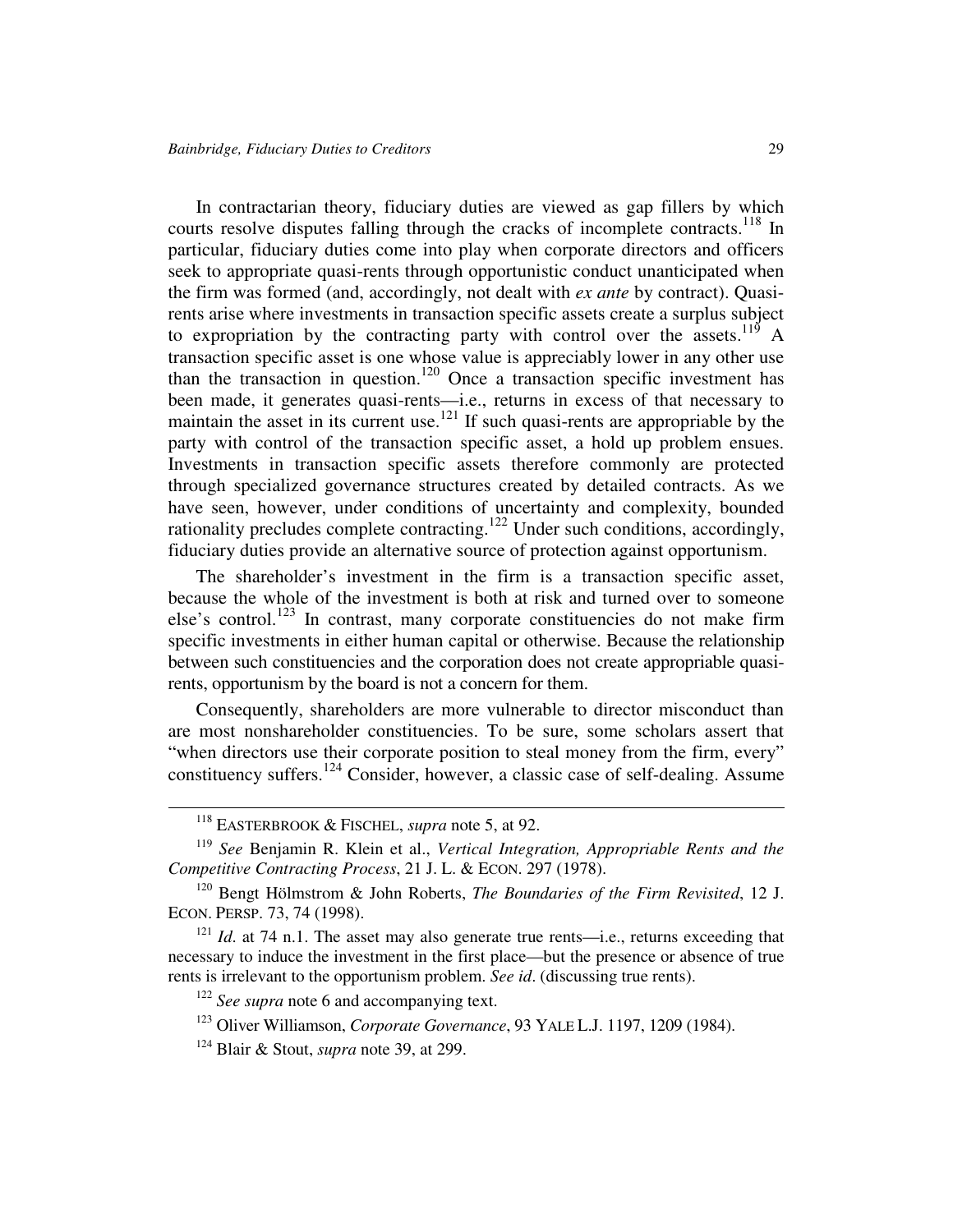a solvent corporation able to pay its debts and other obligations (especially employee salaries) as they come due in the ordinary course of business. Further assume that the corporation has substantial free cash flow—i.e., cash flows in excess of the positive net present value investments available to the corporation. If the directors siphon some portion of the corporation's free cash flow into their own pockets, shareholders are clearly hurt, because the value of the residual claim has been impaired. Yet, in this case, there is no readily apparent injury to the value of the fixed claim of all other corporate constituents.

For the sake of argument, however, I will assume herein that appropriation of quasi-rents is an equally severe problem for both shareholders and nonshareholder constituencies. This is most obvious in the case of employees who invest in firm specific human capital.<sup>125</sup> Creditors may also develop firm specific expertise, however, particularly in long-term relationships with a significant number of repeat transactions. 126

Relative to many nonshareholder constituencies, shareholders are poorly positioned to extract contractual protections.<sup>127</sup> Unlike bondholders, for example, whose term-limited relationship to the firm is subject to extensive negotiations and detailed contracts, shareholders have an indefinite relationship that is rarely the product of detailed negotiations. The dispersed nature of stockownership, moreover, makes bilateral negotiation of specialized safeguards especially difficult:

Arrangements among a corporation, the underwriters of its debt, trustees under its indentures and sometimes ultimate investors are typically thoroughly negotiated and massively documented. The rights and obligations of the various parties are or should be spelled out in that documentation. The terms of the contractual relationship agreed to and not broad concepts such as fairness [therefore] define the corporation's obligation to its bondholders.<sup>128</sup>

126 *Id.*

 $127$  The analysis herein applies mainly to voluntary constituencies of the firm, although the political process point is not wholly inapt with respect to involuntary constituencies. In any case, corporate law is an exceptionally blunt instrument with which to protect involuntary constituencies (and voluntary constituencies, as well, for that matter). Tort, contract, and property law, as well as a host of general welfare laws, provide them with a panoply of protections. *See generally* Jonathan R. Macey, *An Economic Analysis of the Various Rationales for Making Shareholders the Exclusive Beneficiaries of Corporate Fiduciary Duties*, 21 STETSON L. REV. 23 (1991).

<sup>128</sup> Katz v. Oak Indus. Inc., 508 A.2d 873, 879 (Del. Ch. 1986).

<sup>125</sup> Roberta Romano, *Corporate Law and Corporate Governance*, 5 INDUSTRIAL & CORP. CHANGE 277, 280 (1996).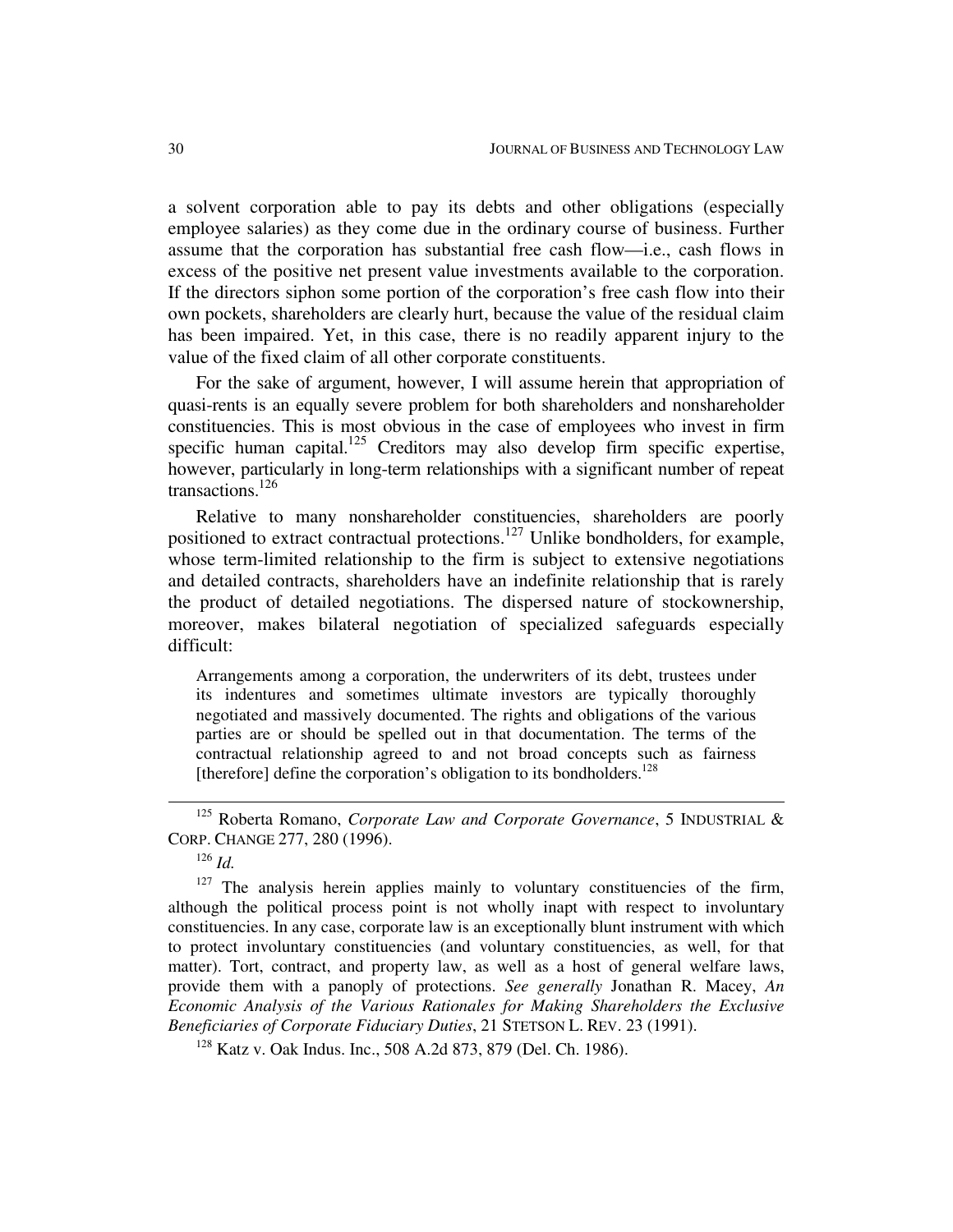Put another way, bond indentures necessarily are incomplete.<sup>129</sup> Even so, they still provide bondholders with far greater contractual protections than shareholders receive from the corporate contract as represented by the firm's organic documents. 130

In addition, as implied in the passage just quoted from former Chancellor Allen's *Katz* opinion, the underwriting process ensures that the indenture will contain efficient protections for bondholders. Some argue that the underwriters have a pecuniary interest in pleasing the issuer, not the bondholders,<sup>131</sup> but the relationship between underwriters and bondholders is a classic repeat transaction phenomenon. Underwriters will not sully their reputation with bondholders for the sake of one issuer.<sup>132</sup> In a firm commitment underwriting, moreover, the underwriters buy the securities from the issuer. If the indenture does not provide adequate levels of protection, the underwriters will be unable to sell the bonds.<sup>133</sup>

<sup>130</sup> Unlike secured creditors or employees with firm specific human capital, the shareholder's transaction specific investment is not associated with particular assets. Romano, supra note 125, at 279. Also unlike other corporate constituents, shareholders have no right to periodic renegotiation of the firm's of their relationship with the firm. As a result, the shareholders' interest in the firm is more vulnerable to both uncertainty and opportunism than are those of other corporate constituents. Unlike those corporate constituents whose interests are adequately protected by contract, shareholders therefore require special protection. Hence, both the shareholder right to elect directors and the fiduciary obligation of those directors to maximize shareholder wealth. *See id.*

131 *See, e.g.,* Lawrence E. Mitchell, *The Fairness Rights of Corporate Bondholders*, 65 N.Y.U. L. REV. 1165, 1183 (1990); *see also* Dale B. Tauke, *Should Bonds Have More Fun? A Reexamination of the Debate Over Corporate Bondholder Rights*, 1989 COLUM. BUS. L. REV. 1, 24-26 (noting potential conflicts of interest on the part of underwriters).

<sup>132</sup> Marcel Kahan, *The Qualified Case against Mandatory Terms in Bonds*, 89 NW. U. L. REV. 565, 591-92 (1995).

<sup>133</sup> *Cf.* Steven L. Schwarcz, *Rethinking a Corporation's Obligations to Creditors*, 17 CARDOZO L. REV. 647, 660 (1996) (noting that "underwriters negotiate the covenants in anticipation of selling the bonds to investors"). The issuer's board and management has a

<sup>129</sup> *See* Thomas A. Smith, *The Efficient Norm for Corporate Law: A Neotraditional Interpretation of Fiduciary Duty*, 98 MICH. L. REV. 214, 234 (1999) (stating that "[a]ll contracts have gaps"). The claim here is simply that the shareholder-corporation contract is especially "gappy." The ownership-like rights conferred by the shareholder's contract follow from this phenomenon. *Cf*. George P. Baker and Thomas N. Hubbard, *Empirical Strategies in Contract Economics: Information and the Boundary of the Firm*, AEA PAPERS & PROCEEDINGS, May 2001, at 189, 192 (finding that technological developments promoting contractibility within the trucking industry led to vertical integration).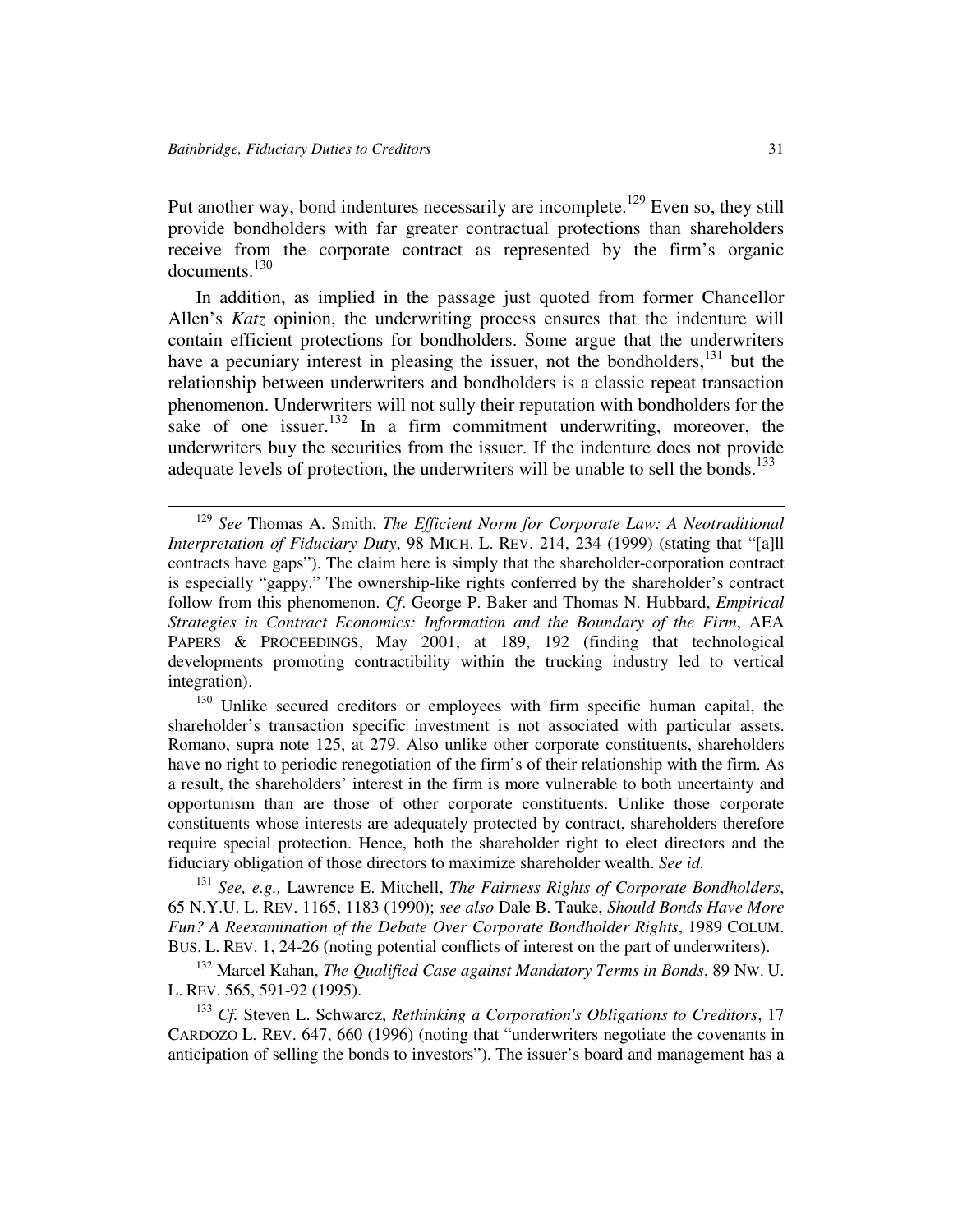Portfolio theory further suggests that bondholders are fully compensated for the risks posed by potential breaches of fiduciary duty. Arguably such risks are unsystematic in nature, so that the bondholders can eliminate them by holding a diversified portfolio.<sup>134</sup> Even if such risks are characterized as systematic risks, moreover, the pricing mechanism will ensure a rate of interest that compensates the bondholders for those risks.

Accordingly, we can confidently predict the majoritarian default that would emerge from the hypothetical bargain. Shareholders will want the protections provided by fiduciary duties, while bondholders will be satisfied with the ability to enforce their contractual rights, which is precisely what the law provides.<sup>135</sup> *Credit Lyonnais* thus threatens to give bondholders a windfall for which they have not bargained.

strong self-interest in holding down the corporation's cost of capital—e.g., avoiding takeovers, maximizing personal wealth, and avoiding the adverse consequences of firm failure. Because directors and managers cannot diversify away the risk of firm failure, as shareholders may, they are more risk averse than shareholders with respect to conduct that could raise the firm's cost of debt capital. If directors and managers pursue shareholder wealth at the expense of bondholders, however, such conduct will come back to haunt management the next time it uses the bond market to raise capital. Coupled with the fact that their non-diversifiable interest in firm failure means that board and officer risk preferences typically are closer to those of creditors than of shareholders, their selfinterest provides significant protections for bondholders.

<sup>134</sup> Unsystematic risk can be thought of as firm-specific risk. STEPHEN A. ROSS ET AL., CORPORATE FINANCE 287 (6th ed. 2002). In contrast, systematic risk can be regarded as market risk, because systematic risks affect all firms to one degree or another. *Id.* Investors can eliminate unsystematic risk by diversifying their portfolio. *Id.* at 288. Thus, even though the actual rate of return earned on a particular investment is likely to diverge from the expected return, the actual return on a well-diversified portfolio is less likely to diverge from the expected return. A well-diversified investor thus need not be concerned with unsystematic risk and therefore will not demand to be compensated for that risk. *Id.* Systematic risk by definition cannot be eliminated by diversification, because it effects all stocks. *Id.* Accordingly, investors will demand to be compensated for bearing systematic risk. *Id.*

135 *See, e.g.,* Katz v. Oak Indus. Inc., 508 A.2d 873, 879 (Del. Ch. 1986) (holding that "the relationship between a corporation and the holders of its debt securities, even convertible debt securities, is contractual in nature"); *see also* Metropolitan Life Ins. Co. v. RJR Nabisco, Inc., 716 F. Supp. 1504, 1524-25 (S.D.N.Y. 1989); Simons v. Cogan, 549 A.2d 300, 304 (Del. 1988); Revlon, Inc. v. MacAndrews & Forbes, Inc., 506 A.2d 173, 182 (Del. 1986).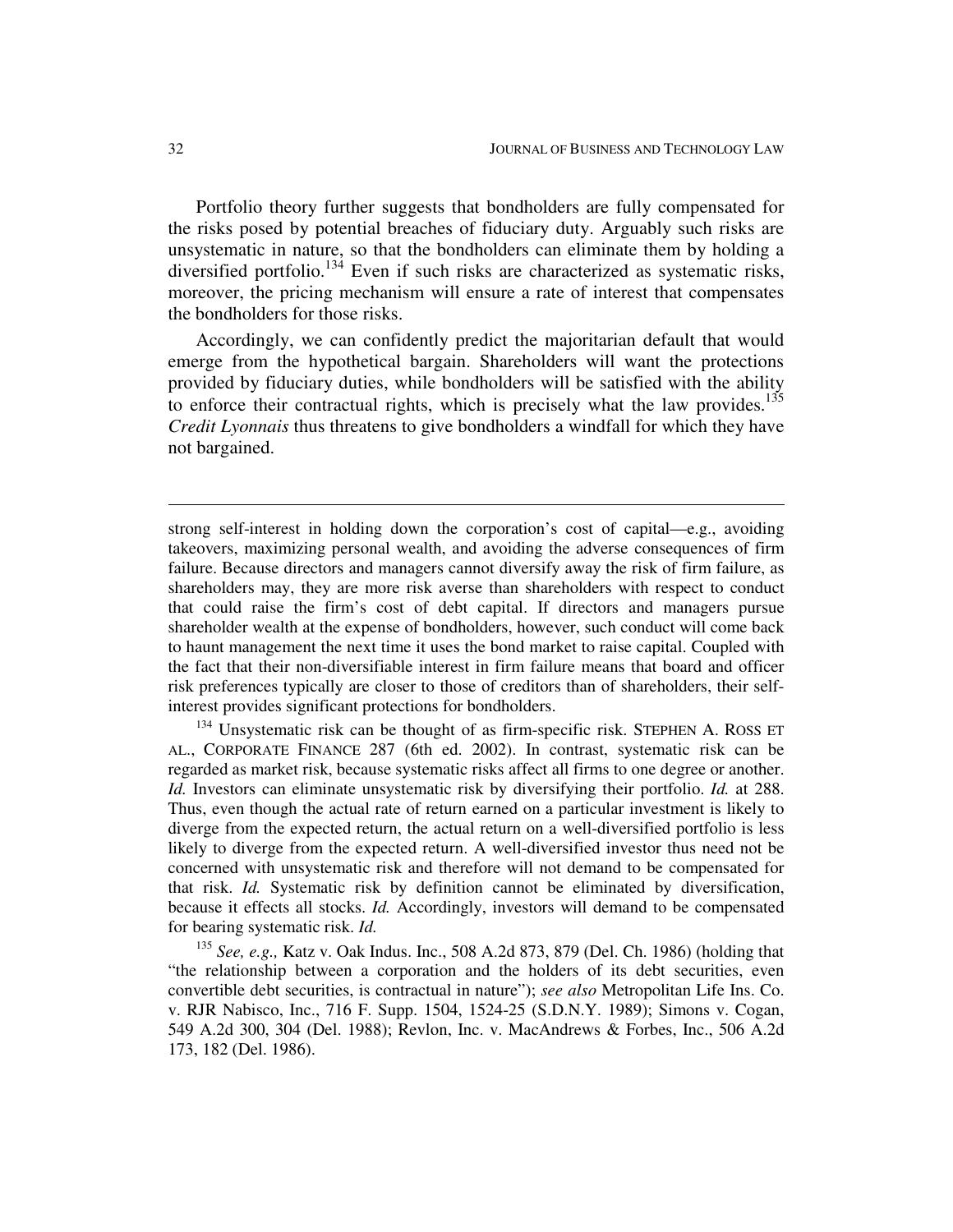#### **D. Summation**

*Credit Lyonnais* was a doctrinal innovation that departed significantly from pre-existing Delaware law, which had limited creditors to their bargained-for contractual rights and obliged directors to focus on shareholder wealth maximization. As doctrinal innovations go, moreover, *Credit Lyonnais* was particularly unsound. It introduced uncertainty into the law, depriving directors of the *ex ante* guidance on which Delaware corporate law appropriately prides itself. 136

As a matter of public policy, *Credit Lyonnais* was equally unsound. Its notion that directors owe fiduciary duties to the corporate entity when that entity is in the vicinity of insolvency is untenable as a matter of economic theory and difficult to operationalize in practice. The concern that shareholders will gamble with the creditors' money, which implicitly underlies *Credit Lyonnais*, is unpersuasive. In corporations where that might be a concern due to the presence of controlling shareholders able to determine corporate policy, the creditors can protect themselves *ex ante* through negotiations with that shareholder, as by insisting on the shareholder giving a personal guarantee. 137 In true public corporations, the real concern is not shareholder but managerial opportunism. As between shareholders and creditors, the latter again are better able to protect themselves

<sup>136</sup> *See* Barondes, *supra* note 109, at 72-73 (discussing how *Credit Lyonnais* introduced various sources of uncertainty into the law); Lipson, *supra* note 111, at 1211 ("The chief criticism is that the holding of the case—if there is one—creates uncertainty."); *cf*. Schwarcz, *supra* note 133, at 671 ("Directors who are expected to labor under a dual loyalty must be able to determine when that loyalty arises.").

<sup>&</sup>lt;sup>137</sup> Some scholars contend that trade creditors of a close corporation cannot protect themselves by bargaining and, accordingly, posit that the rule of limited liability should be relaxed with respect to them. *See, e.g.,* William P. Hackney and Tracey G. Benson, *Shareholder Liability for Inadequate Capital*, 43 U. PITT. L. REV. 837, 860-64 (1982). The same concern might motivate support for *Credit Lyonnais.* But concern for trade creditors is misplaced. Trade creditors concerned about limited liability should simply raise their interest rates or refuse to transact except on a cash basis. *See* Schwarcz, *supra* note 133, at 663 (pointing out that "trade creditors have various ways to protect themselves at the initial transaction stage, such as shortening payment terms or requiring contemporaneous or even prior payment. Trade creditors seeking additional protection can even demand purchase money security interests to secure repayment."). If limited liability increases the risk of default, the lender is fully compensated for that risk by the higher interest rate. In any event, the transaction costs of differentiating between incorporated and unincorporated businesses may well not be worth it for trade creditors, as evidenced by the widespread use of standardized prices and terms by such creditors.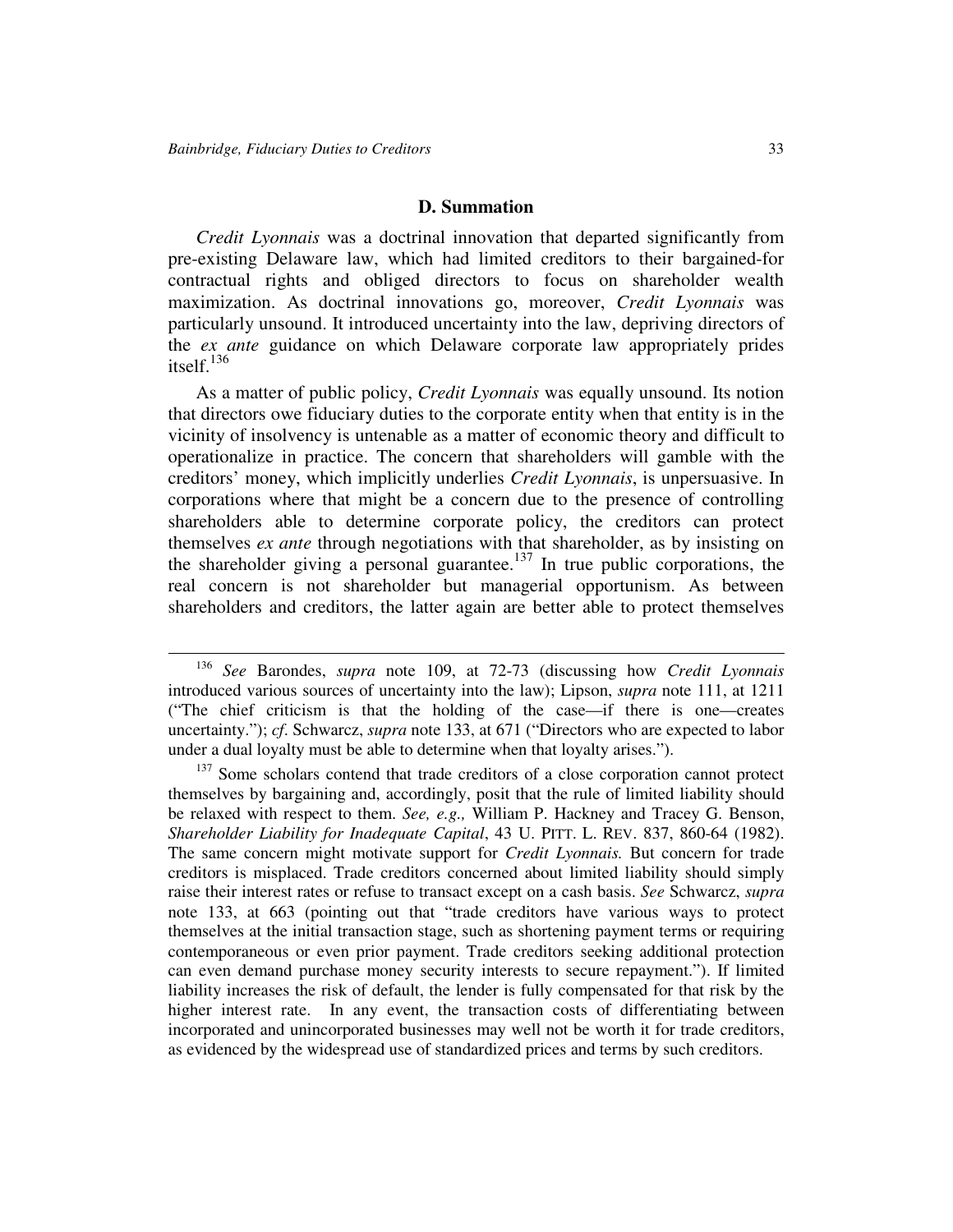through *ex ante* contracting. *Credit Lyonnais* thus gives bondholders and other creditors a second bite at the apple. 138

In sum, the default rule of corporate law ought to recognize that shareholders bargained for the right to gamble with the creditors' money even when the corporation is in the vicinity of insolvency. Creditors who object to that right can and should protect themselves *ex ante*. If they fail to do so, the law should take the "you made your bed, now you must lie in it" attitude that motivated should former Chancellor Allen's *Katz* opinion rather than following *Credit Lyonnais.*

#### **IV. Does it Matter?**

Consider the facts that were at issue in  $Katz$ <sup>139</sup> Oak Industries was in deep financial trouble, having experienced unremitting losses for the previous 45 months. The common stock's market price had fallen from \$30 to \$2 per share and Oak's debt traded at substantial discounts to par. In hopes that an infusion of new equity capital would turn things around, Oak entered into an agreement with Allied Signal, pursuant to which the latter would purchase certain of Oak's assets for \$160 million in cash and also would invest an additional \$15 million in Oak by purchasing newly issued common stock and warrants.

Allied Signal conditioned the deal on a restructuring of Oak's existing debt to be effected via a tender offer in which Oak would buy back some debt at a premium over the debt's then current market price but at a discount to par. Debt holders accepting the offer would be obliged to execute exit consents authorizing indenture amendments eliminating various protections, including all financial covenants. Without the amendments, Allied Signal was unwilling to enter into either the equity investment or asset purchase.

Assume Oak was in the vicinity of insolvency at the time the restructuring plan was approved by Oak's board of directors. A creditor sues the board alleging breach of the *Credit Lyonnais* fiduciary duty. The creditor argues that the deal was structured to disadvantage creditors to the shareholders' benefit.

To justify that claim, the creditor offers the following analysis of the transaction's effect: I hold 5 Oak bonds, each having a par value of \$1,000. The prevailing market price is around \$600, but I believe that bondholders would realize \$700 pre bond if Oak was forced into a liquidation or reorganization in bankruptcy. Oak is offering us \$650 per bond in the tender offer, but in order to

<sup>138</sup> *Cf*. C. Robert Morris, *Directors'Duties in Nearly Insolvent Corporations: A Comment on Credit Lyonnais*, 19 J. CORP. L. 61, 64-65 (1993) (criticizing ""judicial insulation from" the risk of corporate default as "over-protection").

<sup>139</sup> Katz v. Oak Indus., Inc., 508 A.2d 873 (Del. Ch. 1986).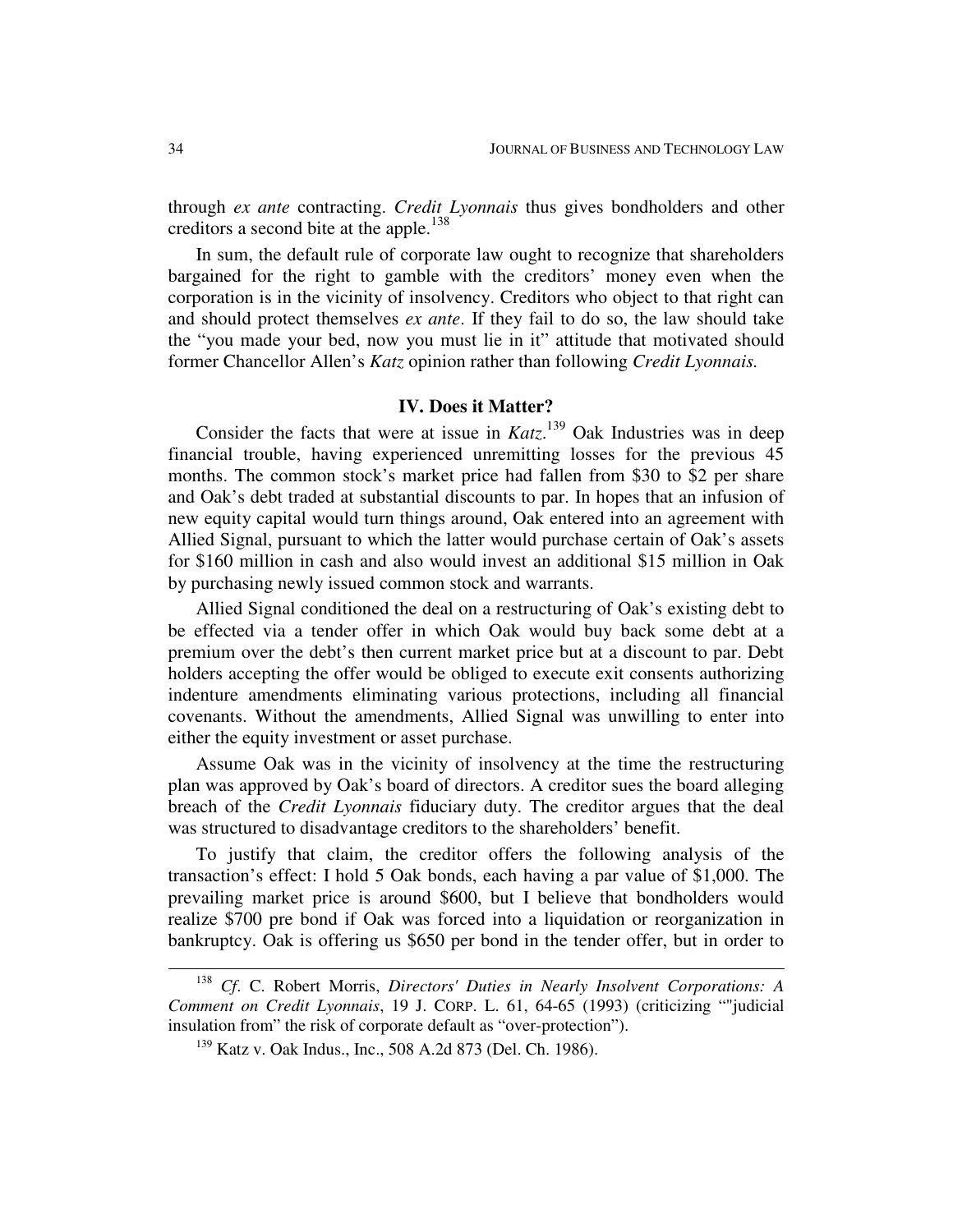accept the offer I must execute a consent that will amend the indenture to eliminate covenants prohibiting the payment of dividends and the incurrence of debt senior to my bonds. If I hold onto your bonds, and a majority of other holders tender, the bonds I will be left with, stripped of their protective covenants, will be worth \$575. I therefore face a classic prisoners' dilemma. I will accept the \$650 offered by Oak, and execute the consent, in order to protect myself against the risk of winding up with bonds worth only \$575.

What standard of review will a Delaware court apply on these facts, assuming *arguendo* that the creditor is owed some sort of fiduciary duty under *Credit Lyonnais?* The answer almost certainly is the business judgment rule:

The *Credit Lyonnais* decision's holding and spirit clearly emphasized that directors would be protected by the business judgment rule if they, in good faith, pursued a less risky business strategy precisely because they feared that a more risky strategy might render the firm unable to meet its legal obligations to creditors and other constituencies. 140

In other words, so long as the board of directors is independent and disinterested and otherwise satisfies the preconditions for application of the business judgment rule, the court will abstain from reviewing the merits of the board's decision.<sup>141</sup>

The rationale for applying the business judgment rule in this context follows in part from the same policy considerations evaluated in the preceding Part:

Creditors are often protected by strong covenants, liens on assets, and other negotiated contractual protections. The implied covenant of good faith and fair dealing also protects creditors. So does the law of fraudulent conveyance. With these protections, when creditors are unable to prove that a corporation or its directors breached any of the specific legal duties owed to them, one would think that the conceptual room for concluding that the creditors were somehow, nevertheless, injured by inequitable conduct would be extremely small, if extant.

<sup>&</sup>lt;sup>140</sup> Production Resources Group, LLC v. NCT Group, Inc., 863 A.2d 772, 788 (Del. Ch. 2004). *See also* Angelo, Gordon & Co., L.P. v. Allied Riser Communications Corp., 805 A.2d 221, 229 (Del. Ch. 2002) ("My preliminary view is that, even where the law recognizes that the duties of directors encompass the interests of creditors, there is room for application of the business judgment rule."); Veasey & Guglielmo, *supra* note 71, at 1430 ("Directors will normally have discretion to exercise their business judgment, provided they do so in good faith.").

<sup>&</sup>lt;sup>141</sup> *Cf*. Brehm v. Eisner, 746 A.2d 244, 264 n.66 (Del. 2000) (stating that "directors' decisions will be respected by courts unless the directors are interested or lack independence relative to the decision, do not act in good faith, act in a manner that cannot be attributed to a rational business purpose or reach their decision by a grossly negligent process that includes the failure to consider all material facts reasonably available").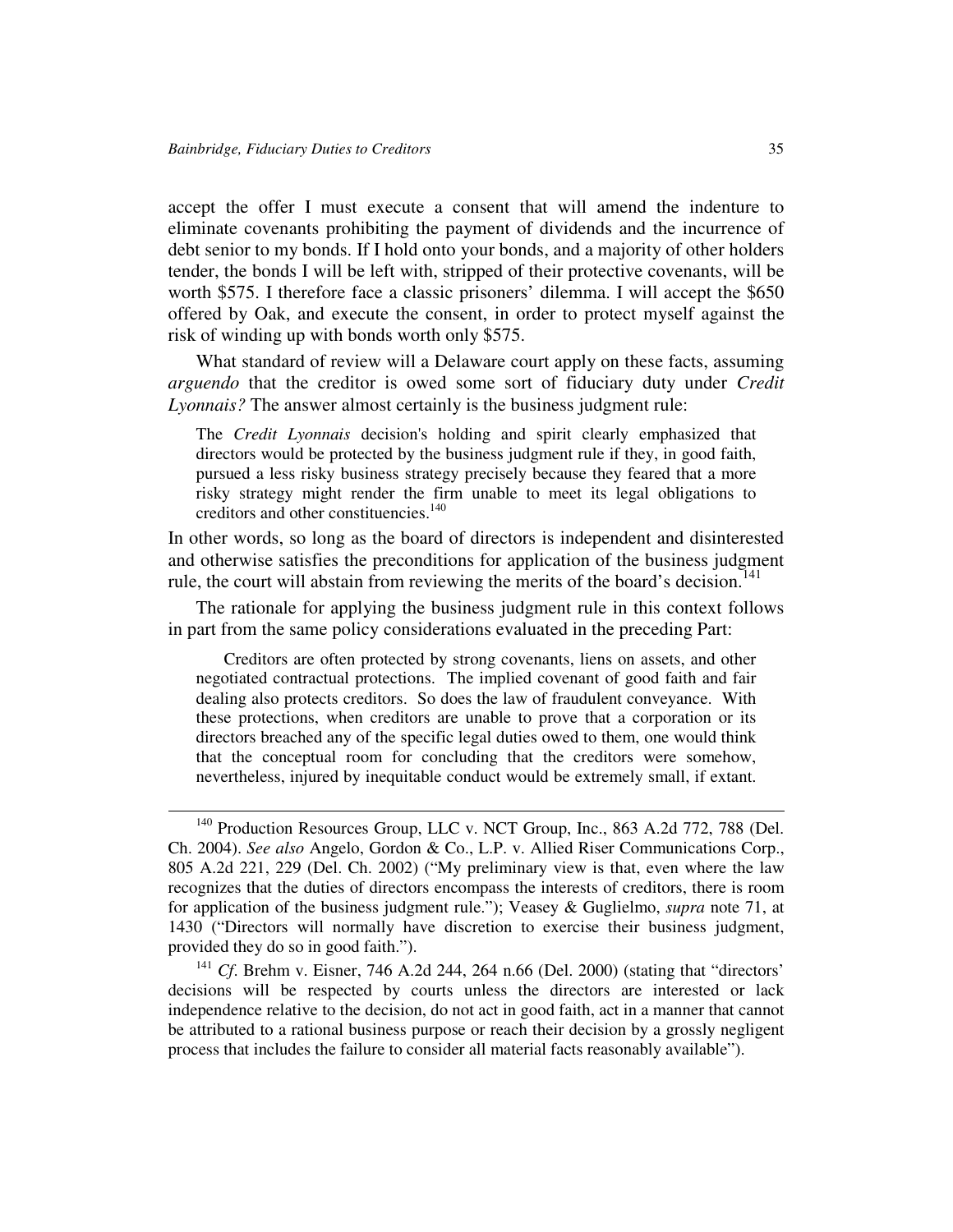Having complied with all legal obligations owed to the firm's creditors, the board would, in that scenario, ordinarily be free to take economic risk for the benefit of the firm's equity owners, so long as the directors comply with their fiduciary duties to the firm by selecting and pursuing with fidelity and prudence a plausible strategy to maximize the firm's value.<sup>142</sup>

In addition, and perhaps more importantly, however, application of the business judgment rule follows necessarily from the basic architecture of corporate governance. As the Delaware Supreme Court has explained:

Under Delaware law, the business judgment rule is the offspring of the fundamental principle, codified in [Delaware General Corporation Law] § 141(a), the business and affairs of a Delaware corporation are managed by or under its board of directors.... The business judgment rule exists to protect and promote the full and free exercise of the managerial power granted to Delaware directors.<sup>143</sup>

The business judgment rule thus operationalizes the intuition that fiat— i.e., centralization of decisionmaking authority—is the essential attribute of efficient corporate governance. 144

As Nobel laureate economist Kenneth Arrow explains, authority and accountability cannot be reconciled:

[Accountability mechanisms] must be capable of correcting errors but should not be such as to destroy the genuine values of authority. Clearly, a sufficiently strict and continuous organ of [accountability] can easily amount to a denial of authority. If every decision of A is to be reviewed by B, then all we have really is a shift in the locus of authority from A to B and hence no solution to the original problem. 145

The business judgment rule prevents such a shift in the locus of decision-making authority from boards to judges. It does so by establishing a limited system for

144 *See generally* Stephen M. Bainbridge, *The Board of Directors as Nexus of Contracts*, 88 IOWA L. REV. 1 (2002).

<sup>145</sup> KENNETH J. ARROW, THE LIMITS OF ORGANIZATION 78 (1974).

<sup>&</sup>lt;sup>142</sup> Production Resources Group, LLC v. NCT Group, Inc., 863 A.2d 772, 790 (Del. Ch. 2004).

<sup>143</sup> Smith v. Van Gorkom, 488 A.2d 858, 872 (Del. 1985). *Cf.* Marx v. Akers, 666 N.E.2d 1034, (N.Y. 1996) (noting that "shareholder derivative actions infringe upon the managerial discretion of corporate boards…. Consequently, we have historically been reluctant to permit shareholder derivative suits, noting that the power of courts to direct the management of a corporation's affairs should be 'exercised with restraint.'"); *see also* Pogostin v. Rice, 480 A.2d 619, 624 (noting that "the derivative action impinges on the managerial freedom of directors").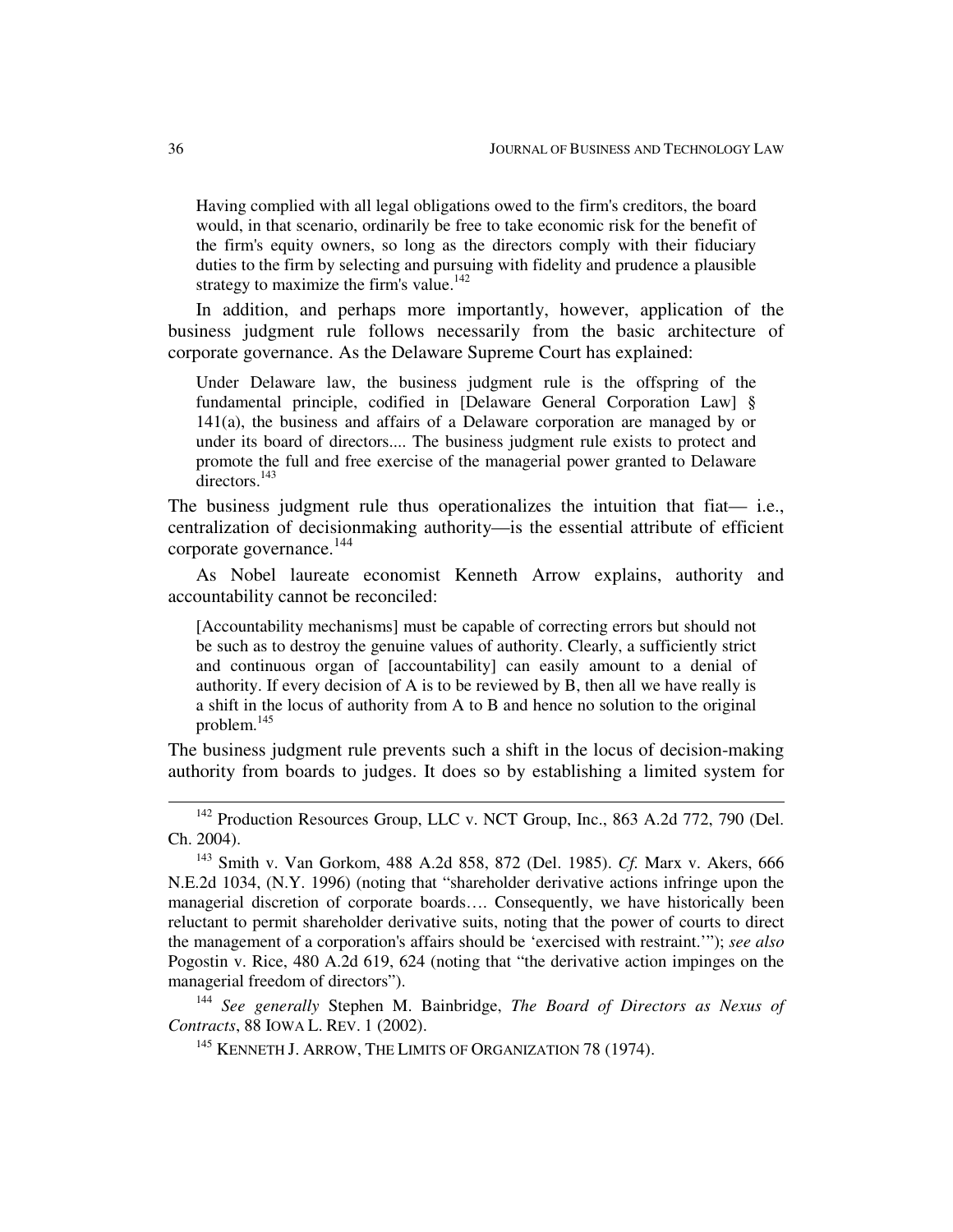case-by-case oversight in which judicial review of the substantive merits of those decisions is avoided. The court begins with a presumption against review.<sup>146</sup> It then reviews the facts to determine not the quality of the decision, but rather whether the decision-making process was tainted by self-dealing and the like.<sup>147</sup> The questions asked are objective and straightforward: Did the board commit fraud? Did the board commit an illegal act? Did the board self-deal? Whether or not the board exercised reasonable care is irrelevant, as well it should be.<sup>148</sup> The business judgment rule thus erects a prophylactic barrier by which courts precommit to resisting the temptation to review the merits of the board's decision.

As I have explained elsewhere in much more detail,  $149$  judicial abstention from merits review of board decisions has several critical advantages. First, judges necessarily have less information about the needs of a particular firm than do that firm's directors. *A fortiori*, judges will make poorer decisions than the firm's board. In addition, while market forces work a sort of Darwinian selection on corporate decision makers, no such forces constrain erring judges.<sup>150</sup> As such, rational shareholders might prefer the risk of managerial error to that of judicial error.

Second, the firm's residual claimants do not get a return on their investment until all other claims on the corporation have been satisfied. All else equal, the

147 *See, e.g.*, Kamin v. American Express Co., 383 N.Y.S.2d 807, 811 (N.Y. Sup. 1976) (stating that absent "fraud, dishonesty, or nonfeasance," the court would not substitute its judgment for that of the directors).

148 *See, e.g.,* Joy v. North, 692 F.2d 880, 885 (2d Cir. 1982) (stating: "While it is often stated that corporate directors and officers will be liable for negligence in carrying out their corporate duties, all seem agreed that such a statement is misleading.... Whatever the terminology, the fact is that liability is rarely imposed upon corporate directors or officers simply for bad judgment and this reluctance to impose liability for unsuccessful business decisions has been doctrinally labeled the business judgment rule."); Brehm v. Eisner, 746 A.2d 244, 262-64 (Del. 2000) (rejecting plaintiff's contention that the business judgment rule includes an element of "substantive due care" and holding that the business judgment rule requires only "process due care").

149 *See* Stephen M. Bainbridge, *The Business Judgment Rule as Abstention Doctrine*, 57 VAND. L. REV. 83 (2004).

<sup>150</sup> FRANK H. EASTERBROOK & DANIEL R. FISCHEL, THE ECONOMIC STRUCTURE OF CORPORATE LAW 100 (1991).

<sup>146</sup> *See, e.g*., Aronson v. Lewis, 473 A.2d 805, 812 (Del. 1984) (explaining that the rule creates a presumption that the directors or officers of a corporation acted on an informed basis, in good faith, and in the honest belief that the action taken was in the best interests of the company).